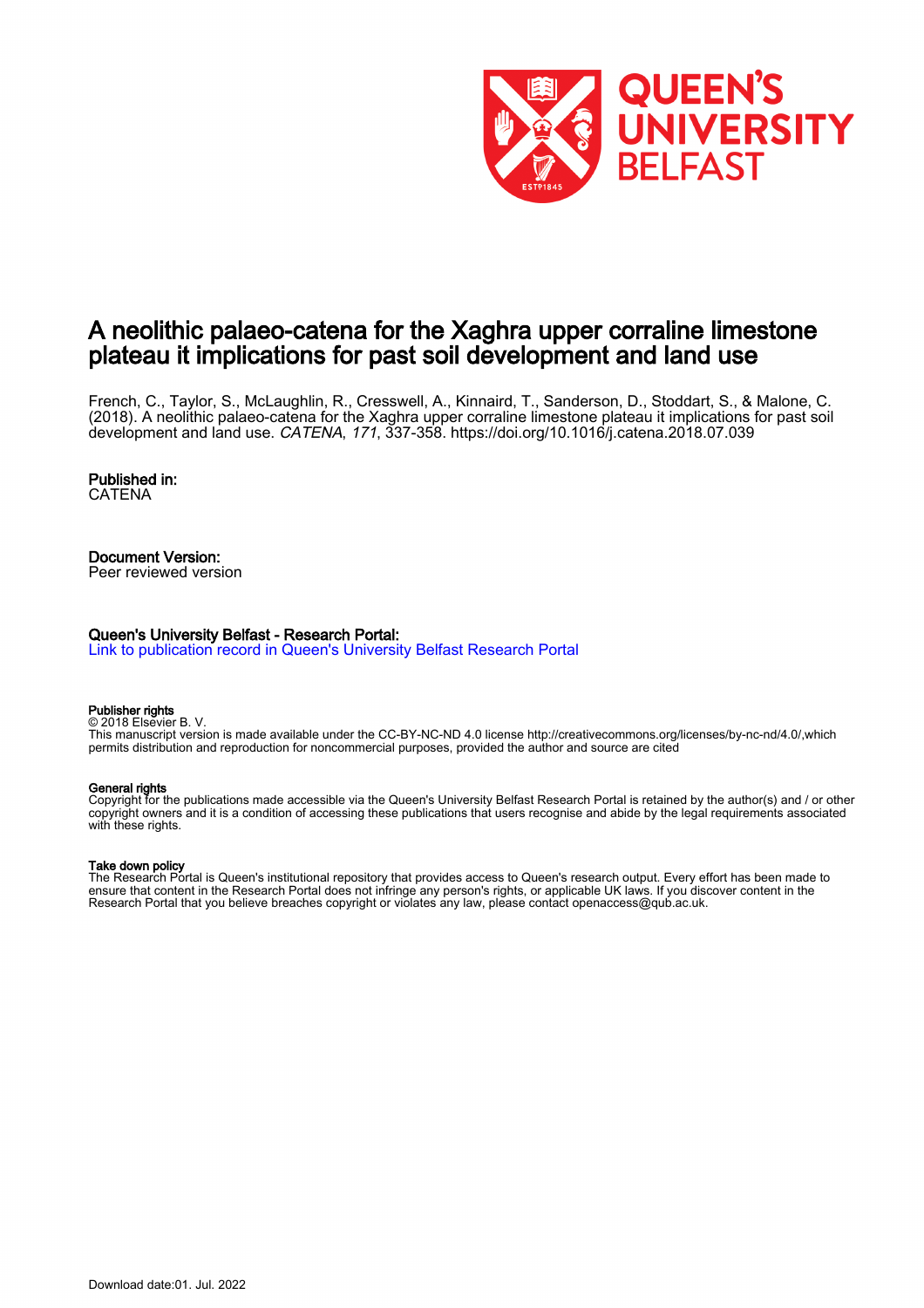## **A Neolithic palaeo-catena for the Xagħra Upper Coralline Limestone plateau of Gozo, Malta, and its implications for past soil development and land use** Charles French\* (1), Sean Taylor (1), Rowan McLaughlin (2), Alan Cresswell (3), Tim Kinnaird (3, 4), David Sanderson (3), Simon Stoddart (1) and Caroline Malone (2)

- 
- (1) Department of Archaeology, University of Cambridge, Cambridge, CB2 3DZ, England
- (2) Department of Archaeology, Queens University Belfast, Northern Ireland
- (3) Scottish Universities Environmental Research Centre, East Kilbride, Scotland
- (4) School of Earth and Environmental Sciences, University of St Andrews, Scotland
- 
- 

# *ABSTRACT*

 Geoarchaeological survey on the island of Gozo combined with test excavations and new chronometric dating of two Neolithic temple sites at Santa Verna and Ġgantija on the Xagħra plateau have revealed well preserved buried soils which tell a new story of soil development and change for the early-mid-Holocene period. Micromorphological analysis has suggested that the earlier Neolithic climax soil type was a thick, well- developed, humic and clay-enriched argillic brown Mediterranean soil. With human 22 intervention on the Xaghra Upper Coralline Limestone plateau from at least the early  $4<sup>th</sup>$  millennium BC, the trajectory of soil development quickly changed. Radical soil change was marked by the removal of scrub woodland, then consequent poorer organic status and soil thinning, and rubefication and calcification, no doubt exacerbated by Neolithic agricultural activities and a more general longer-term aridification trend. The beginnings of this transitional brown to red Mediterranean soil change process has been 28 observed at Santa Verna temple by the early  $4<sup>th</sup>$  millennium BC, and appears to be much 29 further advanced by the time of the latter use of Ggantija temple in the early-mid- $3<sup>rd</sup>$  millennium BC. There is also evidence of attempts at amending these deteriorating soils 31 during this period and into the  $2<sup>nd</sup>$  millennium BC, a practice which probably underpinned the viability of later Neolithic agricultural society in the Maltese Islands. The changes observed ultimately resulted in the creation of the thin, xeric, red Mediterranean soils on the Coralline Limestone mesa plateaux which are typical of much of Gozo and Malta today.

- 
- *Keywords:* micromorphology, brown/red Mediterranean soils, argillic, calcification, rubefication, Ġgantija and Santa Verna temples
- 
- *\* Corresponding author: [caif2@cam.ac.uk](mailto:caif2@cam.ac.uk)*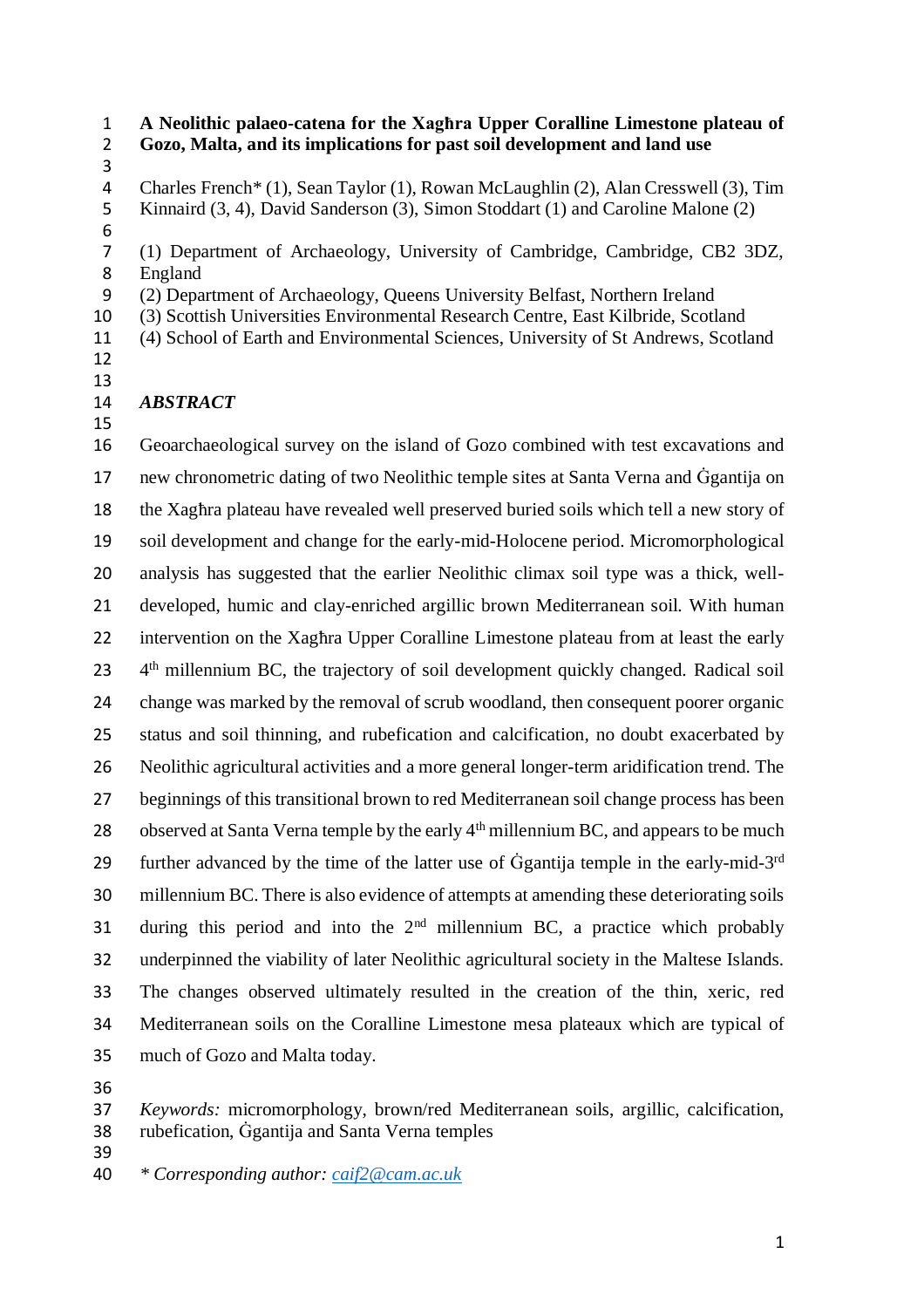#### **1. Introduction**

 Soil degradation and erosion in the islands of Malta and Gozo is regularly observed as a compelling and prevalent problem today and one that possibly has its origins in earlier prehistoric times (Blouet, 1997; Grima, 2004, 2008; Lang, 1960; Malone et al., 2009; Vella, 2003). Moreover, these islands appear to share many of the same soil characteristics and history of a continual struggle against aridification, dewatering and the intensification of agriculture associated with the creation of extensive terraced landscapes, just as occurred in many other parts of the southern Mediterranean area (Brandt and Thornes, 1996; Carroll et al., 2012; Sadori et al., 2013). As a corollary the development of the typical red Mediterranean soils or *terra rosa* on limestone substrates of this region (Bridges 1978; Kemp, 1986; Lang, 1960; van Andel et al., 1990; Yaalon, 1997) will also be investigated.

 The geoarchaeological and palaeosol study reported on in this paper formed part of the ERC-funded *FRAGSUS* project (*Fragility and sustainability in restricted island environments: adaptation, cultural change and collapse in prehistory)* which is investigating fragility and sustainability in the Maltese islands during the fourth and third millennia BC under the direction of Professor Caroline Malone (Queen's University, Belfast) [\(www.qub.ac.uk/sites/FRAGSUS/\).](http://www.qub.ac.uk/sites/FRAGSUS/)) This enabled a new opportunity to elucidate the Holocene soil history of the island of Gozo and its associations with prehistoric land-use, especially the impacts of the first Neolithic farmers, and provide new land-use data with which to compare to other long-term records of soil processes and development in the southern Mediterranean region. Geoarchaeological survey, test excavations and soil sampling, and new radiocarbon and optically stimulated luminescence (OSL) dating all concentrated on the history of soil development of the Upper Coralline Limestone plateau of Xagħra and the associated Ramla and Marsalforn valleys in north-central Gozo (Fig. 1). In particular, new buried soil data has emerged from recent archaeological investigations of two Neolithic 'temple' sites, Santa Verna (Fig. 2) and Ġgantija (Fig. 4), as well as from several construction sites in the modern town of Xagħra on the same plateau and associated hand augering surveys around these sites and across the Ramla and Marsalforn valleys (Figs. 1, 8 and 11). This research project has provided a good glimpse into the changing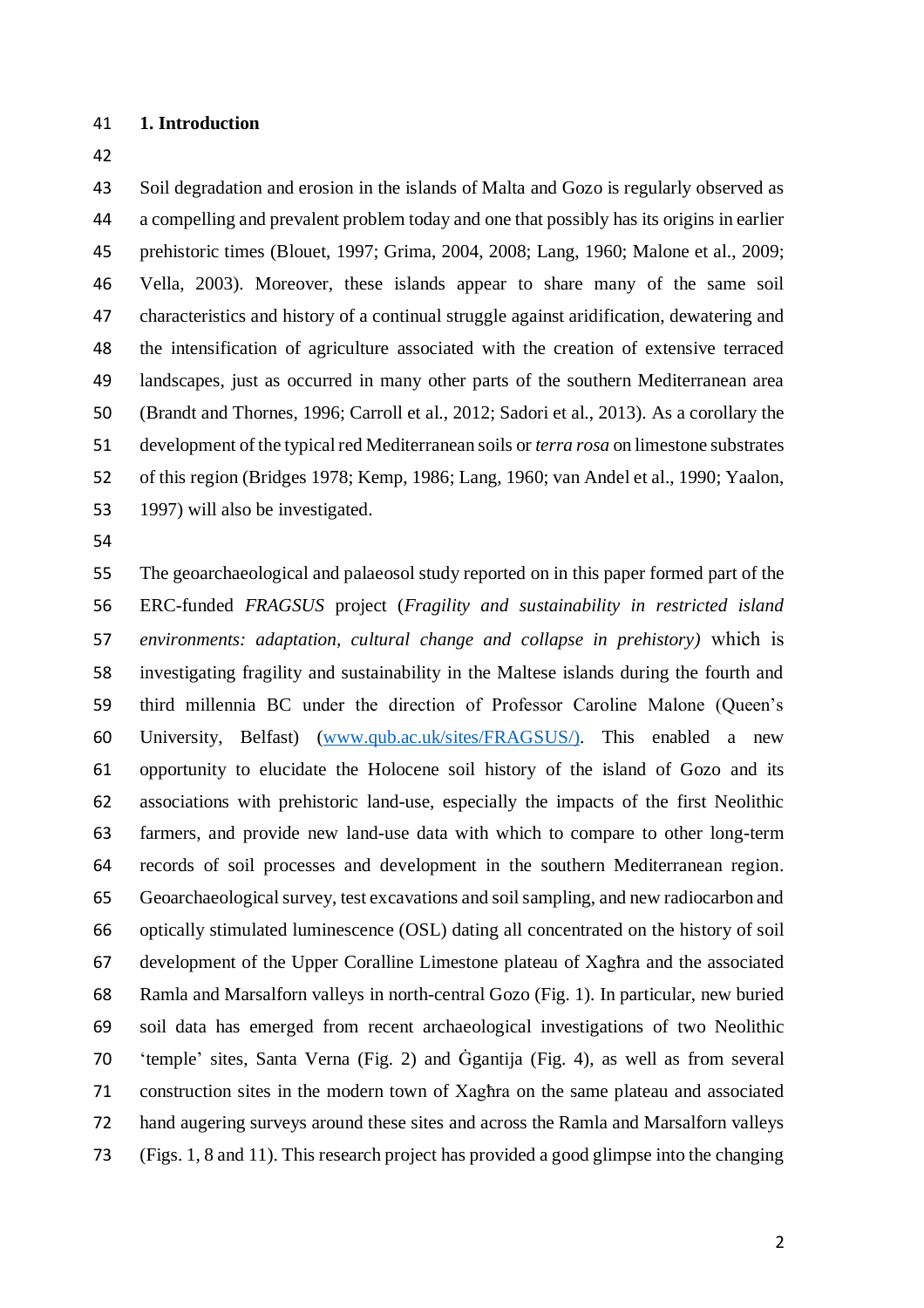soil and land-use history of the island of Gozo during the earlier-mid-Holocene period, and how it is reflected in the Maltese landscape of today.

## **2. Research goals**

 It has always been assumed that the seasonally dry and hot Mediterranean climate made the Maltese landscape quite marginal in agricultural terms (Schembri, 1997). As a consequence, it has also been presumed that terracing was adopted extensively from prehistoric times in Malta and Gozo to conserve soils and moisture, and create a better landscape for subsistence based agriculture (Sagona, 2015). Like many other parts of the Mediterranean, this landscape is believed to have been prone to deforestation, drought and soil erosion, combined with intensive human activity, and that this has been the case since Neolithic times (Bevan and Conolly, 2013; Brandt and Thornes, 1996; Djamali et al., 2013; Grima, 2008; Grove and Rackham, 2003; Hughes, 2011). The research reported on here aimed to examine these assumptions and test them using geoarchaeological approaches, both on- and off-site (French, 2015). This paper sets out the first detailed geoarchaeological and micromorphological study of two significant Neolithic palaeosol contexts from beneath the Santa Verna and Ġgantija Neolithic temple sites and the associated Marsalforn and Ramla valleys to either side of the Xagħra plateau on which these temple sites are situated on the island of Gozo.

The main objectives of the geoarchaeological work were to:

1) investigate the pre-Neolithic temple buried soil record on the Xagħra plateau;

 2) create a well dated palaeo-catena model for the earlier-mid-Holocene land-use sequence of Gozo, ultimately for comparison with the adjacent larger island of Malta; and

 3) establish if there is any correlation between observed soil properties and the activities of prehistoric people, especially the impacts of early agriculture and terracing, and/or long-term climate change.

- **3. Methodology**
- 

 New test excavations at the Santa Verna and Ġgantija temple sites (Figs. 1-5) by the *FRAGSUS* project have revealed old land surfaces beneath mixed soil and/or cultural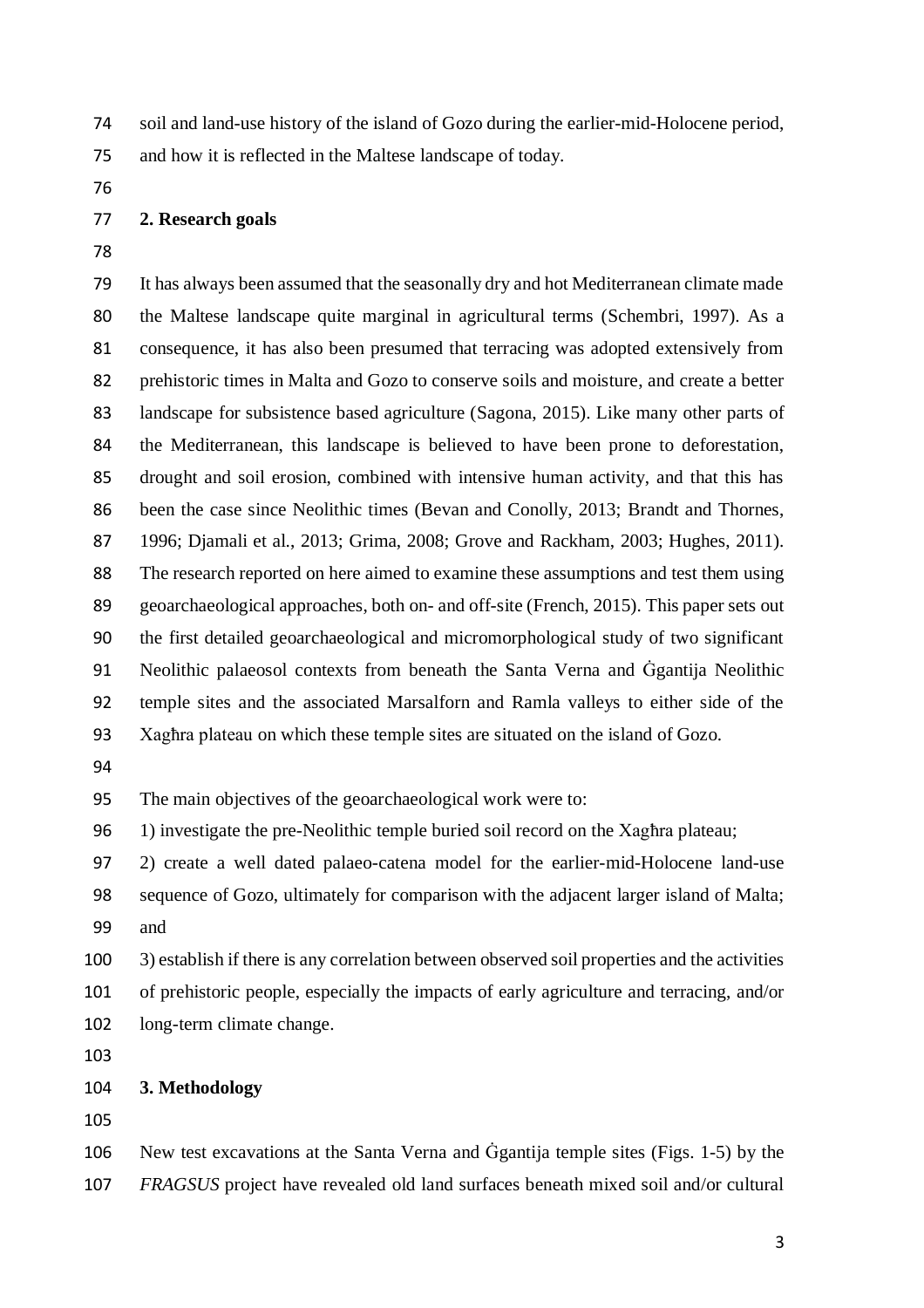deposits with well preserved *in situ* palaeosols. These profiles were first discovered during relatively small-scale excavations by Evans in 1954 at Ġgantija (Evans 1971, 180-181) and Trump in 1961 at Santa Verna (Trump 1966, 19-20). These programmes of work were directed towards establishing a chronology for prehistoric developments on the islands, and the significance of the palaeosols was largely passed over at the time. In 2014 and 2015 a renewed programme of archaeological work was undertaken at these two sites, which were then extensively sampled for micromorphological, physical and multi-element geo-chemical analyses (Tables 1, 3 and 4). This was accompanied by a radiocarbon dating programme carried out on charred plant remains by the 14CHRONO Laboratory of Queen's University, Belfast, with the dates calibrated using the IntCal13 dataset (Reimer et al., 2013), and a limited selection of quartz optically stimulated luminescence (OSL), single aliquot regenerative sequence determinations from several terrace and valley fill profiles were provided by SUERC, University of Glasgow (Cresswell et al., 2017) (Table 2) based on the methodology of Wintle and Murray (2006) and Sanderson and Murphy (2010), with corrections made for the depth of overburden using the method of Prescott and Hutton (1994).

 In total, 42 soil blocks from ten key soil profiles (Table 1) were prepared for thin section analysis (after Murphy, 1986; Courty et al., 1989) and described using the accepted terminology of Bullock et al. (1985), Stoops (2003) and Stoops et al. (2010) (Table 5). The micromorphological analysis will be the main focus of this paper. In addition, a suite of basic physical parameters (pH, loss-on-ignition and magnetic susceptibility) (Table 3) and multi-element ICP-AES analyses (Table 4) were carried out a series of small bulk samples (40) taken in conjunction with the micromorphological block samples (Avery and Bascomb, 1974; Clark, 1996, 99-117; French, 2015; Holliday and Gartner, 2007; Wilson et al., 2008). pH measurements were determined using a 10g to 25 ml ratio of <2mm air-dried soil to distilled water with an Hanna HI8314 pH metre. Determining loss-on-ignition followed the protocol of the Department of Geography, University of Cambridge, to record the percentages of calcium and carbon in the soil [\(www.geog.cam.ac.uk/facilities/laboratories/techniques/psd.html\).](http://www.geog.cam.ac.uk/facilities/laboratories/techniques/psd.html)) For loss-on- ignition (*ibid*.), weighed sub-samples were heated to 105˚C for 6 hours to measure 139 water content, then heated to 400 °C for 6 hours to measure carbohydrate content, then to 480 ˚C for 6 hours to measure total organic matter content, and finally heated to 950 ˚C for 6 hours to measure CO2 content lost from CaCO3 within the sediment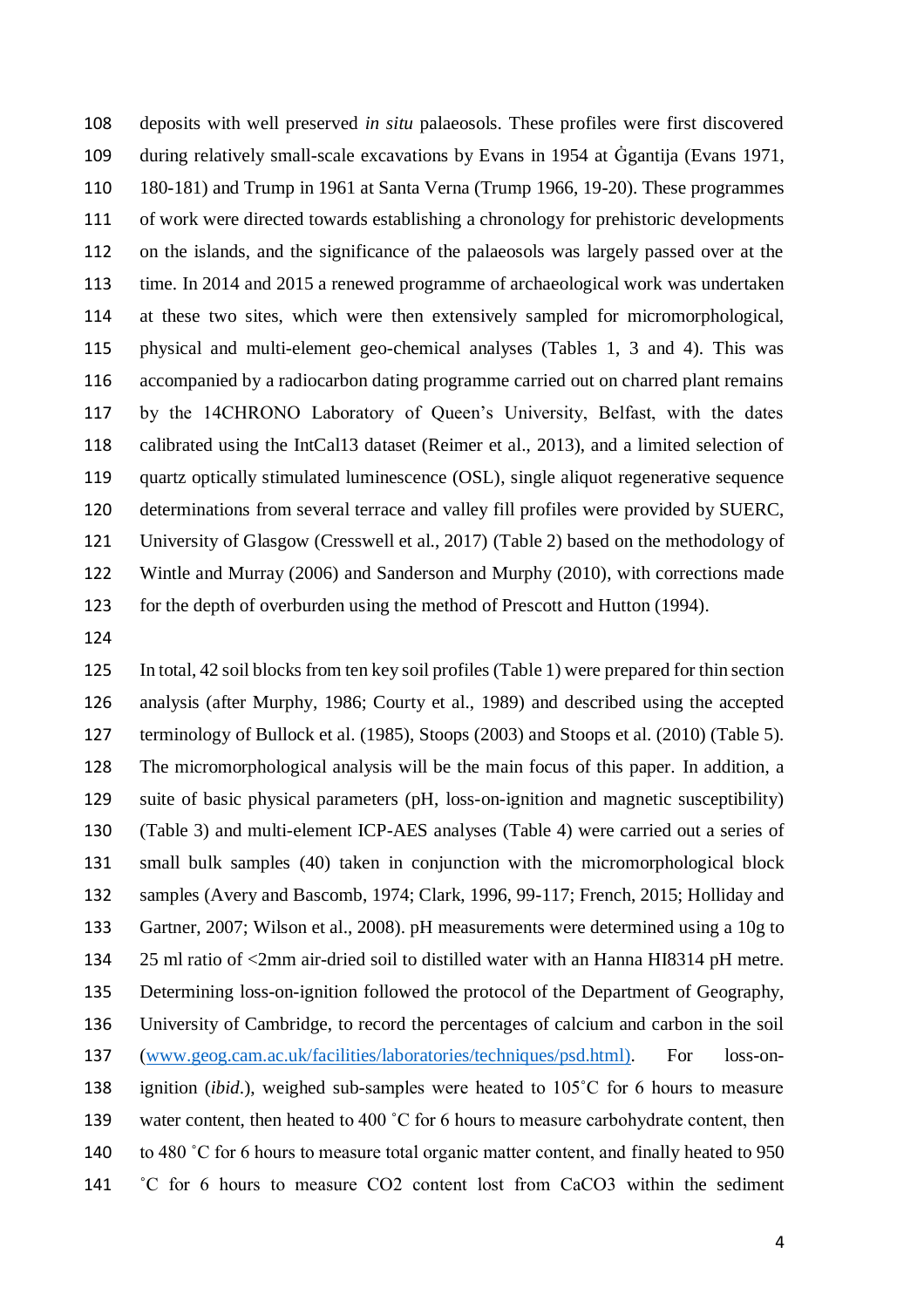(Bengtsson and Ennell, 1986). The calcium carbonate content can then be calculated by stoichiometry (Boreham et al., 2011). A Malvern Mastersizer was used for the particle size analysis (Table 3) using the same Geography facilities at Cambridge. For magnetic susceptibility measurements a Bartington MS2B metre was used, giving mass 146 specific calculations of magnetic susceptibility for weighed,  $10 \text{cm}^3$  subsamples (English Heritage, 2004, 27). Multi-element analyses using the 35-element aqua regis ICP-AES method were conducted at the ALS Global laboratory in Seville [\(www.alsglobal.com\),](http://www.alsglobal.com)/) and the elements exhibiting greater than trace amounts and/or are generally considered to be enhanced by human activities (cf. Wilson et al., 2008; Fleisher and Sulas, 2015) are tabulated in Table 4.

#### **4. The study area and research context**

*4.1 The geology of Gozo*

 The hard rock sequence of Malta and Gozo comprises Lower Coralline Limestone at its base, which is succeeded by the Globigerina Limestone, Blue Clay and Greensand formations, with the Upper Coralline Limestone at the top (Oil Exploration Directorate, 1993; Pedley et al., 1976, 2002) (Fig. 1). Generally Gozo has a more varied geology than Malta, with many outcrops of Blue Clay, especially occurring in the valleys, and table-top plateau or mesas of weathered and eroded Upper Coralline Limestone. These formations essentially lie horizontally, but are displaced at intervals by faults, which form the river valleys and coastlines, and in turn control the weathering and erosion of the exposed rock layers. The homogeneous Globigerina Limestone varies in thickness from *ca*. 20-200m and is separated into three units (lower, middle and upper) by metre-thick conglomerates inbetween.

*4.2 Santa Verna*

 The Late Neolithic temple now known as Santa Verna is situated on the southwestern side of Xagħra town, on rising ground near the edge of an Upper Coralline Limestone plateau, overlooking much of the island (Figs. 1-3). The temple itself consists of numerous megalithic blocks in the shape of two cruciform shaped interior spaces with a huge surrounding megalithic wall (Sagona 2015, 74ff) (Fig. 2). The hand auger survey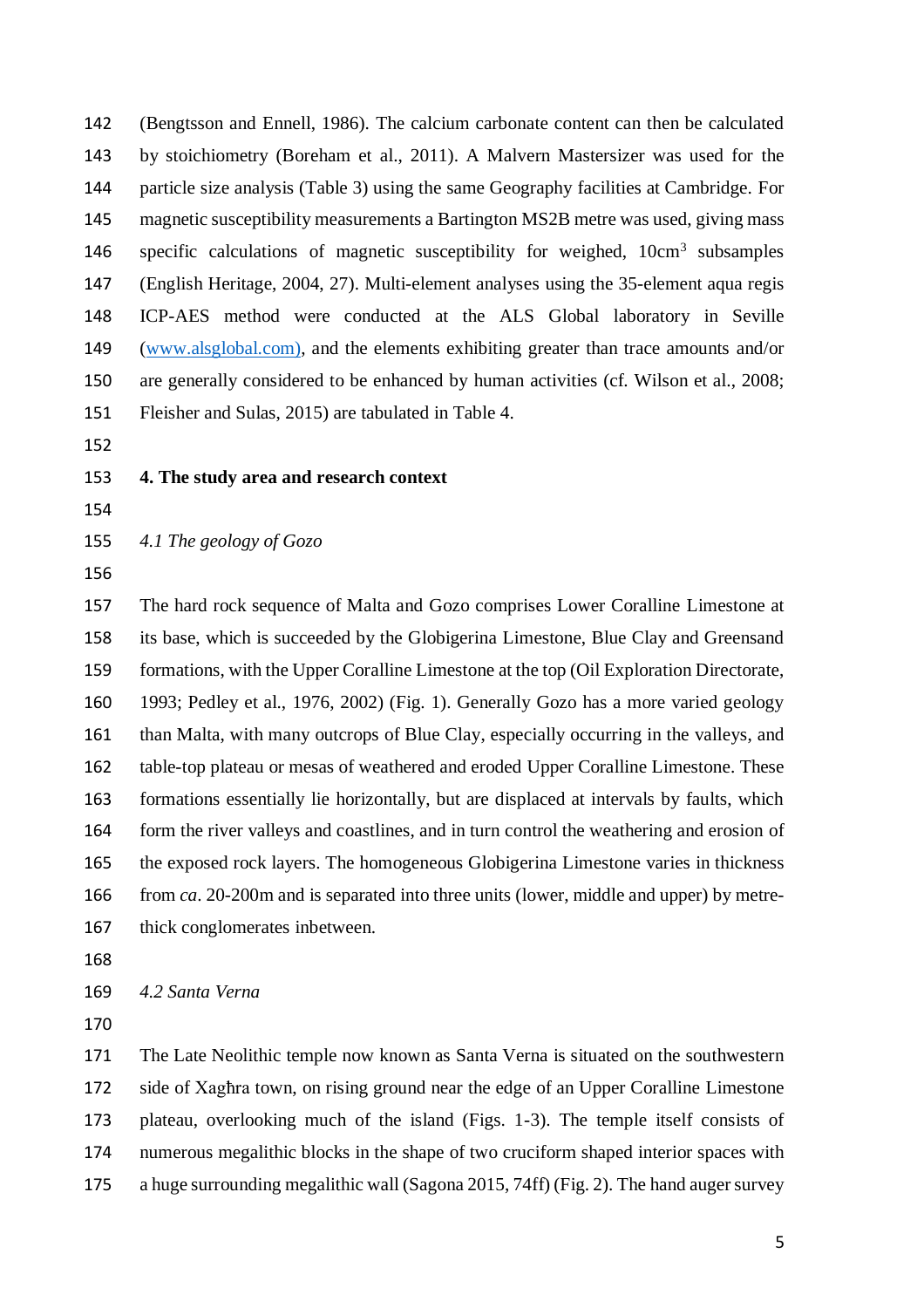on the Upper Coralline Limestone plateau around the temple (13 boreholes) revealed less than 50cm of reddish brown, fine sandy silt loam topsoil to the north of the temple, present in small-holder arable fields. To the south, this was even thinner with increasingly extensive patches of bare rock with open scrub pasture, mainly used for bird hunting today. East of the temple and dipping into the Weid Gunen Inrik valley, the soil profiles in the auger survey deepened quickly to as much as 100cm with some B horizon survival consisting of a well-structured, reddish brown silt loam to silty clay loam, before thinning again eastwards to *ca*. 10-45cm of modern ploughsoil, the area all being used for small-holder arable fields today.

 Previous archaeological work reported by Ashby et al. (1913) and Trump (1966) at Santa Verna revealed *in situ* buried soils sealed beneath a series of temple floors and other deposits, although they were not studied using any archaeological science techniques. These strata were radiocarbon dated for the first time as part of the 2015 excavation, demonstrating that the megalithic 'temple' structure is among the earliest stone monuments found in the central Mediterranean, its construction beginning in the 192 early  $4<sup>th</sup>$  millennium BC, perhaps prior to the construction of the nearby well-known Ġgantija temple (Table 2). The megalithic structure was significantly later at about 3800 cal BC than the *in situ* soils, which were associated with the earliest phase of agriculture in Gozo/Malta in the mid-late 6th millennium BC, according to three radiocarbon dates on charred plant remains (5500 to 5320 cal BC, UBA-31042, 6412±44BP; 5290 to 5000 cal BC, UBA-31043, 6181±40BP; 5300 to 5070 cal BC, UBA-31044, 6239±37BP; all at 2-sigma) (T.R. McClaughlin, pers. comm.). The sequence of temple construction was particularly well exemplified in Trench E, as well as in the re-excavated sondages of Ashby and Trump (Fig. 3). The base of the Ashby Sondage revealed a well preserved, *ca*. 45cm thick palaeosol. This was comprised of a *ca*. 15cm thick organic Ah silt loam horizon over a reddish brown silt loam B horizon of about 30cm in thickness. A similar occurrence was also revealed in the Trump Cut 55 about 3m to the north and in the trial trench (B) which was cut some 30m to the northeast of the temple site. All four of these buried soil profile exposures were sampled for soil micromorphological analysis, physical characterisation and multi-element analyses (Tables 3 and 4).

*4.3 Ġgantija temple and surroundings*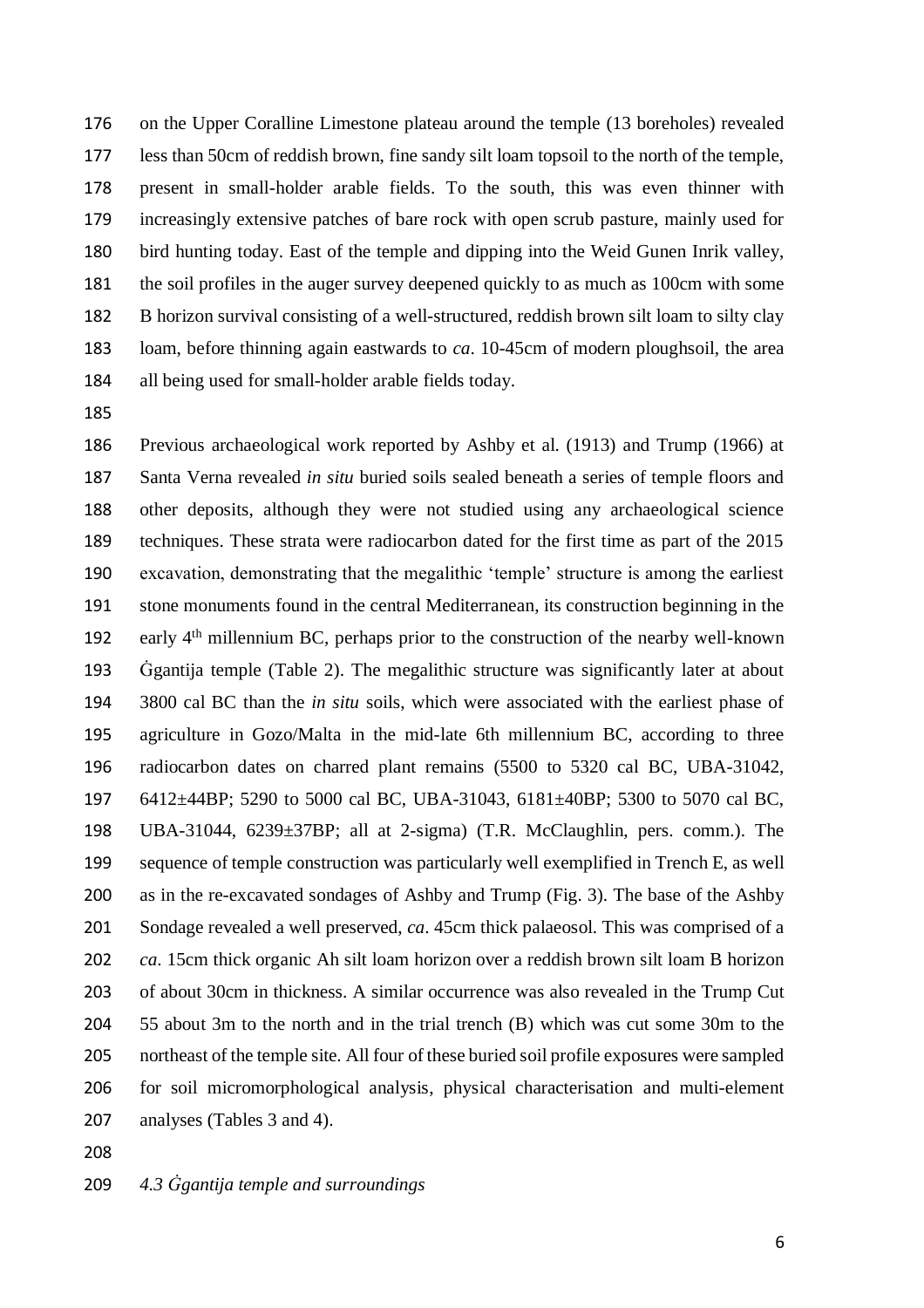The upper part of the Xagħra plateau comprises three natural terrace steps in the Upper Coralline Limestone rising over a slope height of about 30 metres. Ġgantija temple is located on the middle of these three terraces, approximately 1km west of Santa Verna (Figs. 1 and 4), and adjacent to a probable former fault line with a freshwater spring (Sagona 2015, 79; Ruffell et al., in press.). Although indicators of activity from virtually every phase of prehistory can be found in this locality, the recently excavated outer parts of the Ġgantija temple date to about 2500-2350 cal BC (Table 2), which in the Maltese Islands is known as the Tarxien period (Sagona, 2015, 67ff).

 Ġgantija temple is much better-preserved above ground than Santa Verna and comprises two adjoining five-roomed apsidal buildings made from massive Coralline Limestone blocks, beginning about 3700 BC and re-worked through various phases to about 2350 BC (Evans 1971; T.R. McClaughlin, pers. comm.) (Fig. 4; Table 2). The temple sits upon level ground, which has in recent years been further built-up and retained by a stone wall. Augering survey around the southern fringe of the site just 226 outside this retaining platform wall (Fig. 1) mainly produced thin soils with no signs of buried soils or deep agricultural terrace fills, except in one location. This was a small 228 walled triangular field in the southwestern corner of the Ggantija platform, where a well preserved buried soil was found about 50-70cm beneath the modern ground surface. In 230 2014 and 2015 there was the opportunity to excavate sizable test pits on either side of the present day platform: one to the southwest (TP1), and a larger unit to the southeast, where a former shop and more recently a WC building for visitors to the site had been recently demolished (WC Trench) (Figs. 4 and 5). Both trenches were excavated to the upper surface of the Upper Coralline Limestone bedrock.

 Test Pit 1 on the southern side of the temple revealed two large, upright, sub-rectangular limestone blocks which may be *in situ* and several more smaller blocks just below the ploughsoil surface which may be part of temple collapse (Figs. 4 and 5). Beneath, there was *ca*. 80cm of heavily rooted, greyish brown silt loam with a mixture of limestone gravel pebbles and abundant artefacts. This horizon is indicative of an agricultural terrace soil but which contains artefactual material contemporary with the later Neolithic use of the temple (C. Malone, pers. comm.). The base of this terrace soil gave an imprecise OSL date of 760+/-920 BC (Table 2; 2.78+/-0.92 years/ka), but most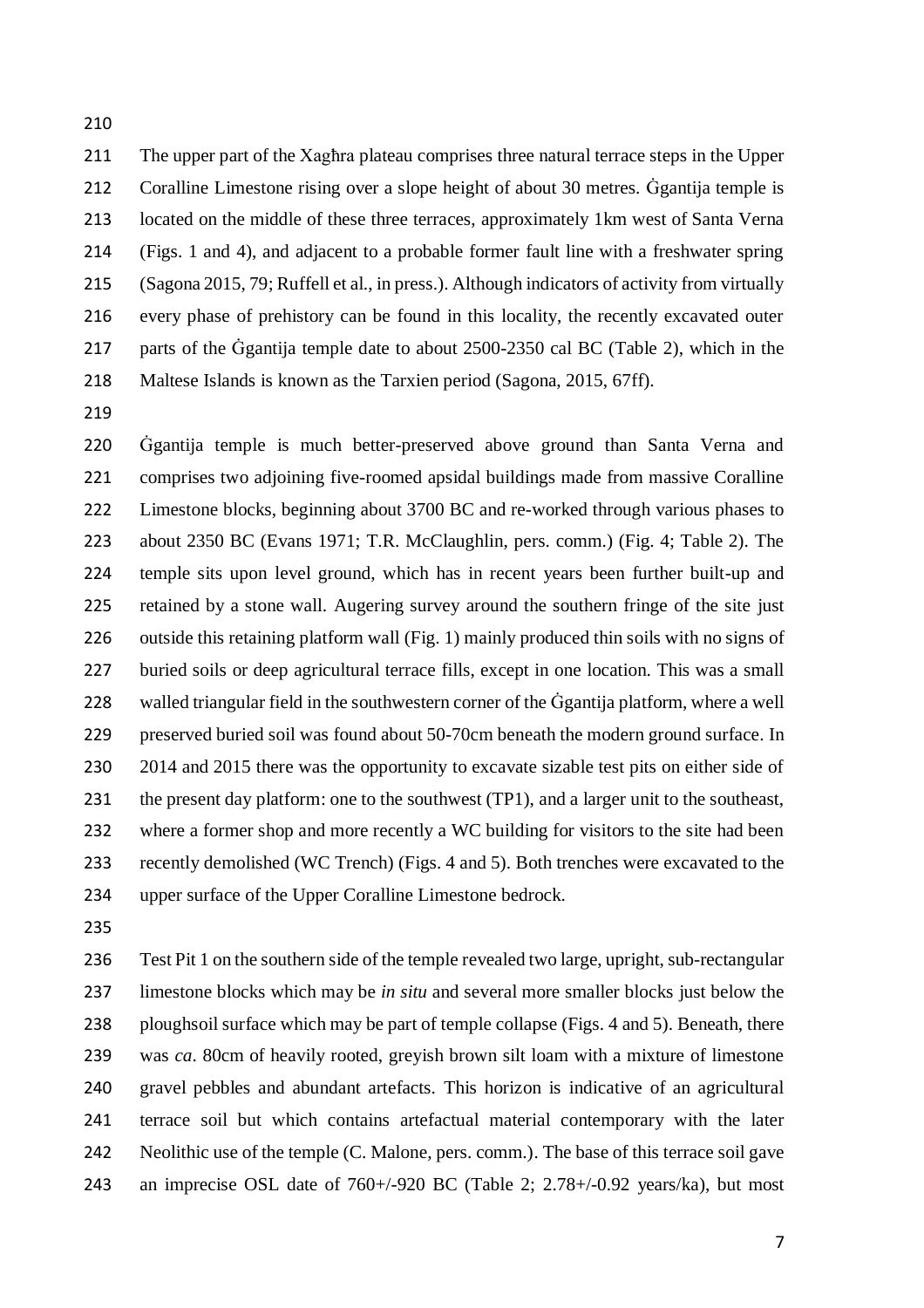probably is indicative of a later prehistoric age. Then there was a clear contact with an *in situ* buried soil, ranging between *ca*. 80 and 130cm in depth. This soil comprised three horizons: an upper dark brown silt loam (at 80-90cm), a brown silt (90-120cm), a dark reddish brown fine sandy/silt loam (120-125/130cm), all developed on the weathered Upper Coralline Limestone bedrock (at 125/130+cm) (Fig. 5). This profile was sampled for physical, micromorphological and geochemical analyses, and OSL profiling and dating.

 Abundant artefacts, primarily Neolithic pottery sherds with some bone and lithics continued to be present down-profile to the base of this soil. Their abundance certainly suggests considerable use of this area immediately outside the temple during the Tarxien or late Neolithic period (*ca.* 2500-2350 BC), and corroborates the surface information from the Cambridge Gozo survey for later Neolithic occupation in the vicinity (Boyle, 2014; Malone et al., 2009). The OSL dates provide corroboration of this *in situ* early Holocene soil which was forming from at least 8770+/-680 BC, with its upper surface buried after 1140+/-250 BC (Table 2; 10.79+/-0.68 and 3.16+/-0.25 years/ka).

 In the WC Trench on the eastern side of the temple, a similar but more complicated sequence was revealed (Figs. 4 and 5). Beneath terrace soil make-up, stone-wall collapse and perhaps the construction of a stepped stone entranceway ramp to the temple, there was a well preserved sequence of midden deposits overlying an intact and complete buried soil sequence. A new radiocarbon date of 2580-2300 cal BC (3962+/- 50 BP; UBA-33707) from wood charcoal recovered from the *in situ* soil beneath the 268 stone ramp is indicative of the mid-later- $3<sup>rd</sup>$  millennium BC, equating with the associated late Neolithic pottery of the Tarxien period (Sagona, 2015, 67ff) (Table 2). 

 The buried soil in WC Trench was *ca*. 35-45cm in thickness and consists of a lower, reddish brown silty clay loam B horizon with an organic silt loam A horizon above (Fig. 5). The incorporation of the artefact assemblage throughout the profile, albeit with much lesser quantities recovered in the lower half of the profile, suggests that it has undergone considerable anthropogenic additions and soil faunal mixing in the past. Above this soil there is a series of discontinuous lenses of calcitic ash, fine pea-grit gravel and humified/charcoal rich 'soot' over a thickness of about 10cm (contexts 1004,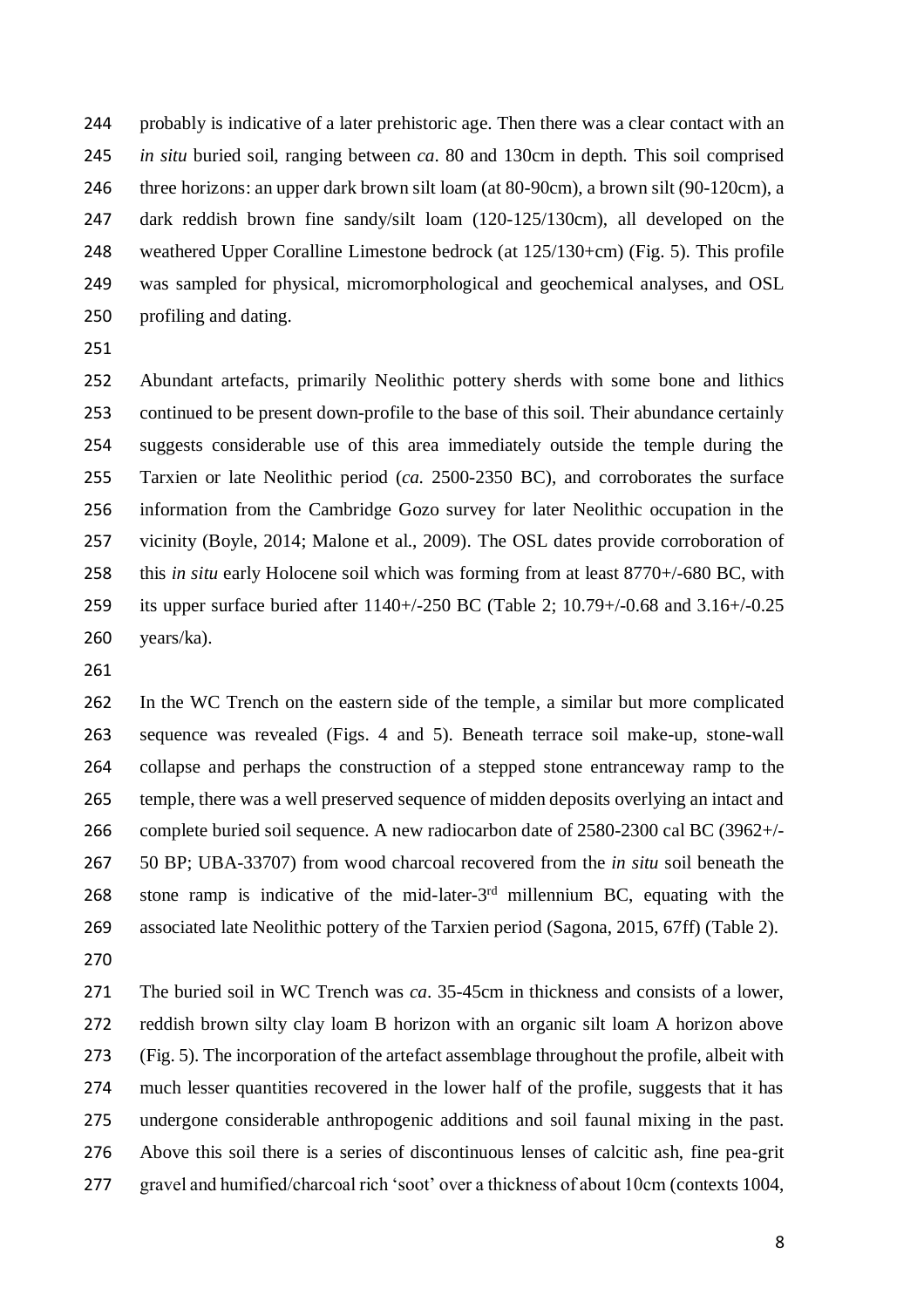1042, 1041 and 1040) which are indicative of a series of thin dumps or accumulations of settlement-derived debris on it. These in turn are overlain by two major phases of silt loam soil accumulation (contexts 1016 and 1015) which contain very large quantities of Tarxien-period pottery and bone. A wide area of large, collapsed and broken limestone blocks then seals this soil/midden sequence from further disturbance, which could be related to later Neolithic and subsequent modifications of the temple site. This profile sequence was sampled for physical, micromorphological and multi-element analyses (Table 1).

*4.4 Xagħra town*

 As several new houses were under construction in Xagħra town with deep basement areas being excavated into the top of the Upper Coralline Limestone plateau whilst fieldwork was underway, there was the opportunistic chance of observing some relatively well preserved buried soil profiles in the modern town (Figs. 1 and 7). In three instances, there were thick (*ca*. 35-80cm), strongly reddened and structurally well- developed soils observed, all developed directly on the limestone bedrock and also in vertical weathering fissures into this bedrock. These soils were spot sampled for comparative micromorphological analysis.

*4.5 The Ramla and Marsalforn valleys augering survey*

 A combination of hand augering and recording exposed valley profiles, followed up by targeted sampling for physical, micromorphological and geochemical analyses, and OSL profiling (Cresswell et al., 2017) and dating (Table 1) provided potential linkages between the soil changes observed on the Upper Coralline Limestone Xagħra plateau and the associated Marsalforn and Ramla valleys. Several borehole transects (56 boreholes) were made from the Ġgantija Neolithic temple site southeast/northeastwards across the Ramla valley, and from Santa Verna temple north across the Xagħra plateau and westwards across the Marsalforn valley (20 boreholes) (Fig. 1).

 The upper part and mid/lower slopes of the Ramla valley are dominated by grey silty clay loam soils up to *ca*. 1.2m in thickness on the Blue Clay geology. These are essentially single horizon ploughsoils, often part saturated and gleyed below a depth of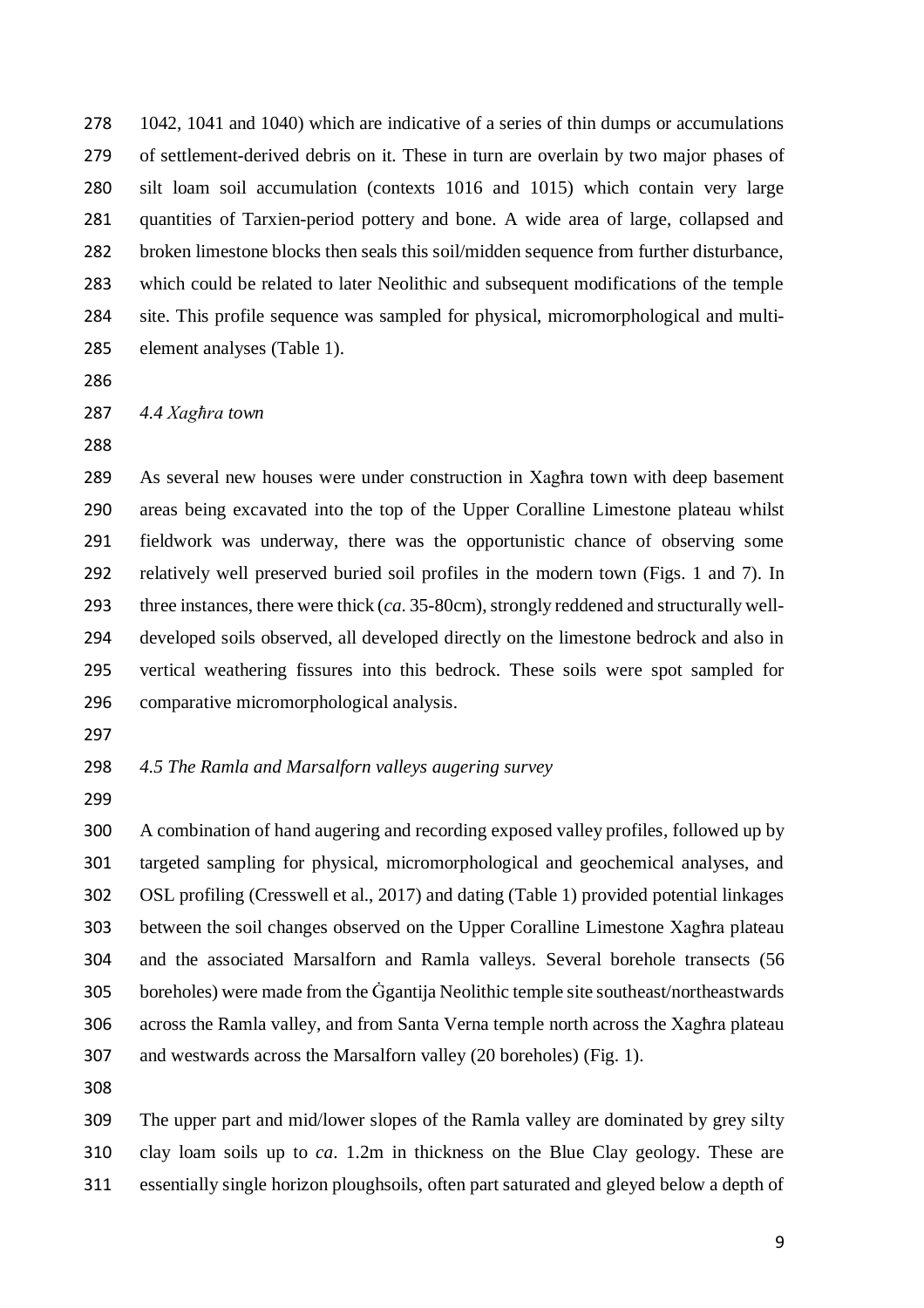*ca.* 50-60cm. As the valley opens out and shallows towards the sea to the north, flat lower plateau tongues of land emerge on Globigerina Limestone. These have a very characteristic calcitic, fine sandy/silt loam soil developed on them, almost like a loessic soil, generally <50-60cm in thickness. This area is dominated by terrace agriculture and spring-heads and modern ponds, with historical evidence to suggest that the terrace field system has been in existence since at least the mid-16<sup>th</sup> century AD (Blouet, 1963; Wettinger, 1981, 2011).

 To the west in the Marsalforn valley, there were ubiquitous terraces, regularly composed of thick (1-4m) silty clay hillwash accumulations, often with hints of possible standstill horizons present. An erosion cut profile in the middle Marsalforn valley, opposite Ta'Manea in Weid ir-Rigu (Profile 627; N 36 03.472/ E 014 14.946) was cut back and sampled for physical, multi-element and micromorphological analyses and OSL profiling/dating (Fig. 9). This profile comprised *ca*. 3.7m of rubbly fine sandy/silt loam which was interrupted by two incipient buried soil horizons at *ca*. 1.75-2.10 and 2.70-2.85m down-profile. A series of 10 small bulk samples were taken for OSL profiling from 1.75-3.25m, and three OSL tube samples at 1.75, 2.65 and 3.2m down-profile. OSL profiling suggested that this profile represented an age-related gradual accumulation of hillwash-type sediment (Cresswell et al., 2017). OSL dating suggests that this profile was aggrading from about 1500 BC throughout later prehistoric times (Table 2; 3.58+/-0.24 to 2.78+/-0.92 years/ka).

 To the southeast-northeast in the Ramla valley, an erosion cut profile in the lower Ramla valley about 200m inland from Ramla Bay (Profile 627; N 36 03.442/E 014 17.045) was cut back and sampled for physical, soil micromorphological and multi- element analyses and OSL profiling and dating (Fig. 9). This profile is comprised of a series of alternating horizons of calcitic silt loam and coarse sand/pebble horizons, with the whole profile generally fining upwards, over a depth of *ca*. 1.4m. A series of 11 small bulk samples were taken from the finer silt loam horizons and three tubes taken for OSL dating at 15, 62 and 103cm down-profile. The latter sample loci were also sampled for micromorphological analysis. OSL profiling suggested that aggradation had occurred over time with at least two clear breaks, suggesting palaeo-surfaces of some kind at *ca*. 46cm and 115cm, potentially indicative of changes in erosion processes from alternating fast/slow to a much slower aggradational dynamic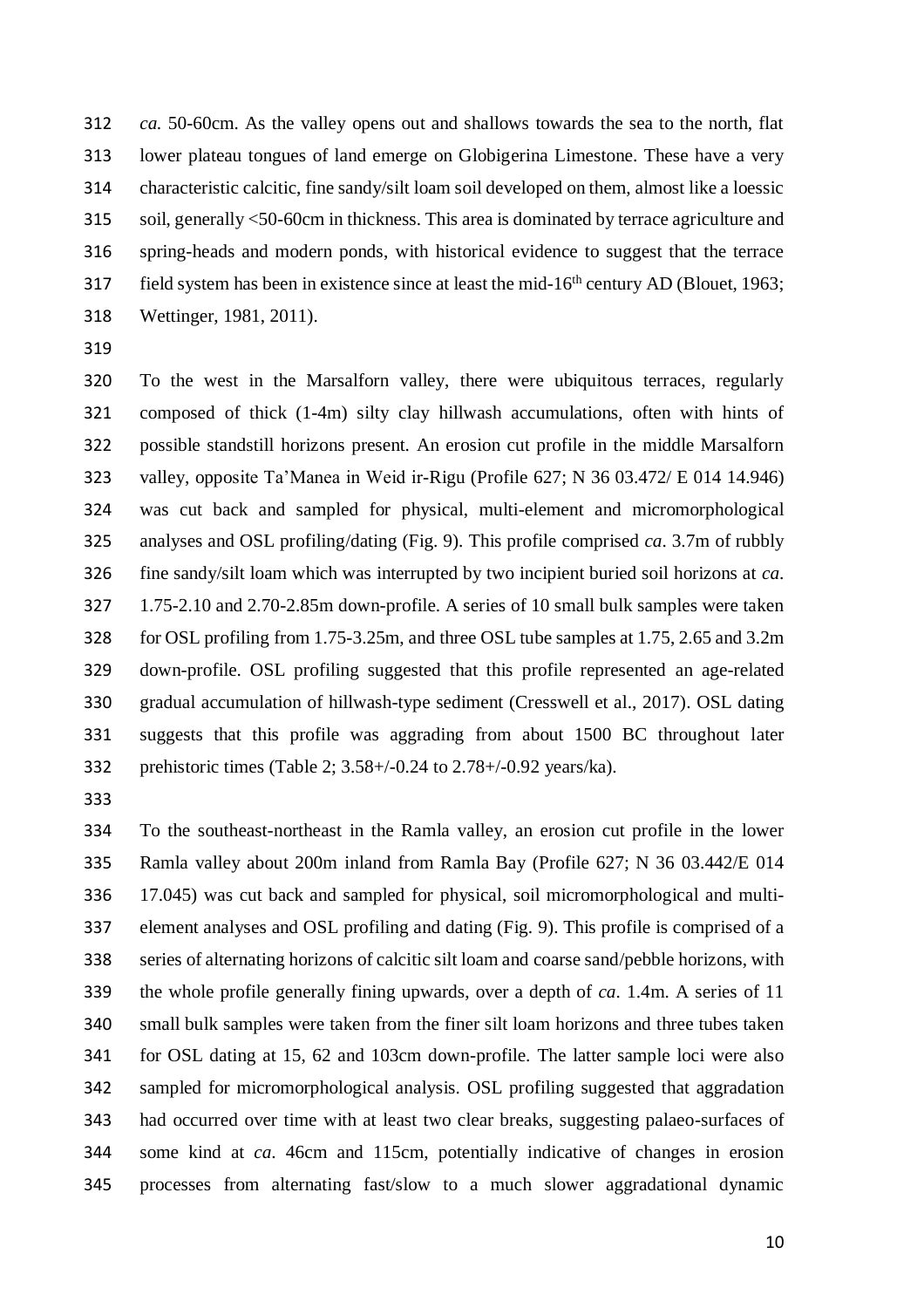(Cresswell et al., 2017). The profiles indicate the parts of the sedimentary sequence which are likely to have been re-deposited without the luminescence signals being re- set at deposition. Moreover, the ratio of net signal intensities between the upper (those not affected by recent soil turnover) and lower units, implies that the temporal range represented by these units may be relatively short. OSL dating suggests that this valley 351 floor fill sequence is ostensibly of the late  $19<sup>th</sup>$  and early  $20<sup>th</sup>$  centuries (Table 2; 0.17+/-0.01 years/ka).

### **5. Results**

 The results described below will concentrate on the physical and elemental characterisation and micromorphological analysis of the buried soils encountered at the Santa Verna and Ġgantija Neolithic temple sites, as well as those sampled on three modern construction sites in Xagħra town, and two valley fill profiles to the west and east in the associated Marsalforn and Ramla valleys respectively.

- 
- 

*5.1 Physical and elemental characterisation of the buried soils* (Tables 3 and 4)

 pH values at Ġgantija were all alkaline (ranging from 7.3 to 8.2) (Table 3). The total organic matter content is a reasonable *ca*. 3.5-5.3% in the buried soils, better than the modern topsoil at *ca*. 3.4%, with a range of values in the archaeological deposits above the buried soils of *ca*. 2.1-3.2% (Table 3). There is a significant calcium carbonate component throughout, ranging in frequency from *ca*. 33-78% (Table 3), a feature which is reflected in the ubiquitous micrite component visible in thin section (see below). In terms of the particle size analysis, the silt (*ca*. 17-80%) and quartz sand (*ca*. 5-78%) fractions generally predominate, with reasonable amounts of clay, increasing with depth in the buried soil in Test Pit 1 (5.44-14.21%), but very low proportions of clay (<0.5%) in the buried soil in the WC Trench (Table 3). In particular the terrace soil in Test Pit 1 has a very high silt content (82.36%) as does the context 1004 horizon that accumulated on the upper surface of the buried soil in the WC Trench (80.11%) (Table 3; Fig. 5), possibly indicative of dry, open soils and wind-blow effects.

 Most of the multi-element values were low and/or unremarkable, although phosphorus (P) was however very enhanced in every horizon, especially in the buried soil in Test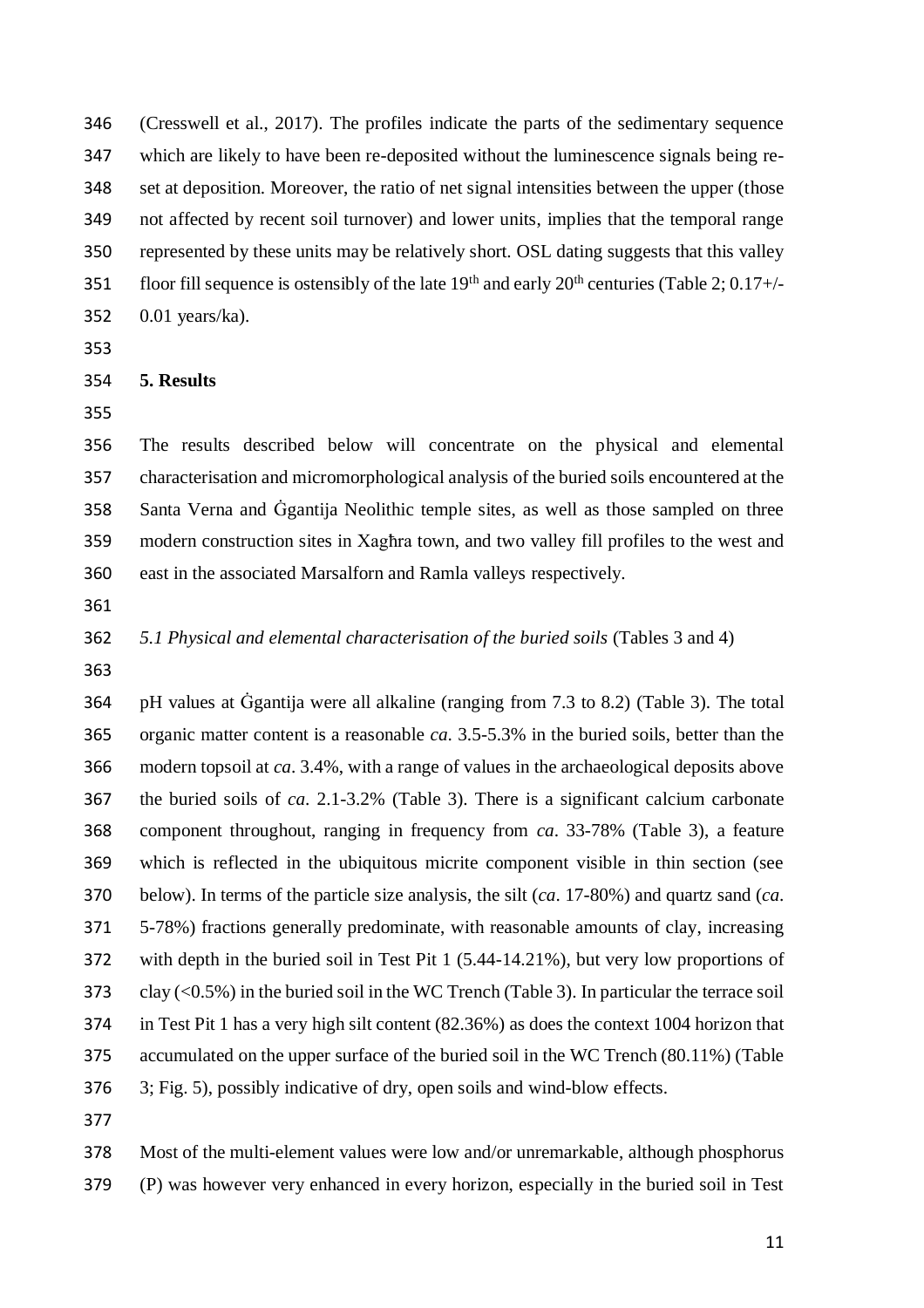Pit 1, as were the calcium (Ca) and strontium values (Sr) (Table 4). Phosphorus values in Test Pit 1 ranged from 2200 ppm at the base of the soil to >10,000 ppm in the upper 20cm of this soil. Strontium values were also relatively enhanced ranging from *ca*. 172- 380ppm (Table 4). The enhancement of these two elements suggests large additions of organic material and household refuse to the soil (Entwistle et al., 1998; Holliday and Gartner, 2007; Wilson et al., 2008), coincident with the substantial quantities of fragmentary animal bone and Tarxien-period pottery recovered during the excavation. Similarly in the WC Trench, the buried soil and especially the multiple horizons of accumulating soil and archaeological debris above gave very high P values, ranging from 5010 to >10000ppm along with enhanced strontium values (*ca*. 238-322ppm) (Table 4). Likewise the magnetic susceptibility values were either very enhanced or low (Table 3), especially in the horizons dominated by archaeological material that had built-up on the buried soil. This suite of high values probably reflects the amount of organic and fire-related settlement debris contained within these deposits (Allen and Macphail, 1987; Clark, 1996, 109ff; Fassbinder, 2016, 502). Calcium and calcium carbonate values were also very high (Tables 3 and 4), which complements the enhanced phosphorus and strontium values to indicate the strong influence of midden- type refuse and hearth rake-out (Entwistle et al., 1998), but may equally reflect weathering and solution from the overlying limestone blocks of the collapsed temple structure above and the large amounts of secondary calcium carbonate observed in the micromorphological analysis of the buried soils at Ġgantija.

 At Santa Verna, pH values from the buried soils are very alkaline (ranging from 8.5- 8.92) and the magnetic susceptibility values were generally low, except for the lower fill of the pit in Trump Cut 55 (sample 3/4) (Table 3). This probably also reflects the amount of organic and fire-related settlement debris contained within this fill deposit. The total organic matter content is a reasonable *ca*. 4.1-6.5% in the buried soils, better than the modern topsoil at *ca*. 3.4% (Table 3). There is a strong calcium carbonate component throughout, ranging from *ca*. 8-64% (Table 3), but this is generally lower than the values observed in the Ggantija soil sequence, especially in the base of the buried soil. The particle size analysis results indicate that the buried soils tend to be dominated by the silt fraction (*ca*. 46-76%) but with a strong but variable quartz sand component (*ca*. 10-52%), with the clay fraction ranging between *ca*. 5 and 15% (Table 3). The higher clay component in the buried soils as compared to those at Ggantija is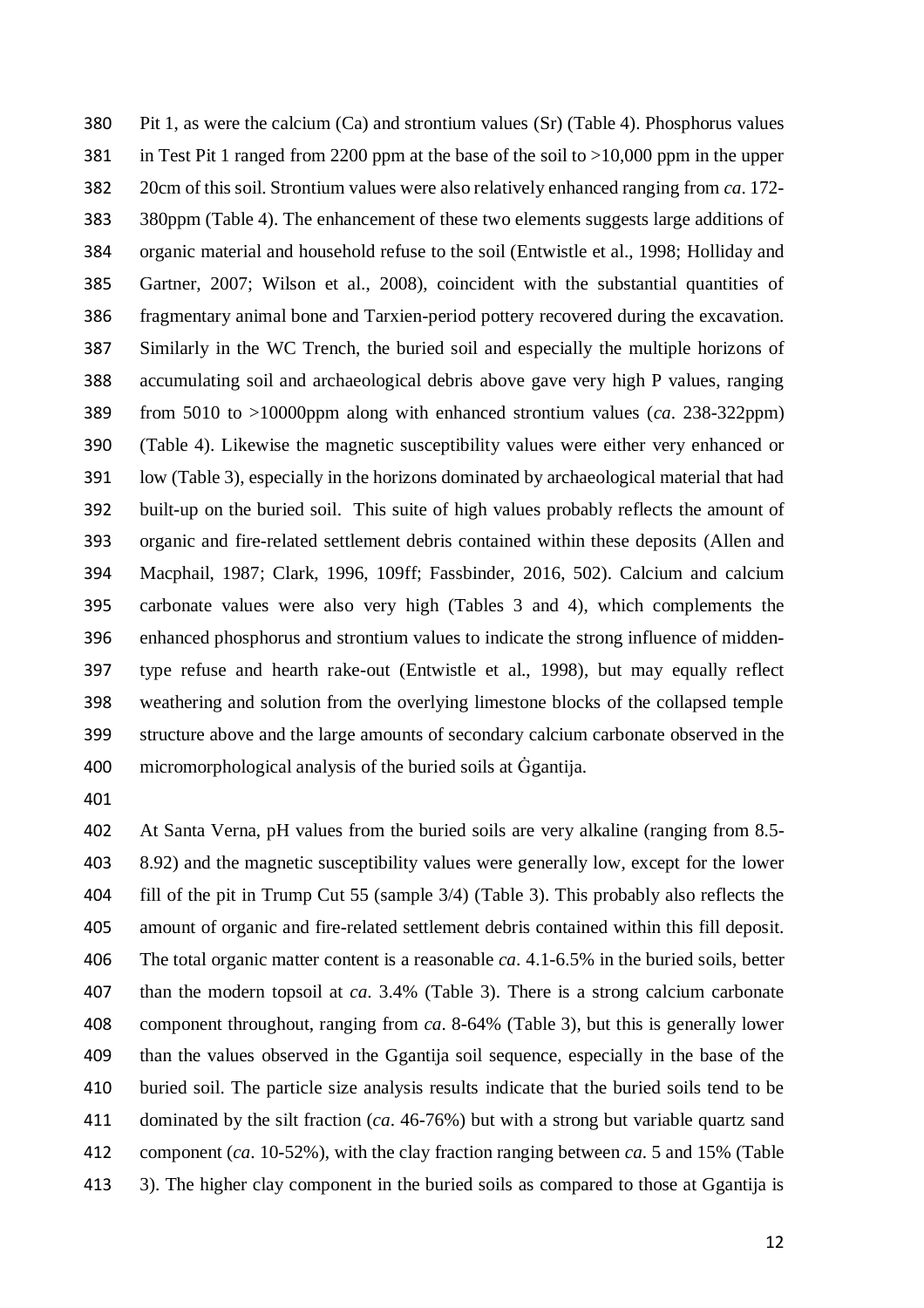reflected in the well organised clay fraction observed in thin section in the basal horizon of the buried soil (see below).

 In the multi-element analysis, the upper parts of the soil profiles were notably all moderately to highly enhanced with phosphorus and strontium values (Table 4). Phosphorus values varied from 900 to >10000ppm, with the Trench E profile (6850ppm at base to 9250ppm) and lower pit fill in Trump Cut 55 (>10000ppm) very enhanced, with relatively enhanced strontium values varying between 53 and 361 ppm. These elements suggest that the upper horizon of the soils and the earthen temple floors were receiving substantial amounts of organic settlement waste material prior to burial (Entwistle et al., 1998; Wilson et al., 2008). Although calcium values were often of a similar range to those at Ġgantija, the range of values in the pre-temple buried soils (in the Ashby Sondage and Trump Cut 55) were much less (ranging from 1.4-8.4% with higher and lower values in the upper and lower samples, respectively) (Table 4).

*5.2 Soil micromorphology of the buried soils at Santa Verna* (Table 5; Fig. 3)

 From the borehole transect and Trench B to the north/northeast of the Santa Verna temple site (Figs. 1 and 2), there was an extensive area of well preserved buried soil of variable thickness present beneath *ca*. 40cm of gravelly fine sandy silt loam ploughsoil. In all other directions surrounding the temple, the auger survey revealed that the land surface is either severely denuded with large areas of bare exposed areas of Upper Coralline Limestone present, or in places supporting a thin (<15cm thick), single horizon turf over a micritic, fine sandy silt loam A horizon directly on the limestone bedrock.

 The buried soil revealed in Trench B outside of the temple exhibited three horizons in thin section (Figs. 3 and 6). The uppermost horizon (sample 1/1) was a pellety to aggregated, strongly reddened, gravelly silty clay (Fig. 6a). There is a dust of very fine organic matter/charcoal as well as about 10-20% micrite (or silt-sized calcium carbonate), and common sesquioxide nodules throughout the groundmass. The middle horizon (sample 1/2) was completely dominated by micritic calcium carbonate with *ca.* 30% as small aggregates of the same reddish brown silty clay fabric present in upper sample. There was a similar dust of very fine organic matter/charcoal throughout. The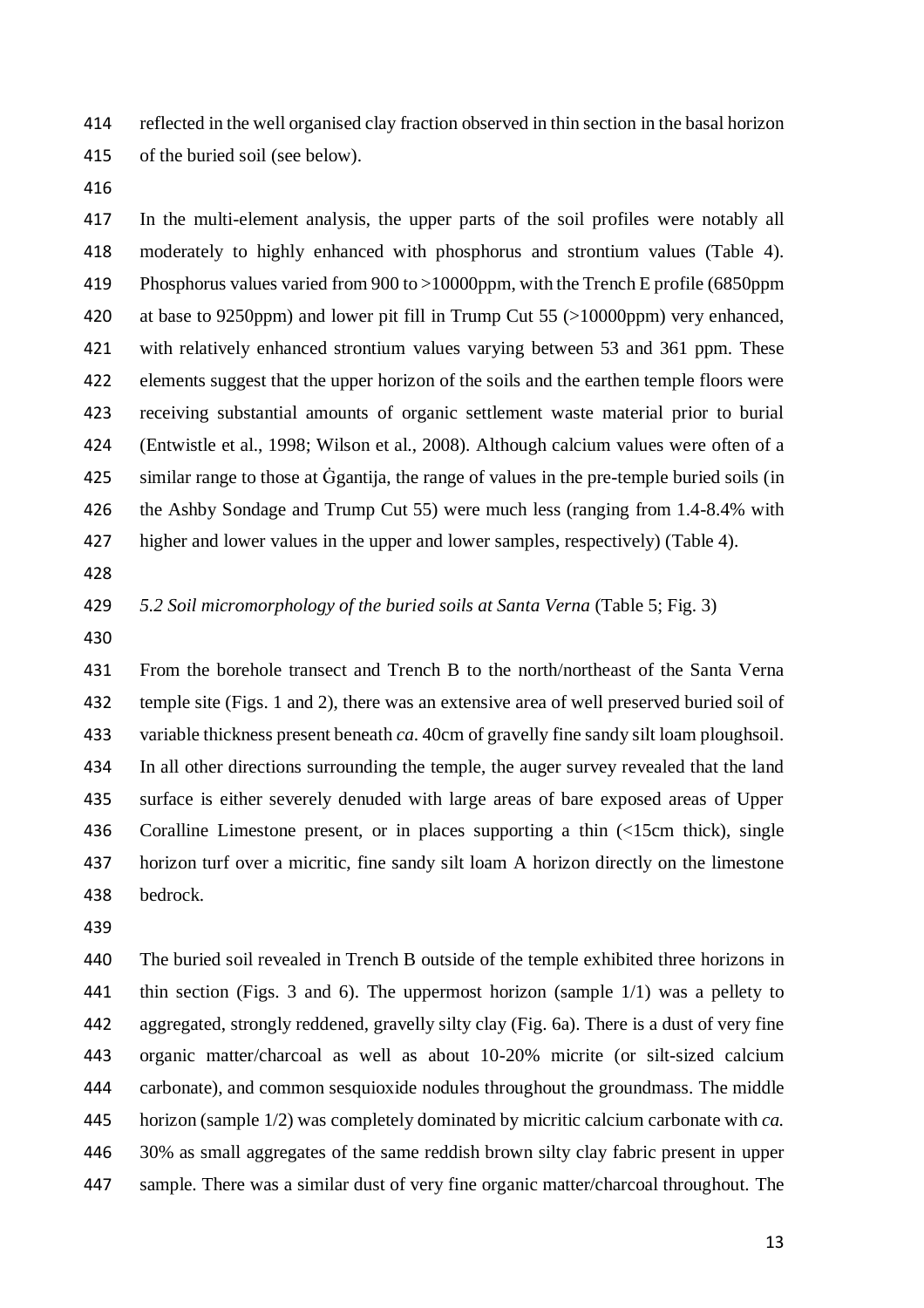lowermost horizon (samples 1/3 and 1/4) was composed of a weak to moderately developed, small blocky, dusty (or silty) clay loam with very abundant, moderately birefringent, pure to dusty clay in speckles and striae throughout the groundmass (Fig. 6b).

 The aggregated or excremental and reddened fabric of the uppermost buried soil horizon suggests that it is the lower A horizon of a very disturbed soil that has been subject to much physical mixing, bioturbation, oxidation, illuviation and rubefication processes. In particular, the presence of common micritic calcium carbonate suggests considerable evapo-transpiration leading to the secondary formation of micritic calcium carbonate. The calcium carbonate component is derived from the weathering and dissolution of the calcareous limestone parent material which is not completely leached out of the profile due to the low moisture regime, a feature which is widely characteristic of soils in semi-arid climates (Durand et al., 2010; Yaalon, 1983). Importantly, its presence implies that it was probably a dry, open and de-vegetated former topsoil.

 The middle horizon of the buried soil in Trench B is dominated by abundant secondary calcium carbonate and silty clay soil aggregates. This suggests severe physical and soil faunal mixing leading to considerable aeration and oxidation. This horizon is essentially acting as a depleted, calcified and replaced, eluvial upper B or Eb horizon, but with the A horizon silty clay fabric aggregates suggestive of physical mixing processes at work.

 The lowermost horizon of the same buried soil is dominated by translocated, striated pure to dusty clay indicative of an argillic or Bt horizon of a well-developed brown Mediterranean soil (Bridges, 1978, 69; Fedoroff, 1997). There are also a few discontinuous linings of the voids with micrite, indicating secondary calcification processes in this soil. The whole profile, and especially the lowermost horizon, is also becoming very reddened or rubified. This process involves iron compounds which are produced from the weathering of minerals including iron oxides and hydroxides precipitating as poorly crystalline ferrihydrites or haematite, which then coat the silt/sand grains and clays (Lindbo et al., 2010; Yaalon, 1997). This feature is associated with alternate periods of wetting/eluviation/leaching and long summer droughts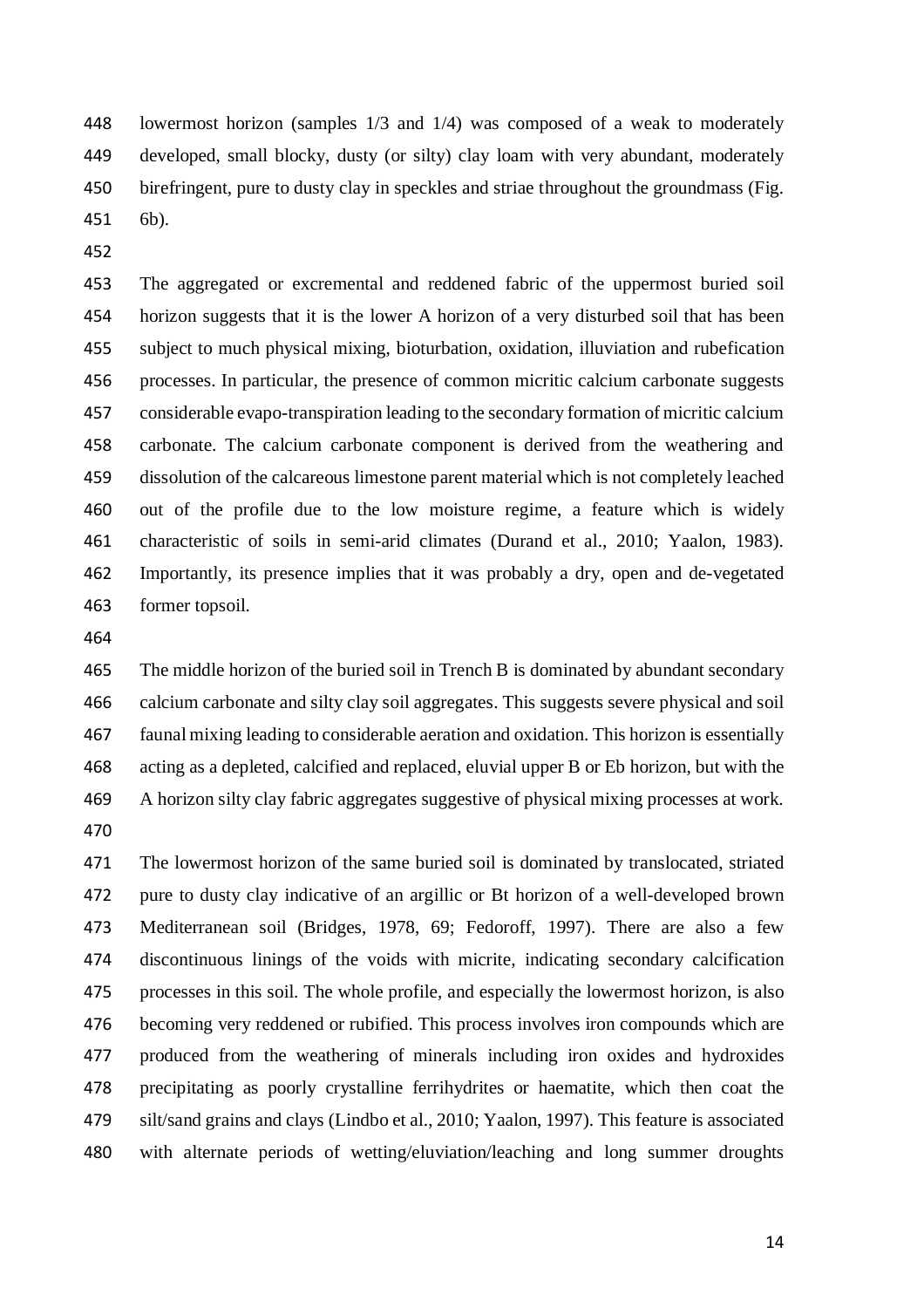(Bridges, 1978, 33; Duchaufour, 1982; Catt, 1990; Clark, 1996, 100; Lelong and Souchier, 1982; Lindbo et al., 2010; Stoops and Marcelino, 2010).

 The sesquioxide nodules in the upper horizon of this soil (Fig. 6a) have probably formed through cheluviation as organo-metallic compounds associated with humic material from the root complex combining with strong iron staining (and aluminium, magnesium and silica) and moving down-profile through eluviation under weakly acidic and/or redoximorphic conditions (Wilson and Righi, 2010). The biodegradational processes may be caused by a number of factors such as cool and humid climatic conditions, seasonal sub-surface groundwater, acid producing vegetation, quartz-rich and base cation depleted parent materials, or a combination of two or more of these factors (*ibid*.). Although one would not expect some of these conditions to necessarily exist on the limestone bedrock here, nonetheless the pollen analysis of the Santa Verna (and Ggantija) palaeosol suggests a damp, scrubby steppe habitat of pine, juniper, *Erica* and ferns, as well as the presence of aquatic organisms and particularly phytoplankton in the buried soil points to the presence of standing water bodies and an acidic flora in the immediate vicinity (C.O. Hunt, pers. comm.). These conditions may well have been conducive to creating these sesquioxide nodules in the former lower A horizon of the Santa Verna palaeosol.

 In the main excavations within the temple, a series of samples were taken from the *ca*. 15 to 60cm in thick buried soils present beneath Neolithic earthen floors within the temple complex in Trench E (Profile 4), the Ashby Sondage (Profile 2) and Trump Cut 55 (Profile 3) (Fig. 3). In Trench E just inside the main surviving arc of upright megaliths, the buried soil (sample 4/3) was composed of a pellety to small aggregated, reddish brown silty clay loam with common, birefringent, pure to dusty clay striations throughout the groundmass, as well as common very fine organic/charred punctuations and common sesquioxide nodules and rare occurrences of very small burnt bone fragments. This points to a very disturbed and bioturbated, reddened and clay enriched B horizon soil, essentially similar in structure and fabric to that observed outside the temple in Trench B. No upper, organic Ah horizon was present, probably suggesting truncation associated with the act of temple construction. .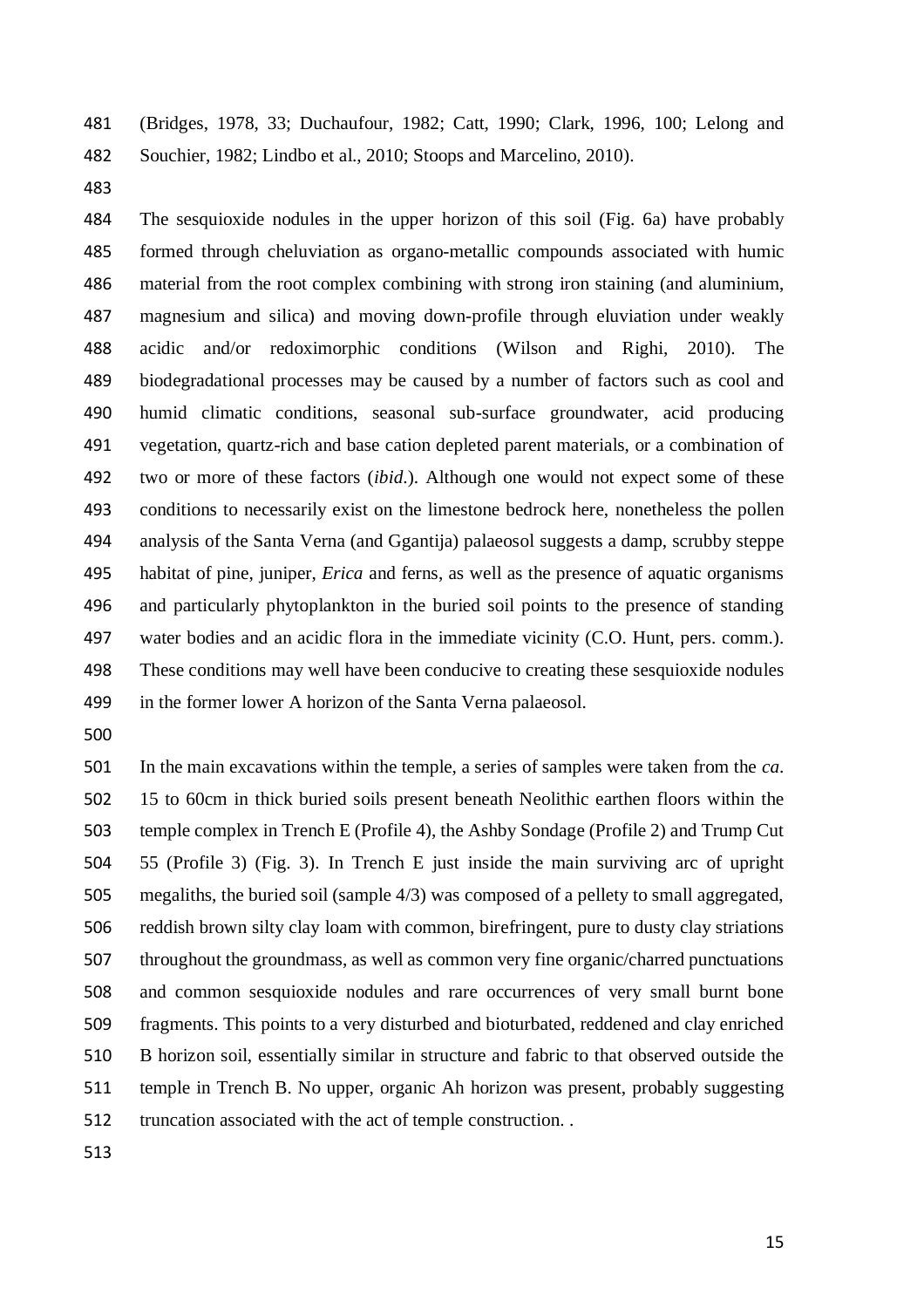Five meters further north in the Ashby Sondage (Profile 2) (Ashby et al., 1913), an earthen floor and limestone rubble horizon sealed a *ca*. 45cm thick *in situ* buried soil composed of two horizons (Fig. 3). The upper horizon (*ca.* 15cm thick; sample 2/1) was an heterogeneous, pellety mixture of mainly micritic calcium carbonate with abundant fine to very fine charcoal fragments and fine aggregates of orangey brown silty clay, with the occasional pot and bone fragment present. The lower horizon (20cm thick; samples 2/2 and 2/3) was predominantly composed of a striated, birefringent silty clay with strong reddening and only minor (<5%) micritc calcium carbonate present. This horizon exhibited an irregular small blocky structure defined by fine channels, and contained a fine organic/charcoal dust throughout. These features suggest that this is probably the base of a calcitic lower A horizon mixed with fine anthropogenic debris over the relatively undisturbed clay-enriched and well developed argillic Bt horizon of a buried soil, essentially similar to the other pre-temple buried soils.

 In the adjacent Trump Cut 55 (Profile 3), there was a well preserved buried soil (samples 3/1 and 3/2) about 55cm thick present beneath a hard-packed earthen floor (Fig. 3). In contrast to the soil present in the Ashby Sondage (Profile 2), this buried soil exhibited a blocky to columnar blocky with a micro-aggregated microstructure, but exhibited a similar silty clay fabric strongly reddened with iron oxides and hydroxides with a dust of organic matter and very fine charcoal throughout. With depth this soil became denser and more clay enriched with a well-developed striated to reticulate and birefringent, pure to dusty clay groundmass, just as in the base of the buried soil in Trench B. Although these reddened clays could simply be relict in origin (Davidson, 1980; Fedoroff, 1997) and the result of the long-term weathering of the limestone bedrock material (Catt, 1990), the well organised, reticulate, gold to reddish-yellow, pure to dusty clay aspect of the groundmass is more indicative of an illuvial clay- enriched Bt or argillic horizon developed in the base of an *in situ* buried soil (Bullock and Murphy, 1979; Fedoroff, 1968, 1997; Kuhn et al., 2010). This argillic soil is the most well-developed of all the buried soil profiles observed in pre-Neolithic contexts at Santa Verna and Ġgantija.

 It is clear that Profiles 2 and 3 have not suffered as severe disruption, mixing and calcification as the other buried soils encountered here and at nearby Ġgantija (see below). Significantly, this soil is indicative of an earlier, well-developed and less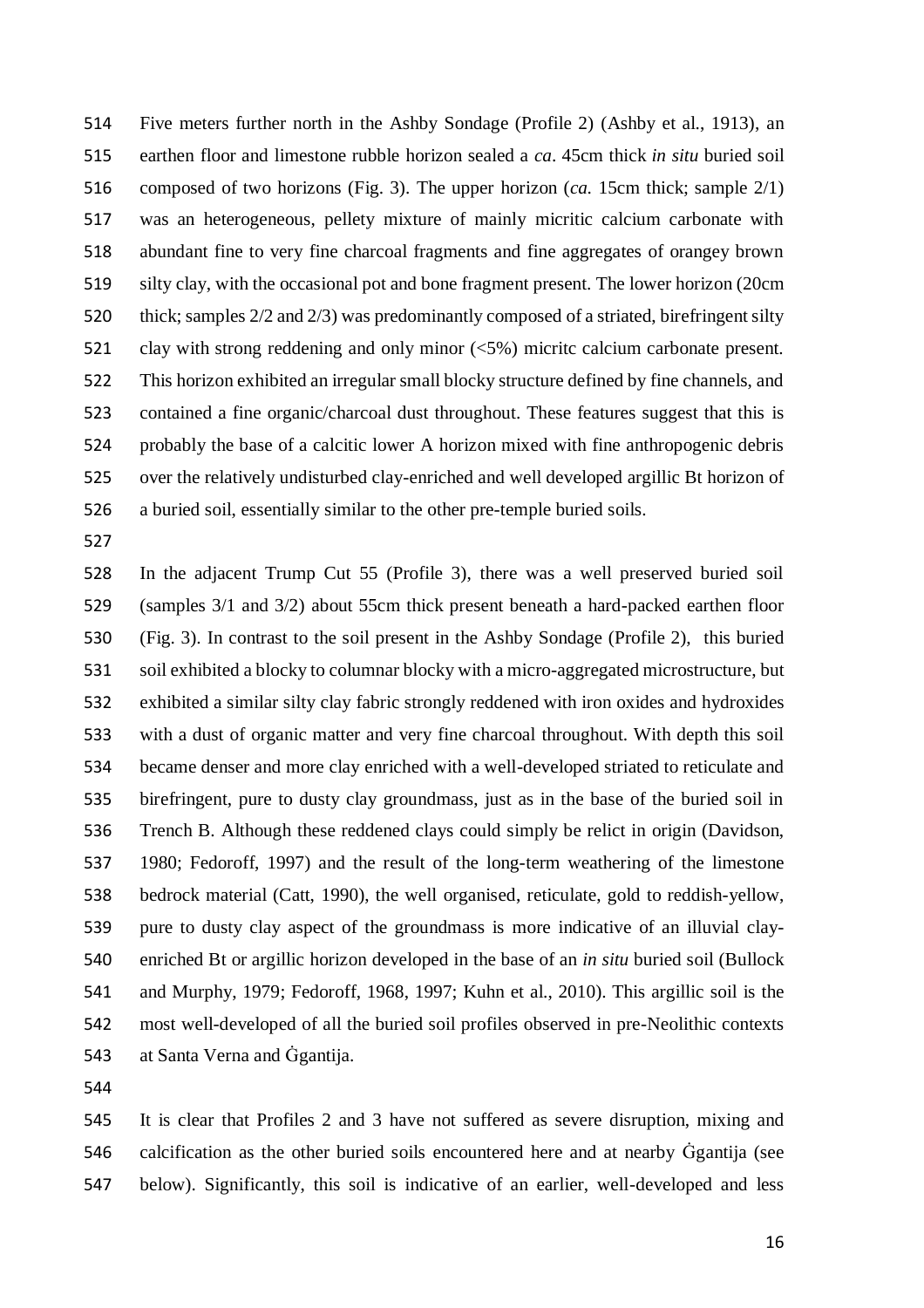disturbed soil type, more akin to a brown argillic Mediterranean soil associated with more moist and well vegetated conditions (Bridges, 1978, 68-9). Nonetheless, this soil is just beginning to be disturbed and opened up, as testified to by the minor but increasing secondary calcium carbonate formation and the fine organic and micro- charcoal dust throughout its fabric. This soil type change from a well structured and clay enriched argillic brown soil (or orthic luvisol) to a calcitic reddish brown to red Mediterranean soil (chromic luvisol) (Bridges, 1978, 68-9) would appear to be beginning just prior to the construction of the temple at Santa Verna (from *ca*. 3800 cal BC), a process that was interrupted by this soil being sealed by the sequence of temple floors above.

### *5.3 Soil micromorphology of the buried soils at Ġgantija* (Table 4; Figs. 5 and 6)

 In Test Pit 1 on the southern side of Ġgantija temple, a series of five contiguous blocks were taken through the *ca*. 36-65cm thick buried soil beneath *ca*. 80cm of later terrace deposits (Figs. 1 and 5). There were two horizons evident. The basal two-thirds of the buried soil (samples 23 and 24) is a calcitic, fine sandy/silty clay loam with a weakly developed blocky structure and a pellety to small aggregated micro-structure (Fig. 6c). Fine organic matter, charcoal and shell are commonly present throughout, as are minor occurrences of bone fragments. There is a generally moderate reddening with iron oxides and hydroxides throughout the dusty or silty clay groundmass, as well as aggregates of strongly iron stained clay. There are few if any illuvial clay or dusty clay coatings in the voids or of the grains and/or clay striae in the groundmass, rather non- birefringent dusty clay is only present as the groundmass. In addition, there are some partial to complete infills of the voids with micritic to amorphous calcium carbonate and very fine organic matter punctuations (Fig. 6c), which is becoming increasingly prevalent towards the upper part of the buried soil.

 The upper one-third of the buried soil (samples 25 and 26) is becoming more dominated by micritic calcium carbonate, humic brown staining, other abundant fragments of bone, organic matter and fine charcoal, with included aggregates of herbivore dung and red clay soil. In particular, sample 26 is a very dark brown, humic and amorphous sesquioxide stained, very fine sandy clay loam soil with common interconnected vughs between an aggregated structure (Fig. 6d).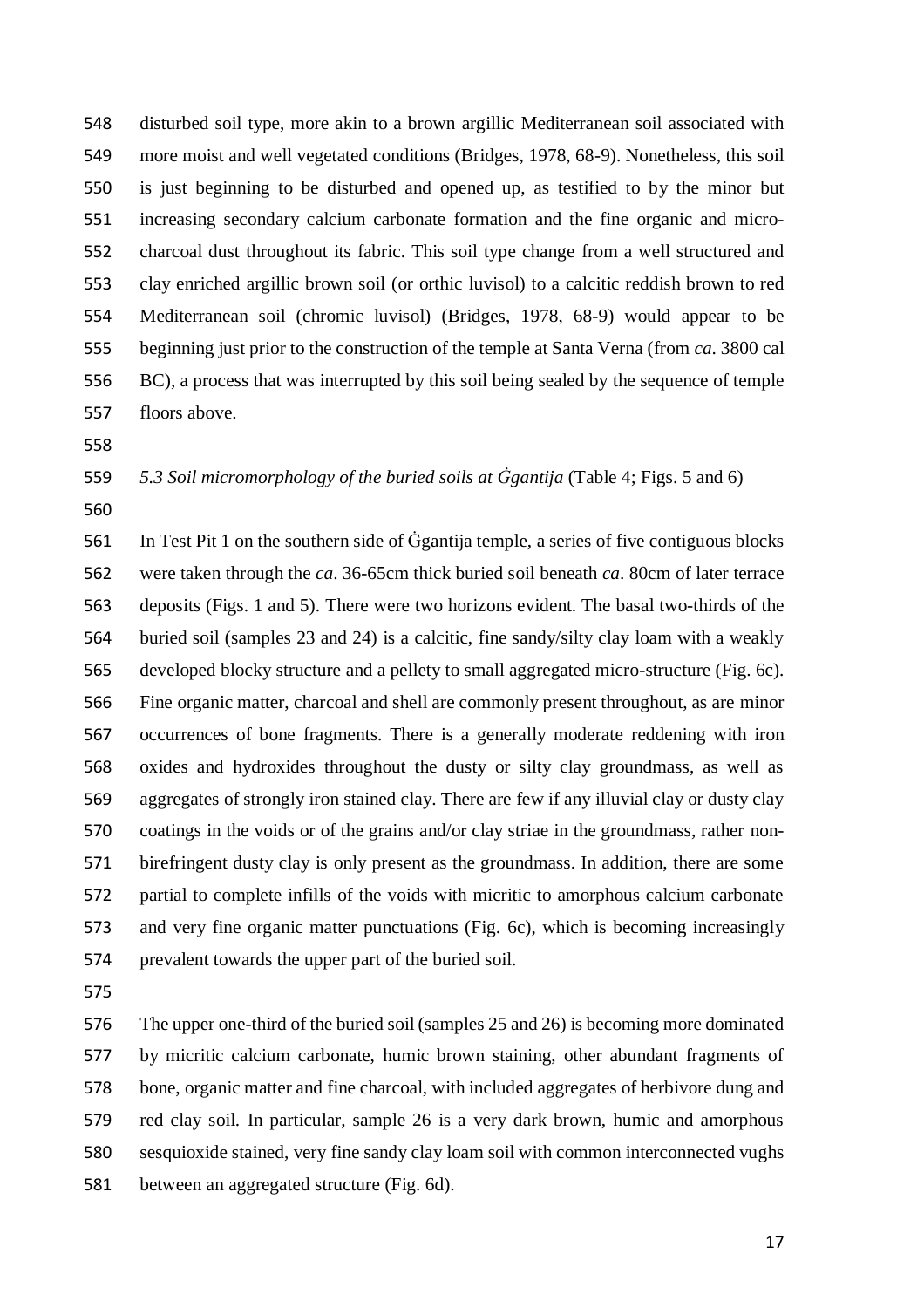The *ca*. 80cm of terrace soil above (samples 27 and 28) is a pellety to aggregated sandy loam with about 20% fine gravel-size limestone rubble throughout. It also contains minor micrite and <20% dusty clay in the groundmass, with minor amounts of fine charcoal, bone and shell fragments. There is weak to moderate reddening of the groundmass with iron oxides and hydroxides. The soil fabric becomes increasingly humic and stained dark brown up-profile.

 Both the terrace soil and the palaeosol beneath essentially exhibit similar soil fabrics, although the terrace make-up is more humic, aggregated and very artefact-rich with common fine bone and charcoal fragments. These features suggest the incorporation and comminution of organic midden waste in this terrace soil. The buried soil beneath exhibits two horizons: an upper, aggregated, very dark brown humic organic Ah horizon, and a B horizon below composed of a mixture of fine sandy clay loam and micritic calcium carbonate. Micrite is common throughout the groundmass, and especially lining and filling in the voids. There is a slight increase in dusty or silty clay content with depth, and an associated better small blocky structural development. Pot/bone/charcoal fragments decline in presence with depth, but are always present. Thus, it appears that there is a complete Ah/Bw profile of a cambisol type of palaeosol present (after Bridges, 1978, 58), although it is not well-developed and its upper half is considerably mixed.

 This palaeosol has undergone some pedogenesis, but there is little evidence of clay illuviation. Instead it is characterised by the predominant secondary formation of calcium carbonate and rubefication with iron oxides and hydroxides, as well as the incorporation of fine anthropogenic debris (mainly fine charcoal and bone fragments) through soil mixing processes by the soil fauna. Thus this soil has changed from being a relatively stable and structured soil to one that is more open and disturbed such that its development was interrupted and it became increasingly affected by drying out, evapotranspiration and secondary rubefication and calcification.

 The ubiquitious fine to coarse artefact inclusions are indicative of deliberate anthropogenic inputs to this soil and considerable soil mixing processes at work. These actions added organic status and friability to this soil, effectively creating an 'amended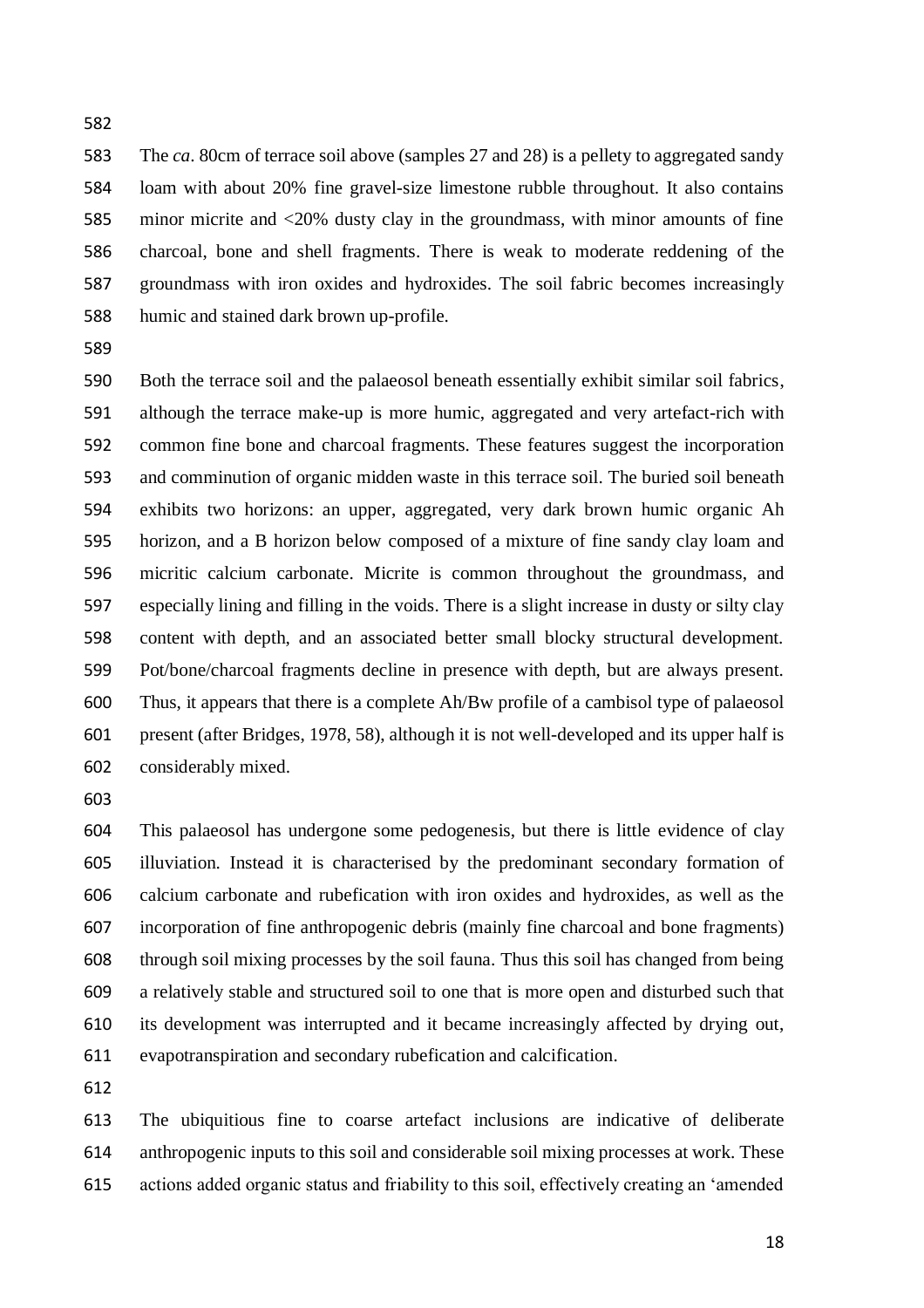soil' more suitable for agricultural use (Simpson, 1998; Simpson et al., 2006). This suggests the deliberate creation of a thickened, enhanced soil adjacent to the 618 southwestern part of Ggantija temple by the mid- $2<sup>nd</sup>$  millennium BC if not earlier. There 619 is a similar occurrence recorded in the WC Trench, but possibly earlier and of mid- $3<sup>rd</sup>$ millennium BC date (see below).

 The buried soil (samples 3/3, 3/6, 3/7 and 3/8) exposed in the base of the WC Trench profile on the east side of Ġgantija temple (Figs. 4 and 5) is a pellety to finely aggregated, micritic, fine sandy clay loam (Fig. 6f) with an even mix of fine gravel- sized limestone pebbles (<1.5cm). The groundmass is dominated by interconnected vughs and non-birefringent dusty clay, with moderate staining with iron oxides and hydroxides, and a sizeable silt component. There is also a common presence of very fine organic/charcoal punctuations throughout. Moving up-profile, this soil becomes more humic with increasing amounts of included very fine anthropogenic debris (Fig. 6e).

 Immediately above the apparent upper contact of the buried soil there was a *ca*. 4cm thick horizon of calcitic fine sand, then *ca*. 6cm of a calcitic sandy loam soil, then *ca*. 4.5cm of calcitic fine sand above, a fine limestone gravel horizon *ca*. 4cm thick (contexts 1004, 1040-42), and finally two overlying thick (*ca.* 45cm) soil horizons (contexts 1016 and 1015) (Fig. 5). All of these horizons contained abundant Tarxien or later Neolithic pottery sherds (Sagona, 2015, 67), and animal bone fragments, as well as up to 20% fine limestone gravel and 10-20% fine organic and charcoal punctuations. This alternating soil/fine gravel repeated sequence is suggestive of a cumulative stop/start build-up of soil with dumped anthropogenic debris interrupted by thin coarser weathered surfaces with possibly some localised rainsplash erosion contributing. It is suggestive of an open, accumulating ground surface, probably associated with the large upright Coralline stones located immediately to the north of this sample sequence.

 Thus the buried soil In the WC Trench is a very bioturbated, organic Ah over a poorly developed weathered, moderately rubified, Bw horizon. This soil has been much affected by soil faunal mixing processes and the ubiquitous formation of secondary calcium carbonate throughout. The ubiquitous silt component also suggests a considerable wind-blown component, probably from fine, dry unconsolidated soil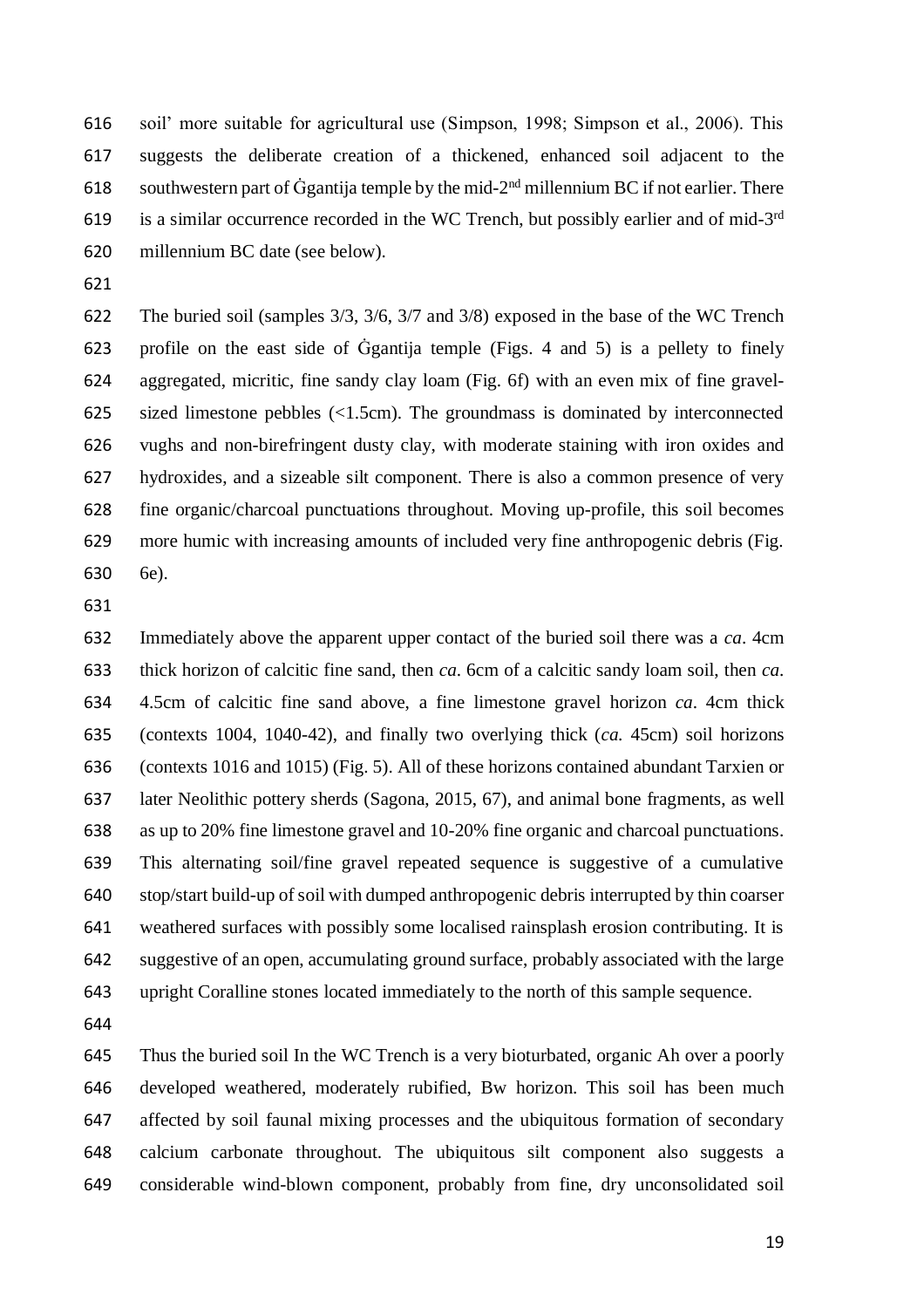surfaces in the vicinity (Yaalon and Ganor, 1973). Subsequently the buried Ah horizon has been deliberately built up in several episodes of deposition through the addition of a similar soil material containing abundant pottery, bone and organic matter. As was evident in the TP1 sequence, the multiple overlying horizons present above the buried soil in the WC Trench suggest the deliberate thickening and enhancement of the underlying soil with settlement-related refuse, possibly as an early form of soil amendment and perhaps even an early form of terracing. All indications are that this 657 occurred within the later Neolithic period of the mid-later  $3<sup>rd</sup>$  millennium BC.

- 
- 

*5.5 Soil micromorphology from construction sites in Xagħra town* (Table 5; Fig. 7)

 The palaeosols observed in several construction site localities on the top of the Coralline Limestone plateau occupied by the town of Xagħra exhibited two distinct alkaline horizons (Fig. 7, left; Table 3). The lower horizon was a deep purplish red, silty clay loam, and the upper horizon was an orangey red, more fine calcitic, silty clay loam. In thin section in the lower horizon, strongly amorphous sesquioxide impregnated dusty clay predominates, with only about 15% very fine quartz sand present in addition. The clay component is speckled to striated, weakly reticulate striated in places, with moderate to strong birefringence (Fig. 7, lower right) and has a considerable very fine organic/charcoal component present throughout, well worked into the groundmass. The upper horizon is more vughy, contains a greater very fine to fine quartz sand component and minor micritic content, and exhibits some very fine organic/charcoal punctuations (Fig. 7, upper right).

 These strongly reddened soils are characterised by a well-developed blocky ped structure, organised illuvial clays and silty clays with depth, a great degree of reddening with secondary iron oxides and hydroxides (rubefication), and lesser amounts of included limestone pebbles and fragments with depth. Although these soils are becoming slightly more organic and vughy up-profile, no *in situ* organic Ah horizons were observed in any location; these have probably been truncated and removed by house building in the last century and more recently. Nonetheless, there is a very fine to fine included organic component throughout these soils, which is suggestive of the long-term incorporation of organic material, especially carbonised and fine humified organic material.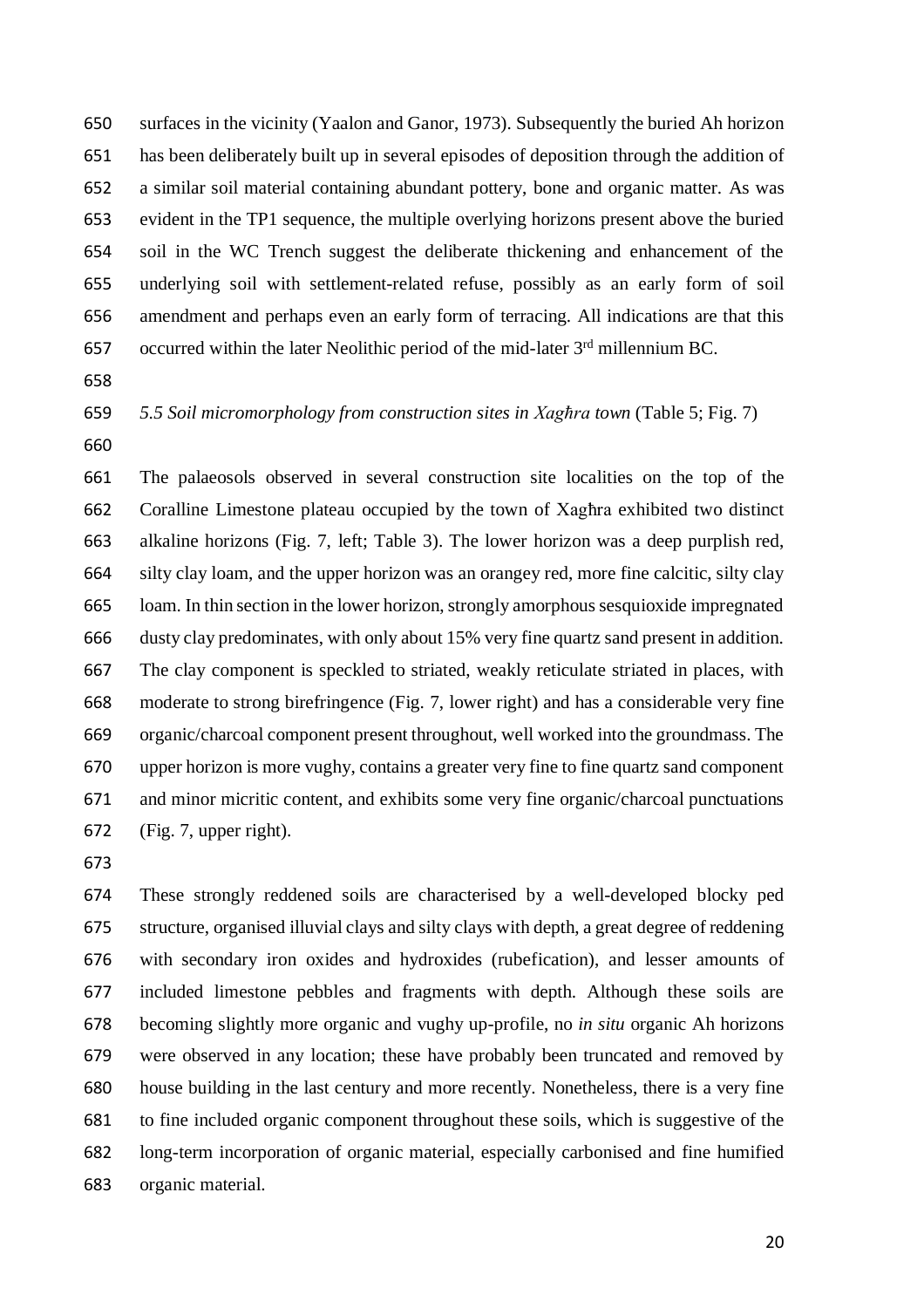Although these palaeosols are undated, they have been sealed by buildings above for at least a century. They appear to be characteristic red Mediterranean soils ('terra rosa' or Chromic Luvisols or Ultisols) (Bridges, 1978, 68; Soil Survey Staff, 1999; WRB, 2014). They feature an A/B1/B2/C set of horizons, with strong weathering, clay eluviation and illuviation, and abundant secondary iron oxide/hydroxide formation, probably predominantly haematite (Fe2O3) (Duchaufour, 1982; Lelong and Souchier, 1982), much of which could be related to the long-term weathering of the limestone bedrock beneath (Catt, 1990). There is also the illuvial deposition of pure clay and/or sometimes calcium carbonate in the lower argillic horizon (B2 or argillic Bt). Although these soils may be of much greater antiquity than the Holocene (Catt, 1990; Kemp, 1986), the environmental factors which are thought to be important for the development of this soil type include strong seasonal variation with rainfall during the winter and spring months (<650mm) and xeric conditions during the summers (Bridges, 1978, 68; Yaalon, 1997), conditions which prevail in the Maltese Islands.

 *5.6 Physical, multi-element, soil micromorphological analyses of the Marsalforn and Ramla valley fill sequences* (Figs. 1, 8, 9 and 11; Tables 3, 4 and 6)

 The three samples taken from the upper (175-210cm) and lower (270-310cm) incipient soils within the colluvial profile at the Marsalforn valley profile 626 (Fig. 8) were all very alkaline with a low total organic content (*ca*. 1.6-2.2%) and very high calcium component (Table 3) as well as relatively enhanced phosphorus and strontium values (Table 4). The high calcium content is corroborated by the silt-sized micritic calcium carbonate so dominant in the thin sections of the same contexts, and the moderately enhanced phosphorus and strontium components would indicate the receipt of midden- type refuse and hearth rake-out material (Entwistle et al., 1998), as does the moderately enhanced magnetic susceptibility values, especially in the basal colluvial soil horizon. These features could be seen as an attempt to increase the fertility of these soil surfaces in the past, which is also reflected in the fine included anthropogenic debris visible in thin section.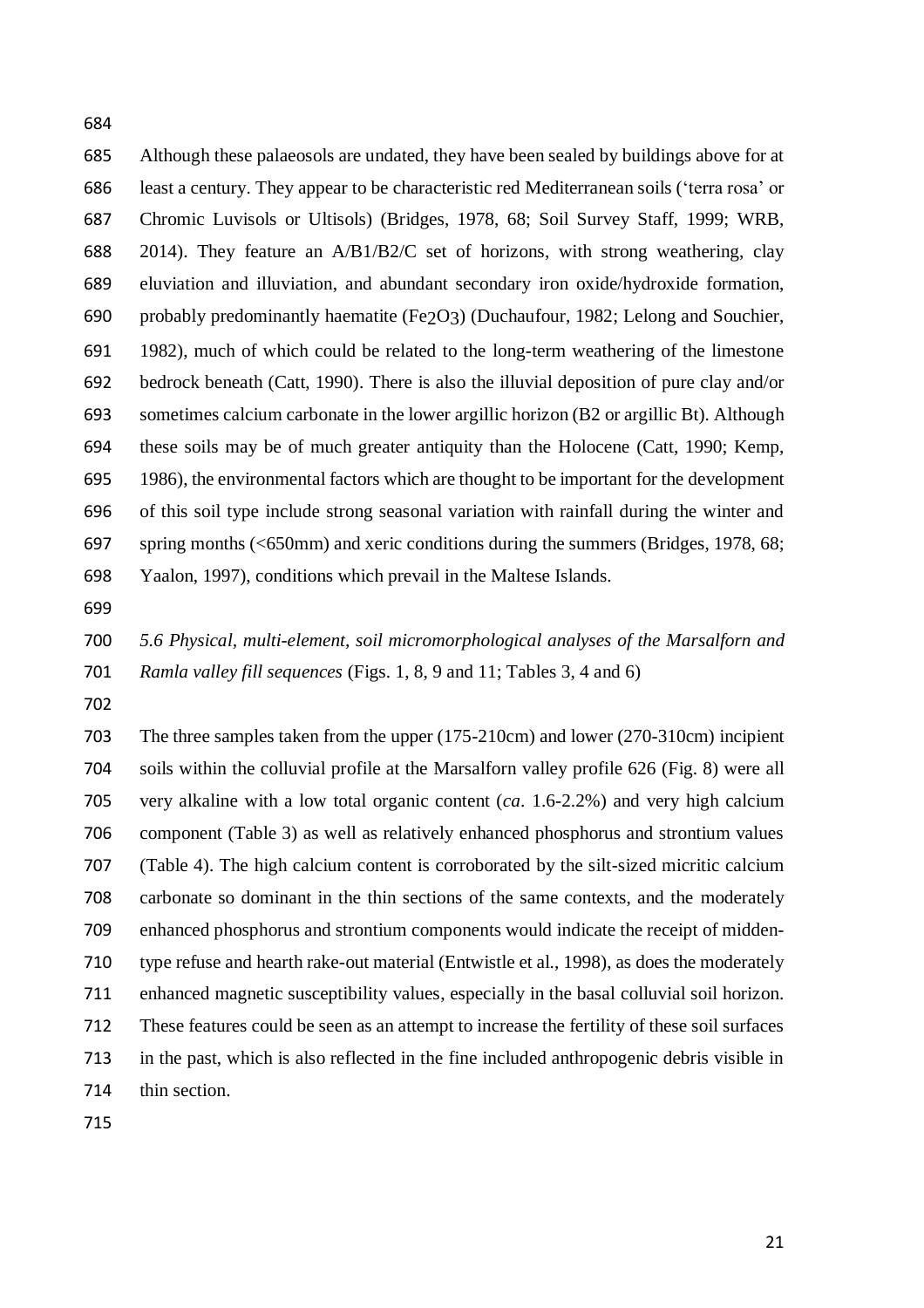Soil micromorphological analysis of the same three samples revealed highly micritic, shell-rich, fine sandy loams throughout with the sand-size component being almost entirely composed of sub-rounded Coralline Limestone material (Fig. 9a; Table 6). This sand-size material occasionally exhibits micro-laminations (Fig. 9b), but consistently exhibits a sub-angular to columnar blocky ped structure of greater and lesser expression. The consistently high silt content observed in the particle size analysis (*ca*. 58-65%) and very high calcium carbonate content of *ca*. 75-80% (Table 3) undoubtedly reflects the predominant micrite component. There is a general absence of anthropogenic inclusions, even very fine charcoal. This heterogeneous mix of fine calcitic soil and limestone rubble fabrics indicate that these 'soils' are of colluvial/hillwash origin, possibly interrupted by colluvial fan deposition where the limestone rubble content increases markedly, but the subsequent structural formation generally implies some longer-term stability of these horizons and weak pedogenesis (Macphail, 1992).

 The multi-element results of the three spot samples taken from the alluvial fills in the Ramla valley profile reveal a similar story of elemental enhancement to that described for the Marsalforn valley (Table 4). The fill deposits were all alkaline but with quite low magnetic susceptibility enhancement (Table 3), high calcium carbonate (*ca*. 55- 64%) and silt component (*ca*. 60-79%) (Table 3), and moderately enhanced phosphorus values (Table 4). This may reflect activities in the immediate catchment, but is harder to ascribe to *in situ* rather than derived evidence of human activity.

 The Ramla Profile 627 sequence revealed at least four pale grey, calcareous 'soil' horizons alternating with fine to coarse pebbly horizons (Fig. 8; Table 6). The physical and soil micromorphological analyses of these grey 'soil' horizons (at 4-13, 13-15, 26- 28 and 60-90cm) indicated that they are composed of relatively organic, very micritic, fine sandy/silty clay loam soil (Table 3) with greater/lesser amounts of included very fine limestone gravel. They exhibit evident bioturbation and some weak secondary ped formation. There were minor amounts of silt and clay, very fine charcoal and organic matter fragments present, and the occasional silt or silty clay crust (Fig. 9c). There was also the very occasional void infill or aggregate of a very fine sandy clay loam with a reticulate striated silty clay component reminiscent of argillic (or Bt) horizon material (Fig. 9d), incorporated in this profile. The lowermost horizon (627/3; 100-140cm) is a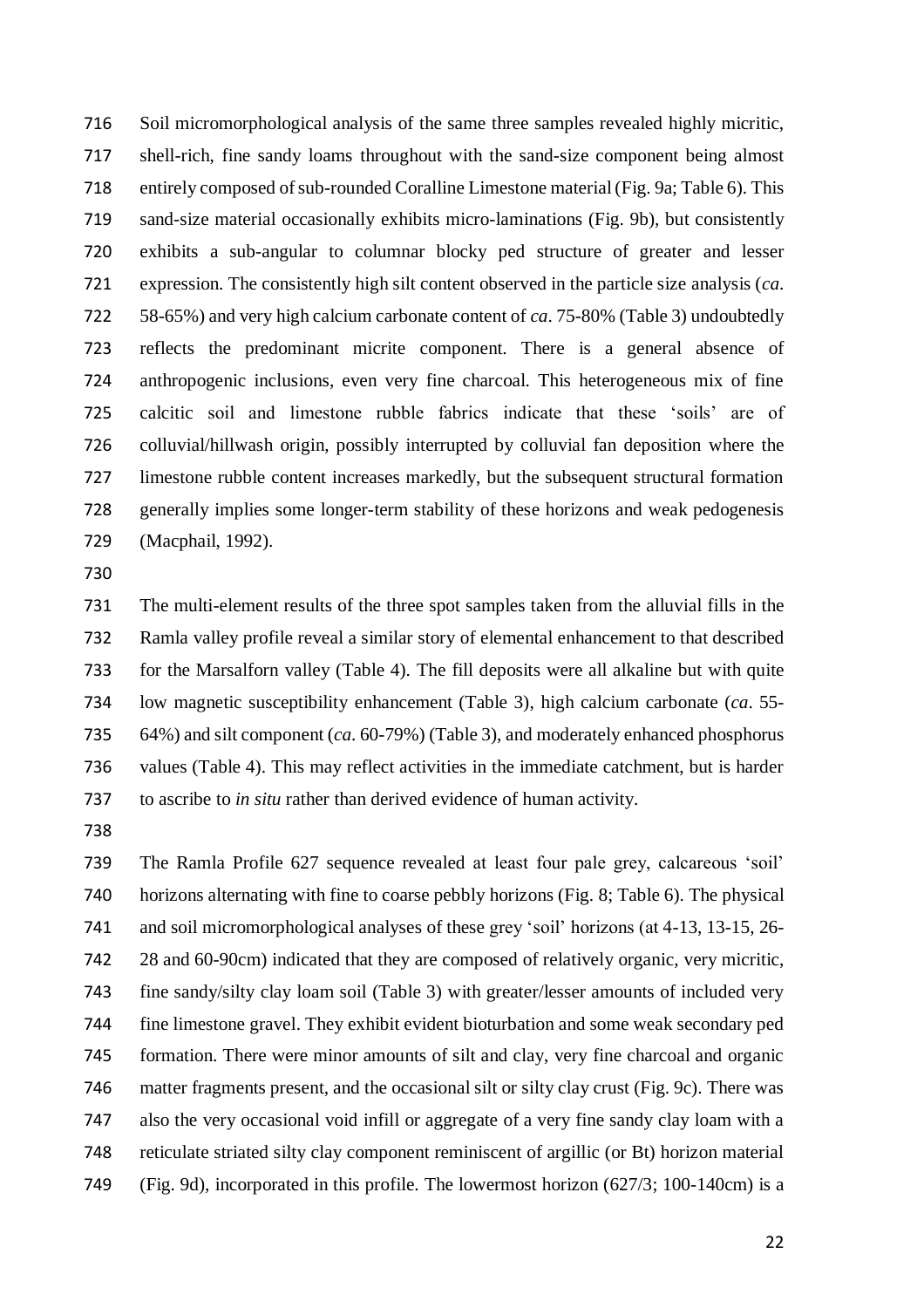dense but aggregated, calcitic, shelly sand with indications of fine laminations is situated directly on the Globigerina Limestone bedrock. The laminar aspect of this profile suggests the stop/start aspect of its accumulation, with the coarse limestone rubble units (at least three) indicative of episodic phases of alluvial fan type of deposition, and the finer units inbetween indicative of fine soil erosion from the catchment and overbank deposition in the valley bottom (Goldberg and Macphail, 2006, 77ff).

- 
- **6. Discussion** (Table 7)
- 

 Previous interpretations of the landscape of prehistoric Malta drew on a particular view of the modern landscape with the Neolithic monuments dominating and overlooking lowland valleys and the ubiquitous terracing being of at least Bronze Age origin (Blouet, 1997; Grima, 2004, 2008; Sagona, 2015). Essentially this landscape comprised flat-topped limestone mesas with a highly denuded 'garrigue' srubby grassland vegetation and shallow eroded remnants of earlier red soils with large areas of exposed bedrock (Fig.10) overlooking clay dominated, gentle valleys with extensive agricultural terrace systems (Fig. 11). Springs emanated from just below the Upper Coralline Limestone plateau zone at the upper contact with the Blue Clay geology, leading to lateral flush wet zones down-slope as well as modern cisterns and small reservoirs being built to enhance water capture of these natural wet zones. Across variable degrees of slope into the valleys below, there are extensive exposed areas of grey silty clay on Blue Clay geology across the mid-upper slopes, situated at the geological boundary between the Upper Coralline and Globigerina Limestones, such as in the Ramla valley. These clay slope areas are now highly terraced and commonly used for arable cereal crops today as they are relatively moisture and nutrient retentive, even if they are fine grained 'heavy' soils which are difficult to turn with a plough. Hillwash deposits tend to be relatively thin on these lower slopes, and their erosive potential is largely controlled by terracing. In the lower parts of many valleys such as in the lower Ramla and Marsalforn valleys, the limestone bedrock (of both Upper Coralline and Globigerina) outcrops in a series of low steps or inset plateaux which are all farmed today, usually with wheat and barley crops and vines. The valley bottoms have a varied geomorphology, but are often narrow and meandering, often scoured out and cut into the Globigerina Limestone bedrock through water action, and/or infilled in their lower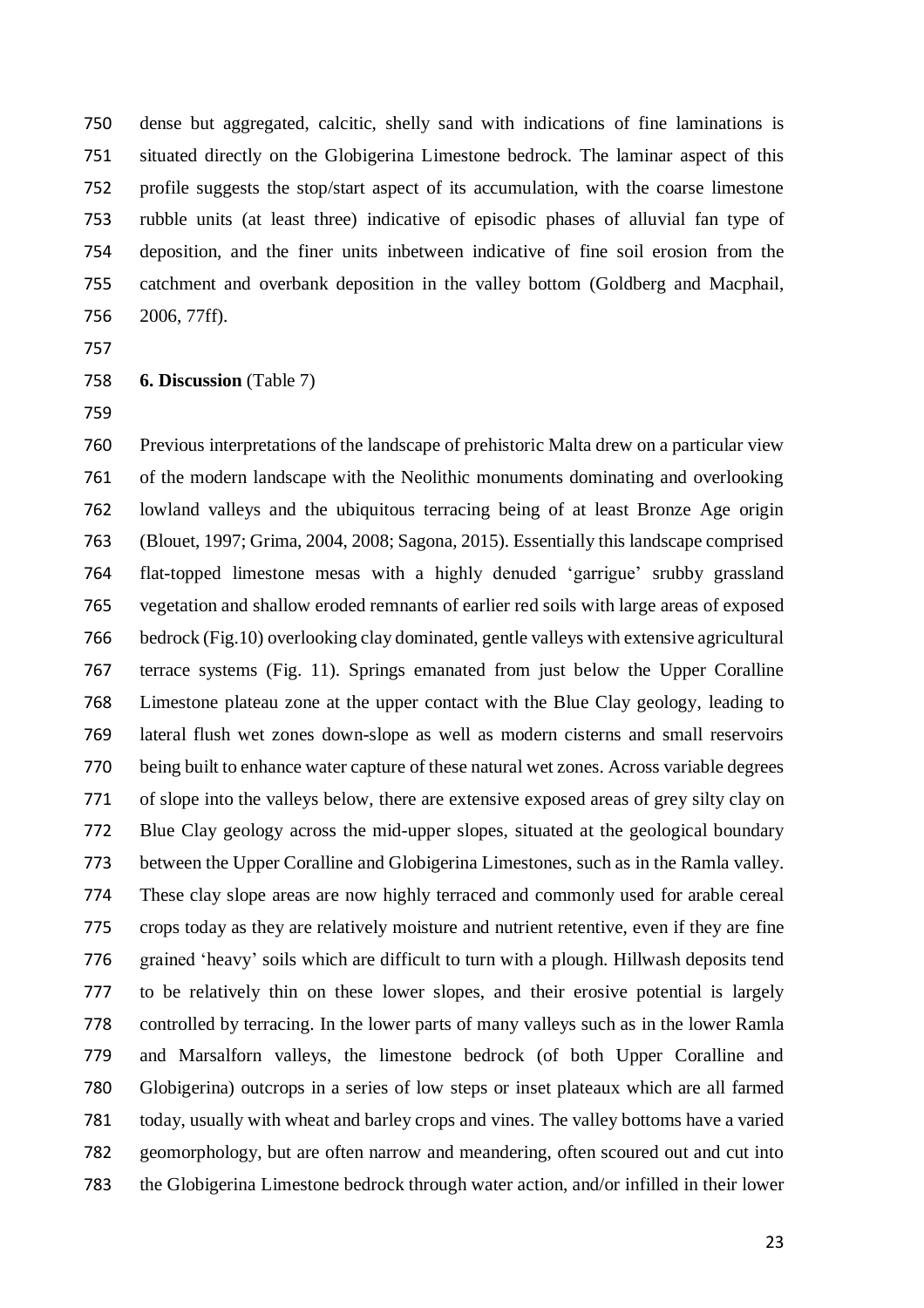reaches with combinations of eroded coarse to fine hillwash material derived from the soils and geology upslope over depths of *ca*. 2-4m.

 As a consequence of the combined archaeological, chronological, geoarchaeological and micromorphological studies conducted as part of the *FRAGSUS* project, the interpretation of the relationship between soils and the prehistoric landscape must now take into account the new evidence of former well-developed soils that have survived in well-defined locations associated with several Neolithic temples on Gozo. These well developed soils of the past were not in the distant gaze of the major monuments, but directly associated with and adjacent to those monuments.

 This new evidence is derived from the completely different 'brown to red' Mediterranean transitional soil type uncovered at Santa Verna in a pre-3800 cal BC context. This buried soil at Santa Verna is thick (up to 65cm) and exhibited much better development and horizon characteristics than any found elsewhere on the Xagħra plateau and in the associated valley systems. It is also much better preserved than is the case at the nearby temple site of Ġgantija, and much less affected by the secondary formation of micritic calcium carbonate. Two horizons are visible, a more reddish to purply brown lower horizon and a slightly browner but still reddish brown upper horizon. This palaeosol or red brown Mediterranean soil (or Orthic Luvisol or Ultisol) was probably formed under a well vegetated and moister pedo-climatic regime in the earlier Holocene (Fedoroff, 1997; Yaalon, 1997). It is characterised first by the weathering of the limestone substrate and then by clay illuviation down-profile creating a clay enriched lower Bt or argillic horizon. In all the buried soil profiles there is also a considerable component of aeolian dust, contributing to the ubiquitously high silt component of these soils, a feature that is widespread across the Mediterranean region 810 (Yaalon and Ganor, 1973). Strong reddening or ruberication of the Xaghra palaeosols 811 probably occurred hand-in-hand with the process of clay illuviation (Fedoroff, 1997; Yaalon, 1997) and rapid bio-degradation of organic material, as well as increasing calcification with time. These latter processes are probably associated with the removal and disturbance of the vegetative cover and a marked, lengthy dry season (Goldberg and Macphail, 2006, 70; Gvirtzman and Wieder, 2001; Yaalon, 1997). It is the very eroded, disturbed and highly weathered thin base of this type of soil which is now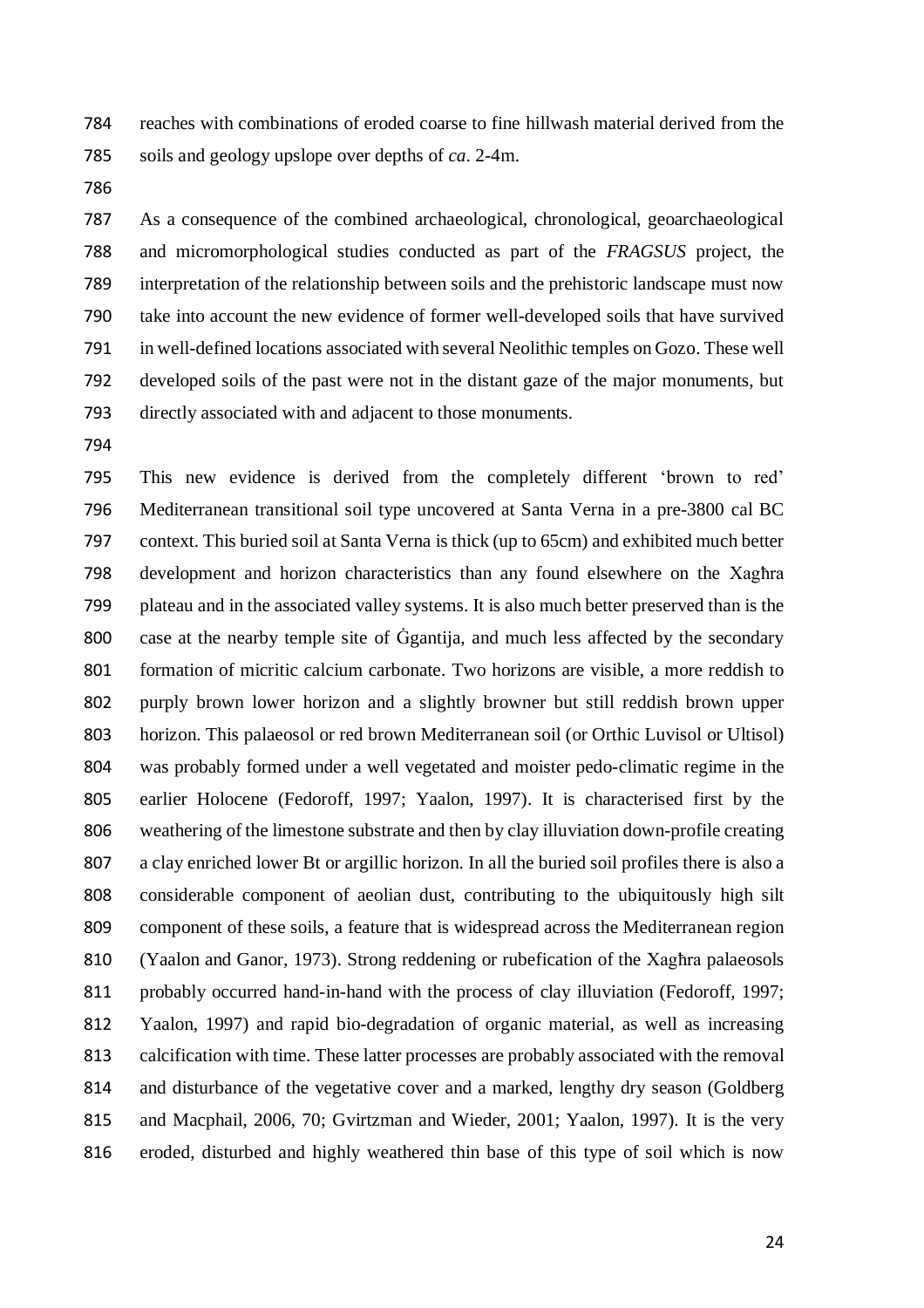commonly found on and around the margins of the limestone plateaux of Gozo, such as at Xagħra.

 Where it survives the pellety crumb or bioturbated/excremental structure of the buried upper soil horizon is indicative of a mollic or mull humic horizon (Gerasimova and Lebedeva-Verba, 2010, 354; Goldberg and Macphail, 2006, 65). In addition, the upper parts of all the buried soil profiles analysed contained significantly enhanced phosphorus values and abundant micro-charcoal. Both inside and outside the Santa Verna temple, the transition from this lower A horizon to the B horizon is marked by a very mixed fabric of pellety/aggregated silty clay and varying admixtures of micritic calcium carbonate, which can more or less predominate. This is essentially acting as a depleted and oxidised, calcium carbonate dominated eluvial Eb horizon. Below this, and especially in the Ashby and Trump Sondages within the interior of the temple, there is *ca*. 20-40cm of a clay-enriched Bt horizon present. This is primarily composed of a 831 silty clay with pure to slightly dusty clays evident and greater/lesser degrees of striation and micro-lamination, and a small blocky to columnar ped structure. This is indicative of a stable, well drained and organised, illuvial, clay-enriched or argillic Bt horizon (Bullock and Murphy, 1979; Fedoroff, 1968, 1997; Kuhn et al., 2010, 233ff). This type of clay-enriched, argillic brown soil no longer appears to exist elsewhere in present day Malta and Gozo.

 The buried soils discovered to either side of the present-day platform on the southern and eastern sides of Ġgantija temple dated to pre-*ca*. 2500 cal BC revealed another 840 variation in the soil story on the Xaghra plateau (Figs. 4 and 5; Table 2). These soils exhibit clear signs of fines (of silt and clay) illuviation and depletion, abundant secondary formation of calcium carbonate and to a lesser extent reddening with iron oxides/hydroxides. This suggests that these soils also formed initially under more moist, better vegetated and organic, nutrient-rich conditions, unlike the present day pedo-climatic regime of dry Mediterranean with rapid bio-degradation, seasonal rains and a marked and lengthy dry season (Fedoroff, 1997; Yaalon, 1997). This evidence suggests that there had also been a clay-enriched earlier Holocene soil developed at Ġgantija similar to that which was observed beneath the nearby Santa Verna temple, but it had already undergone more sustained anthropogenic influence and disturbance in terms of opening up its vegetated surface, and consequently greater humification and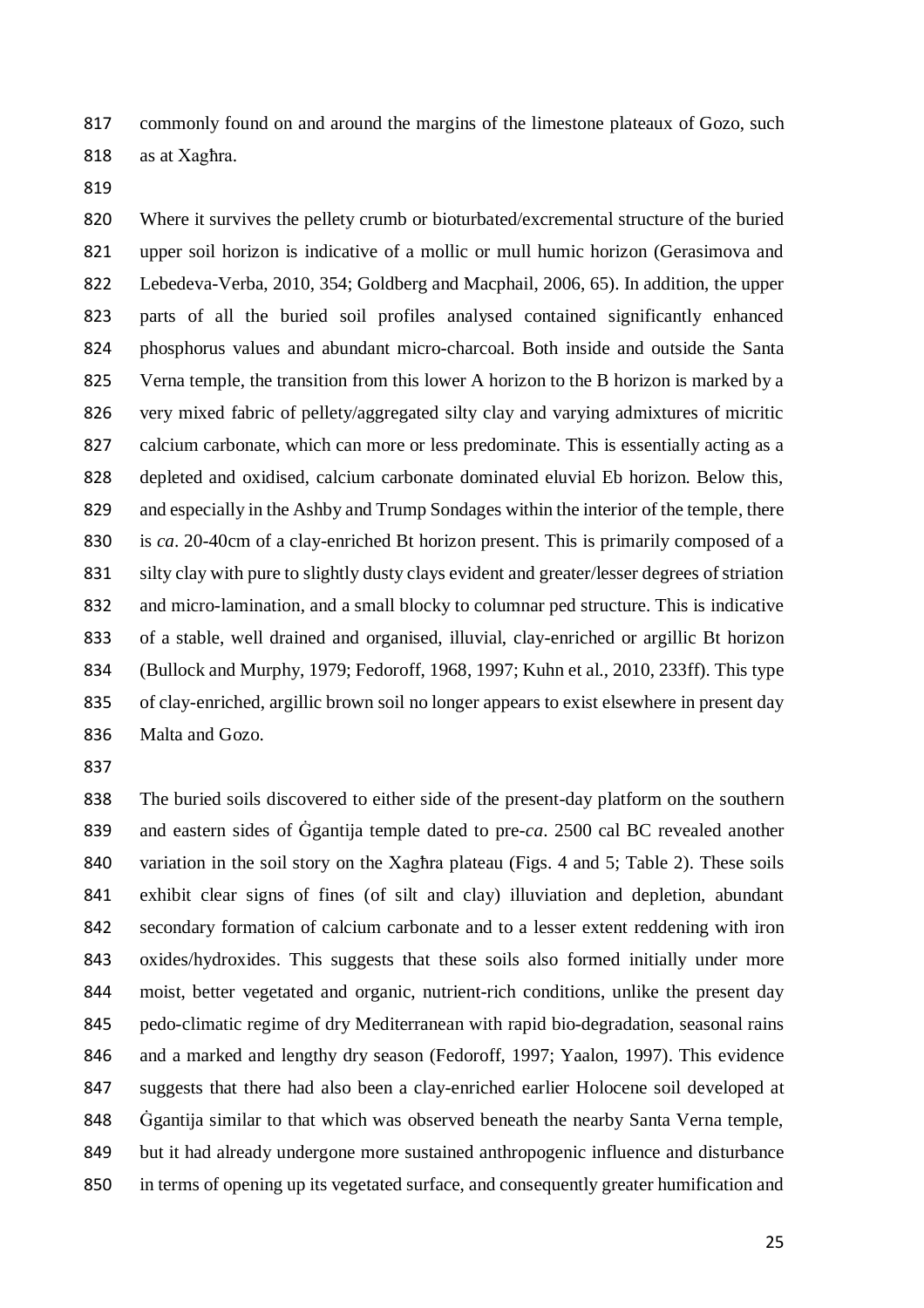evapo-transpiration processes. Both these Ġgantija profiles appear to be a 'half-way' soil-type in development terms between a brown and a red Mediterranean soil, with the Ġgantija soil formation sequence more altered as a result of a longer period of continuing human use and disturbance, in contrast to the Santa Verna palaeosol which was buried about 1000-1300 years earlier.

 Thus the former presence of a well developed brown Mediterranean soil with a thick 858 clay-enriched argillic Bt horizon present at both temple sites prior to the  $4<sup>th</sup>$  millennium 859 BC on the Coralline Limestone of the Xaghra plateau is therefore of great significance. 860 Importantly OSL determinations at Ggantija temple suggests that this soil was forming 861 from at least the earlier Holocene. A similar soil type was also present in a very thick exposure (up to 80cm) near the base of a 10m sediment core extracted from the Xemxija basin in northern Malta, dated from *ca*. 7500-7200 cal BC (8334+/-46 BP; UBA-29347) at its base by AMS radiocarbon assay (Table 2). Thus it is possible that similar brown, clay-enriched or argillic soils were once more widespread in the Maltese Islands, and indeed the wider Mediterranean region (Yaalon, 1997). Moreover, these soils with their distinctive argillic horizons most probably developed under conditions of slightly greater moisture and vegetative cover in the earlier Holocene (Fedoroff, 1997; Yaalon, 1997). These soils then probably underwent processes of organic depletion, physical mixing, weathering and erosion down-slope when farming was introduced from the 6th millennium BC, with subsequent intensification of these processes coupled with aridification from the earlier 4th millennium BC onwards.

 In addition at both sites, there was the remarkable incorporation of abundant fine 875 midden-like materials into and on top of the buried soil, especially at Ggantija and to a lesser extent at Santa Verna. These particularly included later Neolithic Tarxien-period pottery, humified organic matter, and fine fragments of charcoal and animal bone. The very high phosphorus and relatively high strontium values may also suggest the addition of organic refuse to these soils. These features of probable soil management and amendment would have enhanced soil fertility and stability. This finding gives an important insight into how the people who lived in Gozo during the later Neolithic period managed to sustain their rich and complex lifeways – as abundantly demonstrated by the elaborate traditions of burial and art in the nearby and 884 contemporary Brochtorff Xaghra Circle (Malone et al., 2009).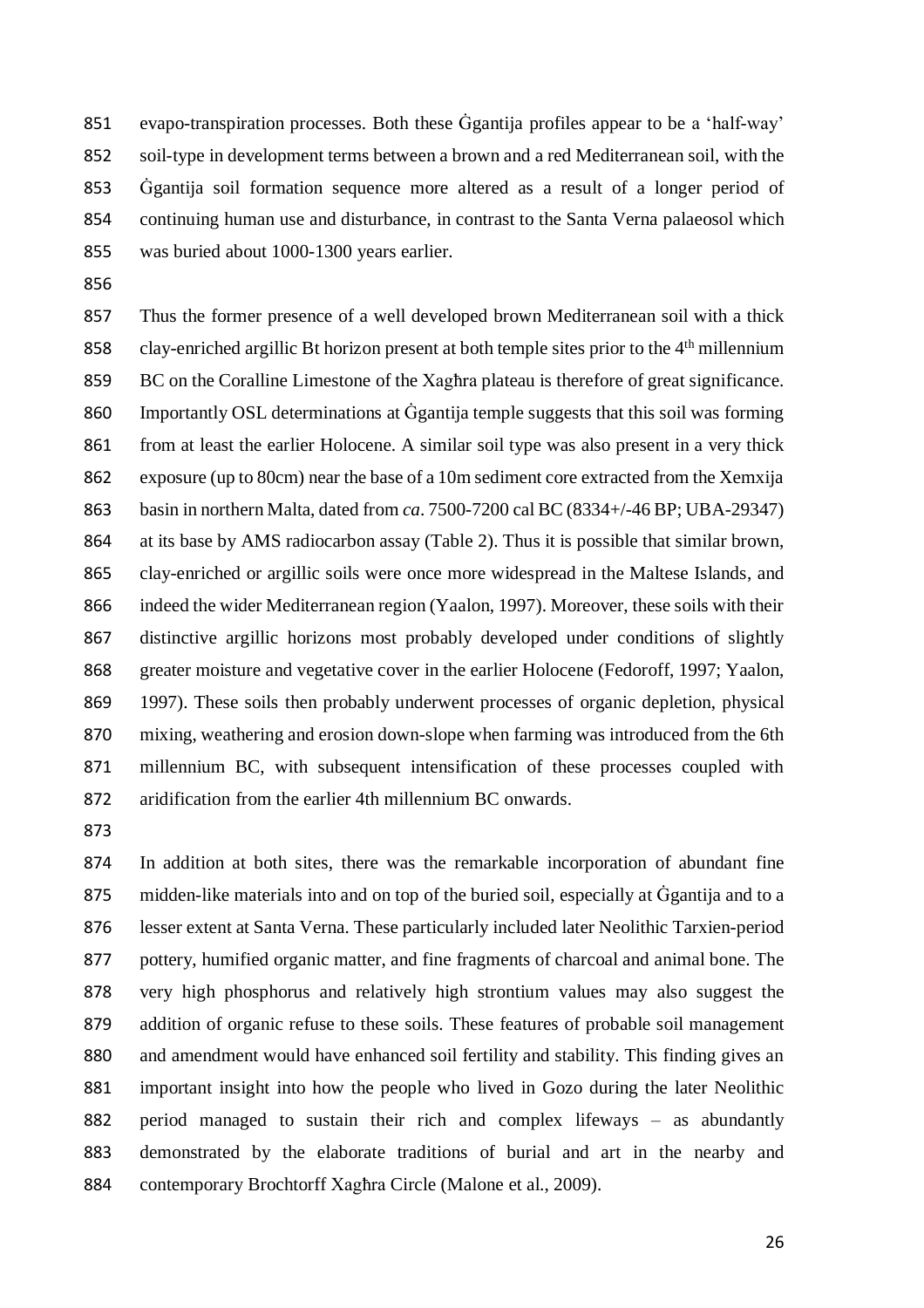Current and previous palynological studies of sediment cores taken from Malta and Gozo suggest that woodland was either absent or relatively sparse and scrubby for much of the prehistoric period with only some relicts of the natural early Holocene southern Mediterranean pine/juniper scrubland present (Carroll et al., 2012) (Table 7). But by the time that the Santa Verna temple was being built in the early 4th millennium BC, these trees and scrub were fast disappearing and soils were being cultivated for wheat and barley as early as *ca*. 5700 cal BC (M. Farrell, L. Coyle-McClung and C.O. Hunt, pers. comms.). This evidence serves to corroborate the story of the pre-temple buried soils at both Santa Verna and Ġgantija, which exhibit characteristics of a process of permanent changes to the environment – a moist, scrubby landscape changing to a managed agricultural landscape associated with mainly dry, open and erosive soil conditions.

 The human exploitation of these transitional brown to red soils during the Late Neolithic period was followed by drier climatic conditions probably from the late 3rd 901 millennium and certainly from the  $2<sup>nd</sup>$  millennium BC onwards (Carroll et al., 2012; Magny et al., 2011; Morris, 2002; Sadori et al., 2013). It is the xeric moisture regime of strong seasonal winter/summer rainfall contrasting with winter rainfall in excess of evapotranspiration versus a lengthy period of the drying out of the root zone in the soil over the summer months which defines the climatic constraints on soil formation in Malta and elsewhere in the Mediterranean region (Yaalon, 1997). In combination with human use of the mesa plateau and the coincident removal of vegetation, there were the associated processes of soil moisture loss, de-stabilisation and humic and fines depletion. Consequently, a number of significant secondary soil processes then took precedence, predominantly the biodegradation of the humic components and the common formation of silt-sized calcium carbonate, as well as clay and iron movement and their redeposition down-profile leading to strong soil reddening. These combined processes resulted in the development of thin, organic depleted, highly iron impregnated xeric soils which were becoming increasingly dominated by secondary calcium carbonate formation (Aguilar, 1983). These secondary processes changed the earlier Holocene soil type and moisture-vegetation balance once and for all. In addition, recent palynological work on Malta suggests coincident disruption of the landscape as marked by a gradual decline in the scrub and tree vegetation, which became more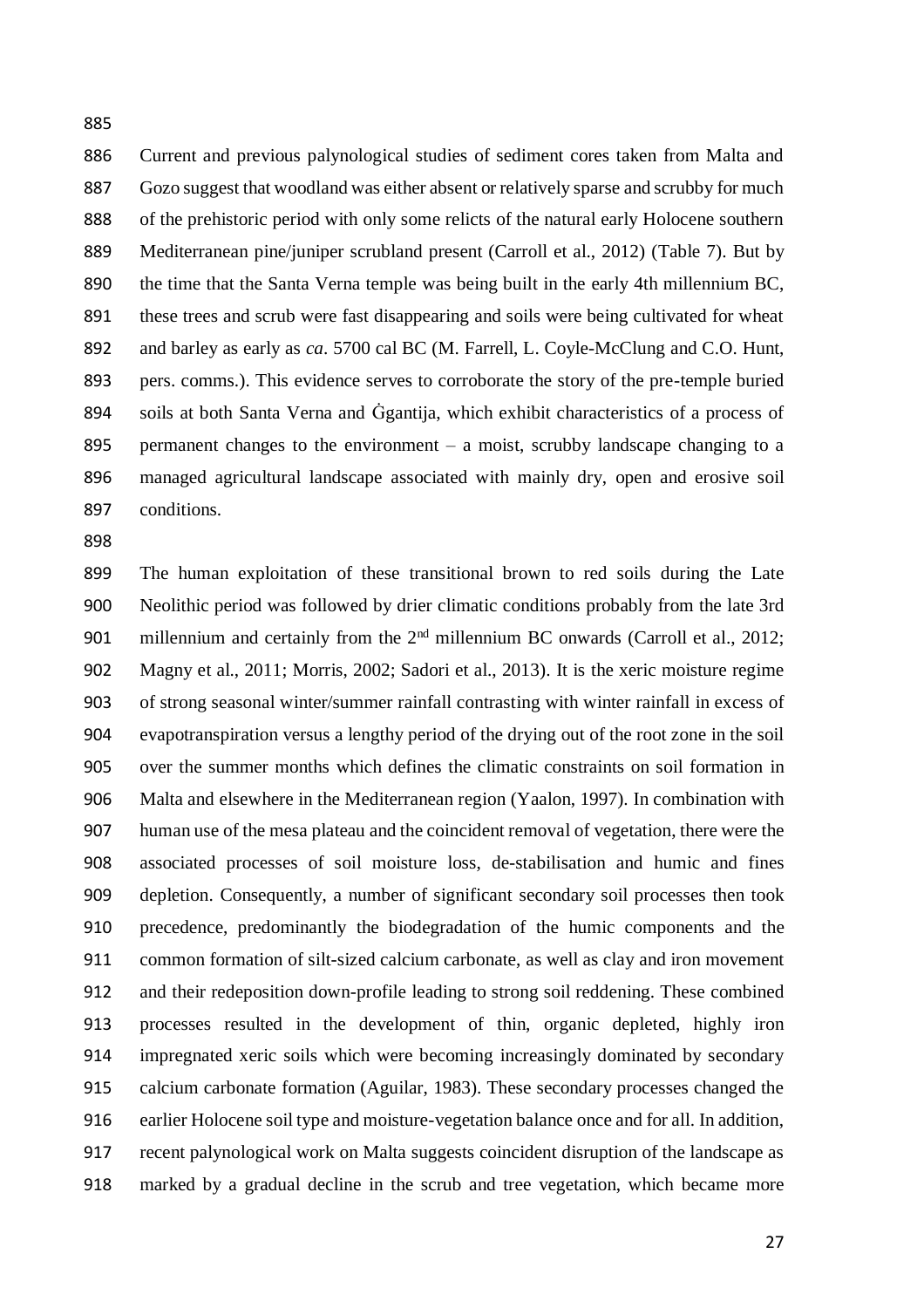pronounced from *ca*. 4000 BC on and especially from *ca*. 2300 cal BC, and perhaps even the relative 'abandonment' of arable agriculture in the late 3rd millennium BC with an associated greater emphasis on pastoral activities (Carroll et al., 2012; Djamali et al., 2013).

 Thus it is suggested that the soil development catena observed between Santa Verna 925 and Ggantija over the 4<sup>th</sup> to mid-3<sup>rd</sup> millennia BC is tracing a major soil developmental change associated with use and disruption of this landscape that is occurring just before and during the construction and use of these two temples. The thin, single horizon, calcitic, silt-rich, red Mediterranean soils with low base status that are now so typical of the mesa plateau began to became the norm on the Coralline Limestone geology of 930 Gozo from at least the later  $3<sup>rd</sup>$  millennium BC. Associated and subsequent over-use for arable and grazing led to gradual and continuing denudation, depletion, rubefication and xerification, coincident with the establishment of an impoverished garrique flora, resulting in the ubiquitous thin red xeric soils and denuded plateau areas as they are today (Fig. 10). Indeed, this could have been both a stimulus to and a driver of terrace construction in the adjacent valley systems as well as leading to a greater emphasis on pastoral agriculture.

 During the last four millennia, agriculture in combination with the seasonally very dry Mediterranean climate has kept these red, xeric, fine soils ubiquitously present on the higher/upper parts of the Gozo landscape, ostensibly associated with the Upper Coralline Limestone. These 'terra rosa' red soils became thinner and more mono- horizonal, less moisture retentive and less fertile with time, unless subject to continual amendment with household waste and domestic livestock manure, and/or managed land-use involving mixed pasture, fruit/olive tree and arable use. From at least the late Neolithic period, soil erosion associated with human use also became a factor in causing slope erosion and valley fill processes in many parts of Mediterranean Europe (Dusar et al., 2011; Garcia-Ruiz and Lana-Renault, 2011). This certainly became a major 948 feature of the Maltese landscape in the Bronze Age from the beginning of the  $2<sup>nd</sup>$  millennium BC, if not earlier. This is well corroborated by the evidence from the Marsalforn valley where considerable volumes of hillwash are gradually on the move 951 from at least the mid-2<sup>nd</sup> millennium BC, and in the Xemxija core with a further 5.7m of stop/start soil alluvial aggradation with eroded calcitic soil material occurring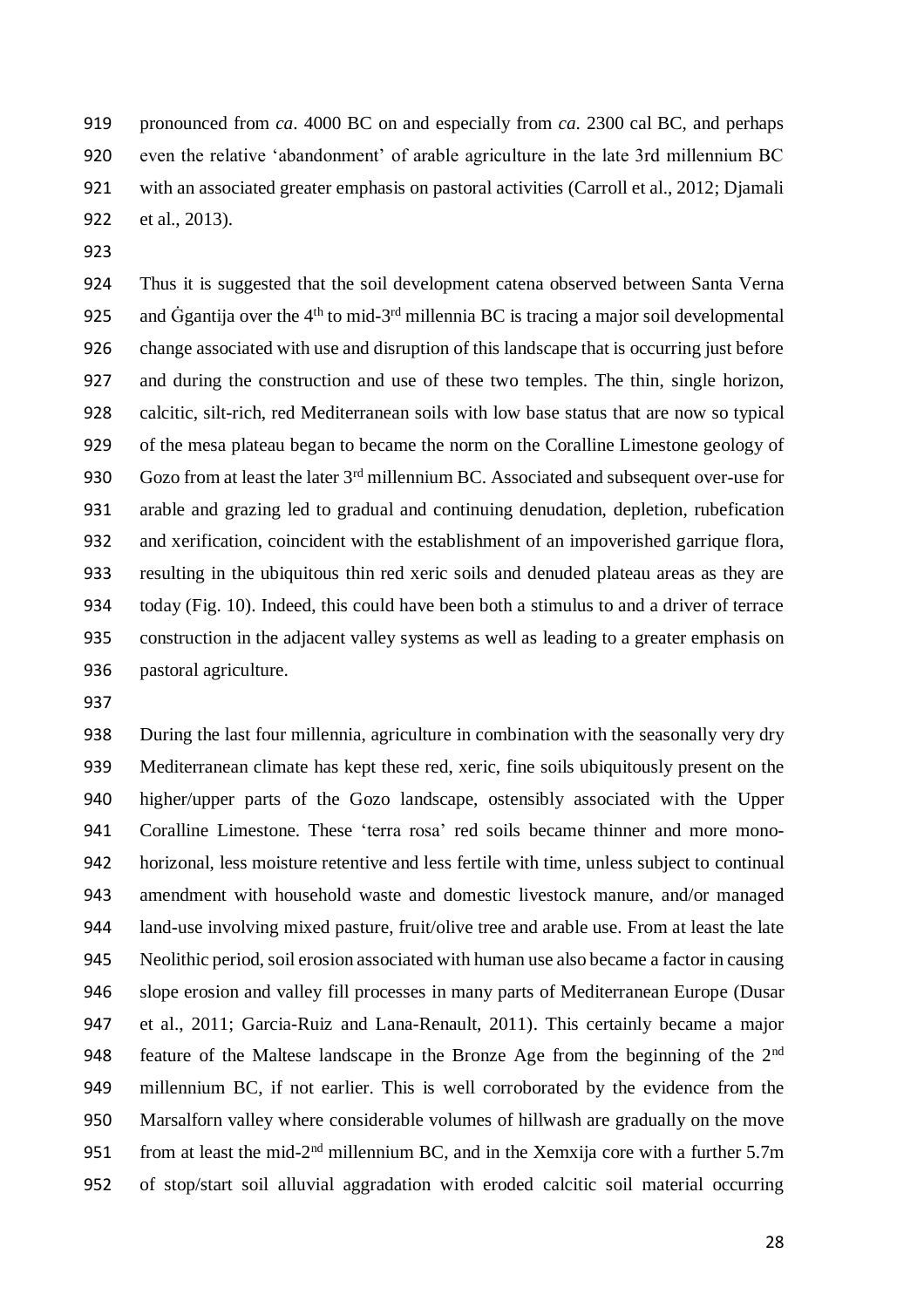throughout later prehistoric times from at least *ca*. 2198-1985 cal BC (3704+/-29 BP; UBA-28265) (Table 2).

 From the wider geoarchaeological survey of the Gozitan valleys conducted by the *FRAGSUS* project, most valley slope hillwash deposits on the Blue Clay geology are slight and the thick valley fill aggradational deposits on limestone geology tend to concentrate in the terrace systems and valley bases or just inland from the coast. This implies that the slopes of the valleys on Blue Clay geology were relatively quite stable with calcitic vertisols (Lang, 1960; Vella, 2003). The intractability of these clay and silt dominated soils meant that they were best avoided for arable agriculture until the arrival of metal-shod, mould-board ploughs, which did not occur until the Roman period (Margaritis and Jones, 2008). Consequently, it is suggested that the Blue Clay slope areas are more likely to have remained as scrub woodland and/or natural grassland for limited grazing for most of prehistoric times. There are also numerous springs emanating from the upper and lower contacts of the clay with the limestone geology which would have provided natural water sources and wet areas for reed and sedge growth (as they still do today), all suitable as roofing, building and clothing materials for example. Thus, the exploitation of the Blue Clay valley landscapes may have been relatively limited and/or in some balance (Carroll et al., 2012), contrasting with the limestone catchment valleys which were more erosion prone with much thicker hillwash accumulations, now extensively terraced, with an unknown volume of eroded soil potentially washed out to sea in high rainfall events (Mayes, 2001).

 Major landscape modifications of the some valleys on Gozo appear to have occurred from the later medieval period onwards. For example, the Blue Clay slopes of the 978 Ramla valley become more systematically exploited in the mid-16<sup>th</sup> century by the 979 crusader Order of St John and again in the mid-19<sup>th</sup> century with two sets of superimposed systems of field boundaries and sinuous ownership boundaries located on the slopes (Alberti et al., 2017; Blouet, 1997; Carroll et al., 2012; Grima, 2008; Wettinger, 2011) (Fig. 11). This extensification and intensification of landscape development may well have been associated with pressure on land to enable more sustainable arable agriculture to support the island population, but was also dependent on the use of better plough machinery and importantly reliable water sources from the natural spring lines in each valley.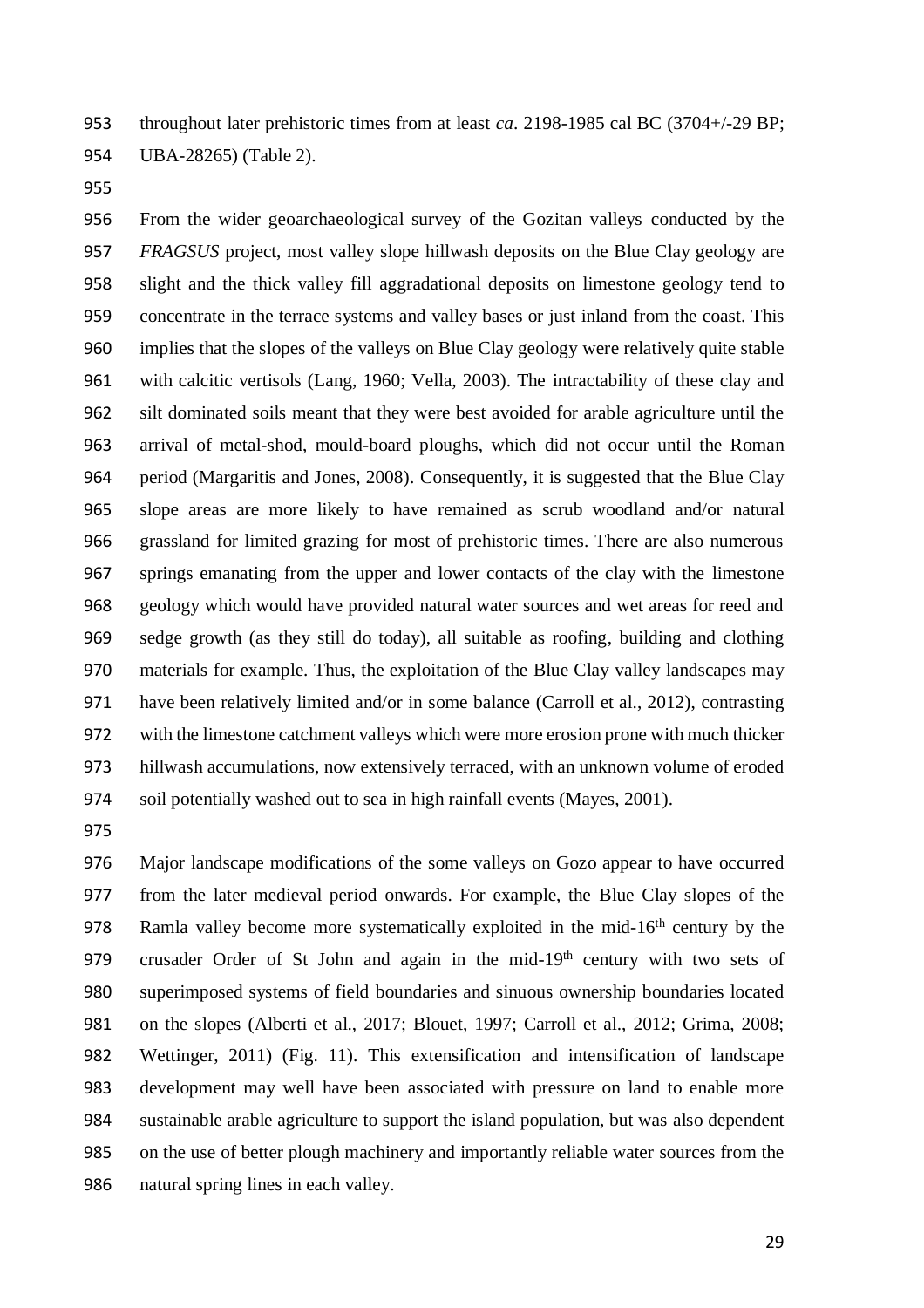Since the 1960s, there has been continuing transformation of the Gozitan landscape with widespread clearance and uptake of arable land in the valleys and slope areas and expanding town-scapes on the limestone plateau (Vella, 2003). There has been soil removal and re-deposition on the plateaux as well as deliberate amendment of the thin red soils around the mesa margins using silty clay soil taken from the mid-/upper slope areas of the Blue Clay geology. For example, this occurred in the olive grove fields on the eastern side of Ġgantija temple in 1961 and 1985. At the same time, the mesa plateaux have become more and more occupied by urban development, especially since the 1980s, perhaps as a corollary of the poor state of soil development and survival. Today, although the landscape is relatively stable, heavy rainfall events still cause intensive periods of surface water flooding and soil run-off into the sea.

## **7. Conclusions**

 Geoarchaeological fieldwork and a suite of physical, multi-element and micromorphologocal analyses focusing on the Neolithic temple sites located on the Xagħra plateau and the associated Marsalforn and Ramla valleys on the island of Gozo have suggested a new model of soil development for the early-mid-Holocene. Thick, moist, well-developed and vegetated argillic brown soils (or orthic luvisols) with a considerable wind-blown silt component existed on the Coralline Limestone plateau 1008 areas of the island from at least the  $9<sup>th</sup>-5<sup>th</sup>$  millennia BC that subsequently underwent major soil change. The palaeosol records revealed in the micromorphological analyses clearly show the combined effects of the impact of Neolithic farming communities on 1011 the soil/landscape system from at least the early  $4<sup>th</sup>$  millennium BC and increasingly over time the seasonally very dry climatic regime. The well developed brown soils then gradually changed to thinner, drier and more calcitic red Mediterranean soils (or chromic luvisols), equating with Lang's (1960) 'terra soils' and 'xerorendzinas'. Despite this type of soil's naturally low base status, associated with rapid biodegradation of the near surface organic matter, a degree of agricultural productivity may well have been maintained though the enhancement of the soil's organic content with the deposition of household derived organic and artefactual waste. This significant soil management feature appears to have had its beginnings in the mid-later 3rd millennium BC, at least at Ġgantija and probably also at Santa Verna. This deliberate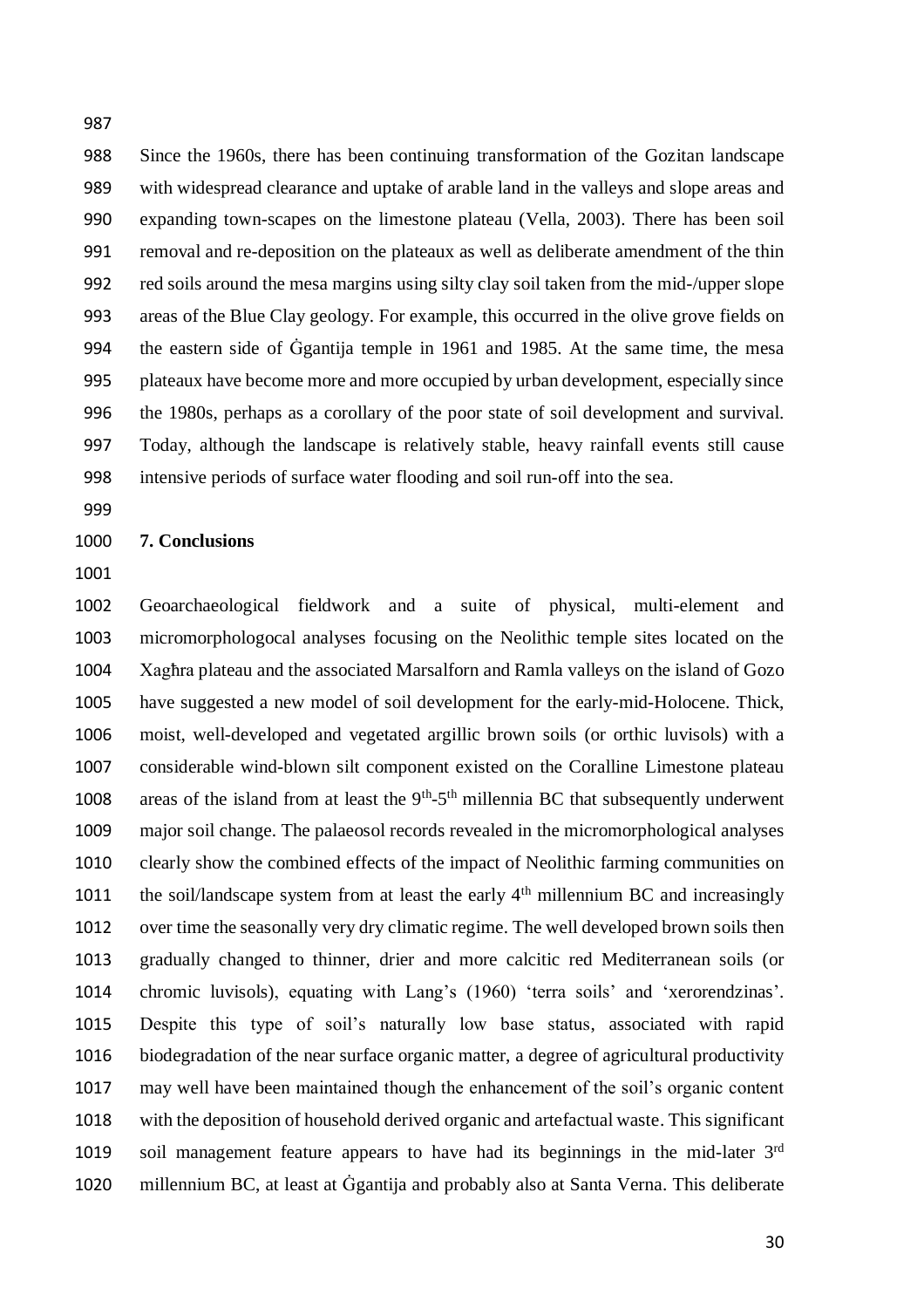soil enhancement may well have underpinned the viability of later Neolithic agricultural society in the Maltese Islands.

 This new model of soil change in later Neolithic times in Gozo suggests that seminal models of the setting of monuments now need to be reassessed as we can no longer rely on modern soil distribution as a guide to the nature of past landscapes. Importantly with time, the system of prehistoric soil improvement came under inevitable strain. A combination of devegetation, sustained human use and a wider coincident aridifying trend led to the formation of either dry, organic poor, red Mediterranean 'terra rosa' soils and/or thin, organic-poor, calcitic soils associated with open xeric landscapes. This 1031 set of processes was in-train from the mid-late  $3<sup>rd</sup>$  millennium BC onwards, probably making successful arable farming very difficult on the Coralline Limestone plateaux. Soil erosion in some limestone geology valleys such as Marsalforn was well underway 1034 by the mid-late  $2<sup>nd</sup>$  millennium BC, equating with strong evidence for a period of maximum erosion from *ca*. 1350-550 cal BC observed in several deep valley cores made by the *FRAGSUS* team elsewhere in Malta [\(www.qub.ac.uk/sites/FRAGSUS/\)](http://www.qub.ac.uk/sites/FRAGSUS/). 1037 It was probably not until the  $16<sup>th</sup>$  century AD and later that the clay vertisol valley landscapes witnessed much exploitation for arable agriculture in any intensive way, leading to later erosion and aggradation in the lower valleys such as the Ramla in more recent times.

### **Acknowledgements**

 This research was undertaken as part of the Advanced Grant 323727, FP7 "Ideas" Specific Programme, European Research Council, *FRAGSUS: Fragility and sustainability in restricted island environments: Adaptation, cultural change and collapse in prehistory*, led by the Principal Investigator Professor Caroline Malone on behalf of the extended research team. We are indebted to the ERC for its financial support. We would like to thank all at Heritage Malta, the Ġgantija visitor's centre, the National Museum and the University of Malta for their friendly and useful assistance throughout. In particular, we would like to thank Daphne Caruana, George Azzopardi, Dr Anthony Pace, Nathaniel Cutajar, Ella Samut-Tagliaferro, Dr Nick Vella, Dr Reuben Grima, Joanne Mallia, George Said-Zammit, Mevrick Spiteri, Katya Stroud and Sharon Sultana. We also thank the Queen's University Belfast radiocarbon and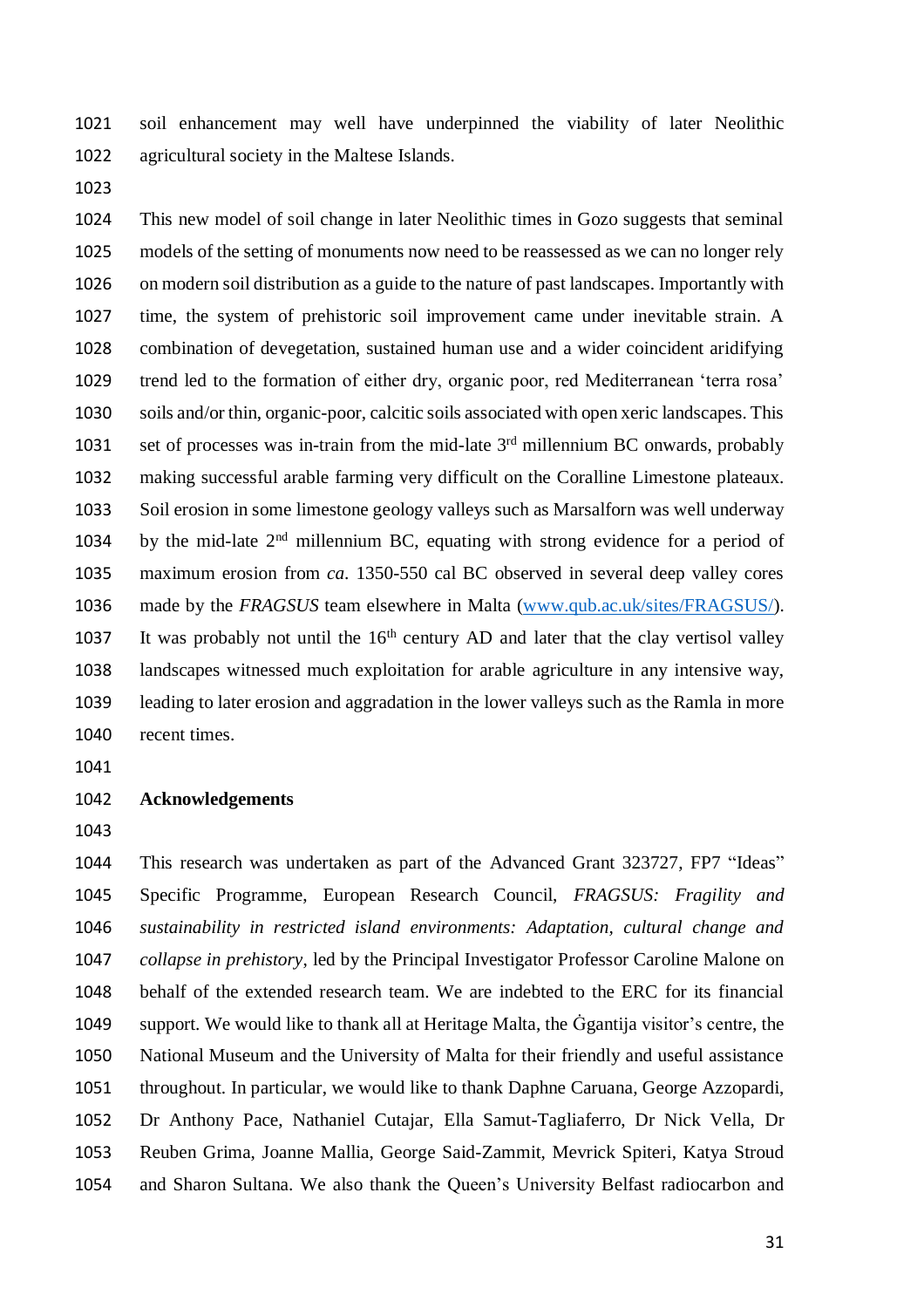SUERC University of Glasgow OSL dating teams, Dr Tonko Rajkovaca of the McBurney Laboratory, University of Cambridge, for making the thin section slides, the ALS Global laboratory in Seville, Spain, for processing the multi-element ICP-AES analyses, and Dr Rowan McClaughlin and David Redhouse for providing several illustrations. 

- **References**
- 
- Aguilar, J., Guardiola, J.L., Barahona, E., Dorronsoro, C., Santos, F., 1983. Clay illuviation in calcareous soils, in: Bullock, P., Murphy, C.P. (Eds.), Soil Micromorphology. A.B. Academic, Berkhamsted, pp. 541-550.
- Alberti, G., Grima, R., Vella, N.C., 2018. The use of geographical information system and 1860s cadastral data to model agricultural suitability before heavy mechanization. A case study from Malta. Plos One 13, 2, 1-28, e0192039.
- 
- Allen, M.J., Macphail, R.I., 1987. Micromorphology and magnetic susceptibility studies: their combined role in interpreting archaeological soils and sediments, in: Fedoroff, N., Bresson, L.M., Courty, M.A. (Eds.), Soil Micromorphology. Paris: Plaisir, pp. 669-676.
- 

- Ashby, T., Bradley, R.N., Peet, T.E., Tagliaferro, N., 1913. Excavations in 1908-11 in various megalithic buildings in Malta and Gozo. Papers of the British School at Rome, 6, 1-126.
- Avery, B.W., Bascomb, C.L., (Eds.), 1974. Soil Survey Laboratory Methods. Soil Survey Technical Monograph No. 6, Harpendon.
- Bengtsson, L., Enell, M., 1986. Chemical analysis. In Berglund, B.E. (Ed.) Handbook of Holocene palaeoecology and palaeohydrology. Chichester:John Wiley, pp. 323-451.
- Bevan, A., Conolly, J., 2013. Mediterranean Islands, Fragile Communities and Persistent Landscapes. Cambridge University Press, Cambridge.
- Blouet, B., 1963. The changing landscape of Malta during the rule of the Order of St John of Jerusalem 1530-1798. University of Hull.
- Blouet, B., 1997. The Story of Malta, sixth ed. Progress Press, Malta.
- Boreham, S., Conneller, C., Milner, N., Taylor, B., Needham, A., Boreham, J., Rolfe, C.J., 2011. Geochemical indicators of preservation status and site deterioration at Star Carr. Journal of Archaeological Science 38, 2833-2857.
- Boyle, S., 2014. The social and physical environment of early Gozo a study of settlement and change. Unpublished Ph.D. thesis, Queen's University Belfast.
- Brandt, C.J., Thornes, J.B., 1996. Mediterranean desertification and land-use. John Wiley & Sons Ltd., London.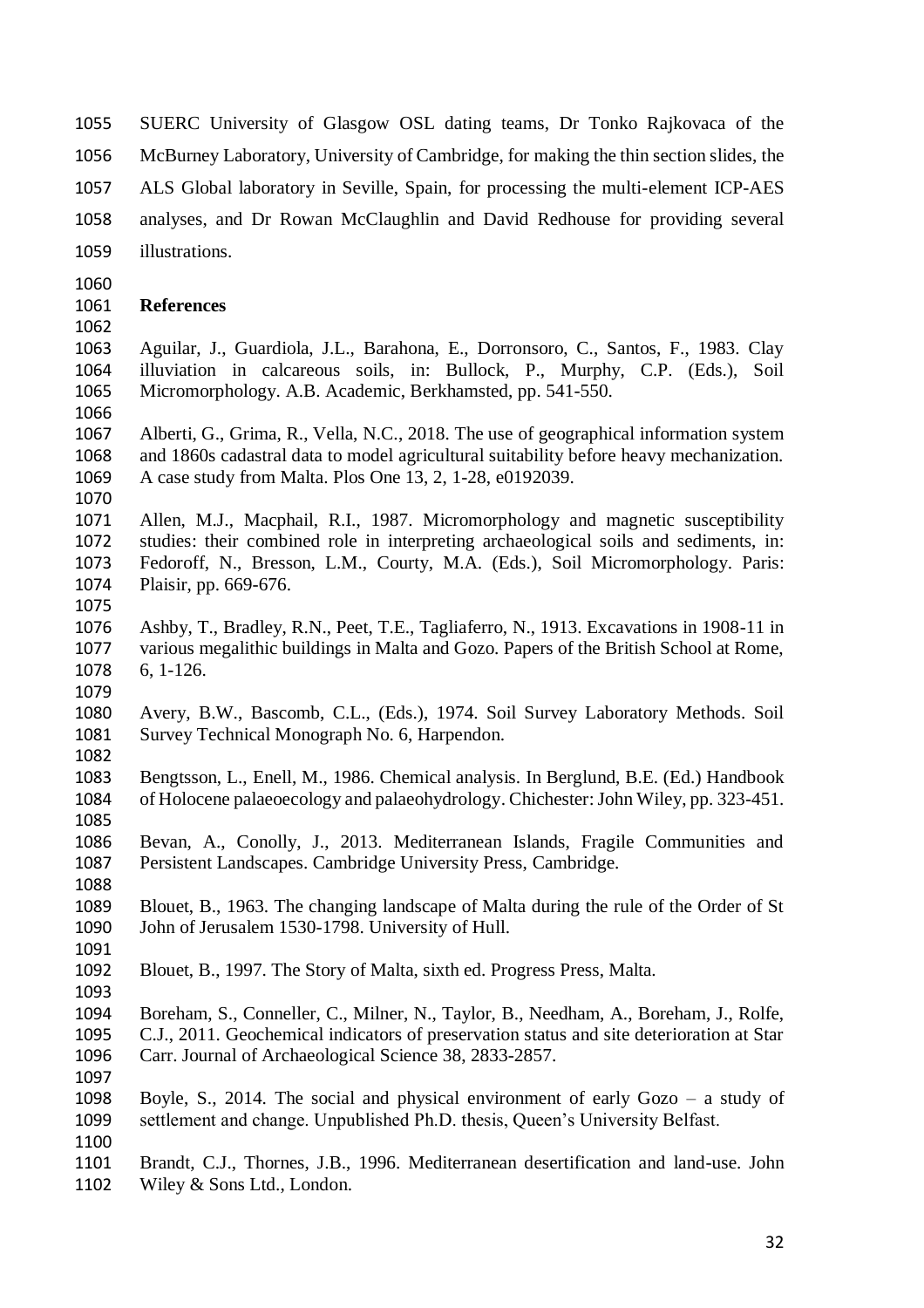| 1103 |                                                                                          |
|------|------------------------------------------------------------------------------------------|
| 1104 | Bridges, E.M., 1978. World Soils, second ed. Longman, London.                            |
| 1105 |                                                                                          |
| 1106 | Bullock, P., Murphy, C.P., 1979. Evolution of a palaeo-argillic brown earth (Paleudalf)  |
| 1107 | from Oxfordshire, England. Geoderma 22, 225-252.                                         |
| 1108 |                                                                                          |
| 1109 | Bullock, P., Fedoroff, N., Jongerius, A., Stoops, G., Tursina, T., 1985. Handbook for    |
| 1110 | Soil Thin Section Description. Waine Research, Wolverhampton.                            |
| 1111 |                                                                                          |
| 1112 | Catt, J.A., 1990. Paleopedology manual. Quaternary International 6, 1-95.                |
| 1113 |                                                                                          |
| 1114 | Carroll, F.A., Hunt, C.O., Schembri, P.J., Bonanno, A., 2012. Holocene climate change,   |
| 1115 | vegetation history and human impact in the Central Mediterranean: evidence from the      |
| 1116 | Maltese Islands. Quaternary Science Reviews 52, 24-40.                                   |
| 1117 |                                                                                          |
| 1118 | Clark, A., 1996. Seeing beneath the Soil: prospecting methods in archaeology $(2nd$      |
|      |                                                                                          |
| 1119 | edition). Routledge, London.                                                             |
| 1120 |                                                                                          |
| 1121 | Courty, M-A., Goldberg, P., Macphail, R.I., 1989. Soils and micromorphology in           |
| 1122 | archaeology. Cambridge University Press, Cambridge.                                      |
| 1123 |                                                                                          |
| 1124 | Cresswell, A.J., Sanderson, D.C.W., Kinnaird, T.C., French, C. 2017. 'Luminescence       |
| 1125 | analysis and dating of sediments from valley fills and archaeological sites on Gozo and  |
| 1126 | Malta.' Unpublished report, July, 2017. SUERC, East Kilbride.                            |
| 1127 |                                                                                          |
| 1128 | Davidson, D.A., 1980. Erosion in Greece during the first and second millennia BC, in:    |
| 1129 | Cullingford, R.A., Davidson, D.A., Lewin, J. (Eds.), Timescales in Geomorphology.        |
| 1130 | New York, Wiley and Sons, pp. 143-158.                                                   |
| 1131 |                                                                                          |
| 1132 | Djamali, M., Gambin, B., Marriner, N., Andieu-Ponel, V., Gambin, T., Gandouin, E.,       |
| 1133 | Lanfranco, S., Medail, F., Paron, D., Ponel, P., Morhange, C., 2013. Vegetation          |
| 1134 | dynamics during the early to mid-Holocene transition in NW Malta, human impact           |
| 1135 | versus climate forcing. Vegetation History and Archaeobotany 22, 367-380.                |
| 1136 |                                                                                          |
| 1137 | Duchaufour, P., 1982. Pedology. Allen and Unwin, London.                                 |
| 1138 |                                                                                          |
| 1139 | Durand, N., Monger, H.C., Canti, M.G., 2010. Calcium carbonate features, in: Stoops,     |
| 1140 | G., Marcelino, V., Mees, F. (Eds.), Interpretation of micromorphological features of     |
| 1141 | soils and regoliths. Amsterdam: Elsevier, pp. 149-194.                                   |
| 1142 |                                                                                          |
| 1143 | Dusar, B., Verstraeten, G., Notebaert, B., Bakker, J., 2011. Holocene environmental      |
| 1144 | change and its impact on sediment dynamics in the eastern Mediterranean. Earth-          |
| 1145 | Science Reviews 108, 137-157.                                                            |
| 1146 |                                                                                          |
| 1147 | English Heritage, 2004. Geoarchaeology: Using earth sciences to understand the           |
| 1148 | archaeological record. Swindon: English Heritage.                                        |
| 1149 |                                                                                          |
| 1150 | Entwistle, J.A., Abrahams, P.W., Dodgshon, R.A., 1998. Multi-element analysis of         |
| 1151 | soils from Scottish historical sites, interpreting land-use history through physical and |
| 1152 | chemical analysis of soil. Journal of Archaeological Science 25, 53-68.                  |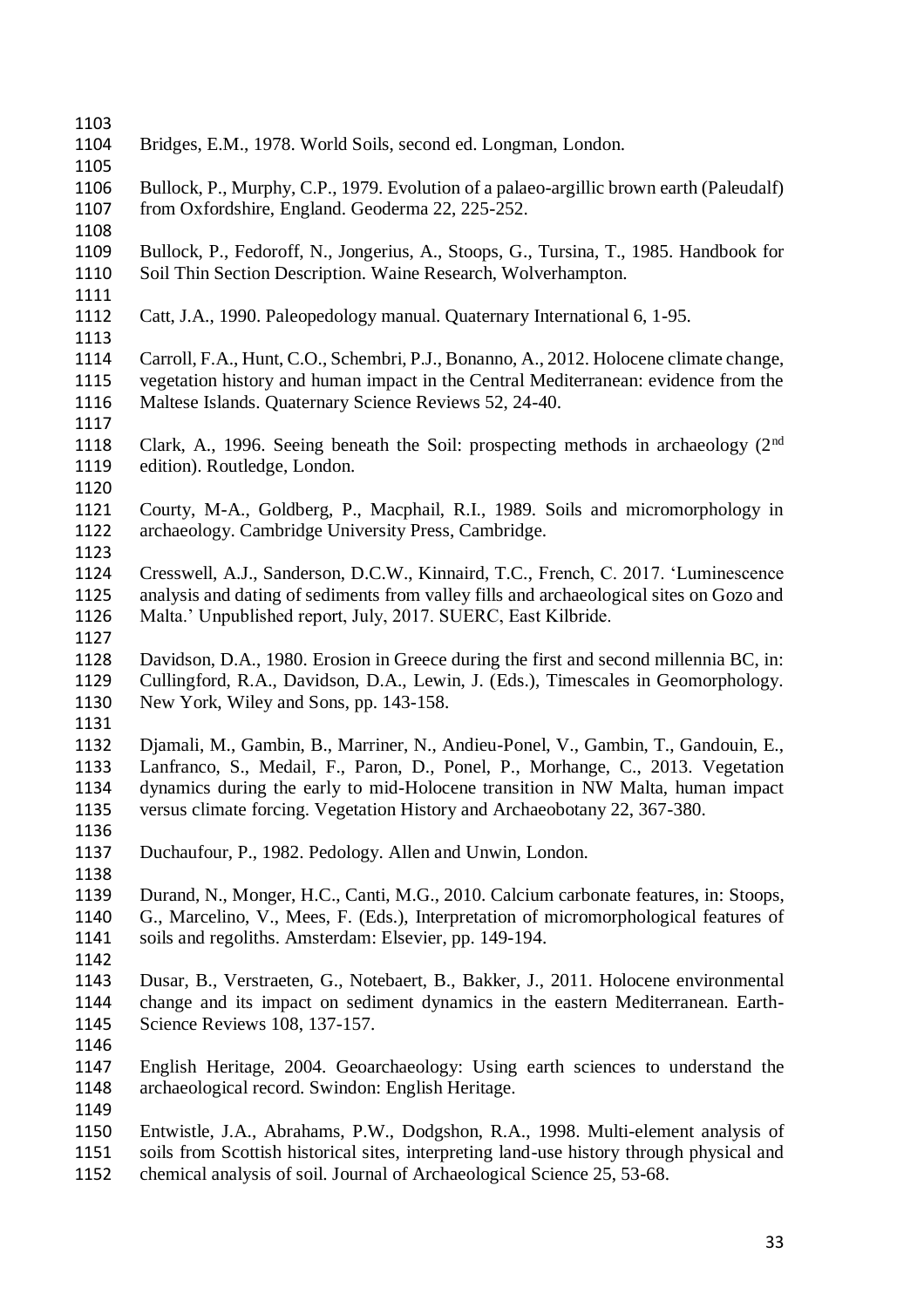Press.

 Fassbinder, J.W.E., 2016. Magnetometry for archaeology, in: Gilbert, A.S. (Ed.), Encyclopedia of Geoarchaeology. Dordrecht: Springer, pp. 499-514. Fedoroff, N., 1968. Genese et morphologie des sols a horizon b textural en France atlantique. Science du Sol 1, 29-65. Fedoroff, N., 1997. Clay illuviation in Red Mediterranean soils. Catena 28, 171-189. Fleisher, J., Sulas, F., 2015. Deciphering public spaces in urban contexts: Geophysical 1166 survey, multi-element analysis, and artefact distributions at the  $15th-16<sup>th</sup>$ -century AD Swahili settlement of Songa Mnana, Tanzania. Journal of Archaeological Science 55, 55-70. French, C., 2015. A handbook of geoarchaeological approaches to landscapes and settlement sites. Oxford: Oxbow. Garcia-Ruiz, J.M., Lana-Renault, N., 2011. Hydrological and erosive consequences of farmland abandonment in Europe, with special reference to the Mediterranean region – A review. Agriculture, Ecosystems and Environment 140, 317-338. Gerasimova, M., Lebedeva-Verba, M., 2010. Topsoils - Mollic, takyric and yermic horizons, in: Stoops, G., Marcelino, V., Mees, F. (Eds.), Interpretation of Micromorphological features of Soils and Regoliths. Elsevier, Amsterdam, pp. 351- 368. Goldberg, P., Macphail, R.I., 2006. Practical and Theoretical Geoarchaeology. Blackwells Scientific, Oxford. Grima, R. 2004. The landscape context of megalithic architecture. In Cilia, D. (ed.) Malta Before History. Malta: Miranda, 327-45. Grima, R., 2008. The Making of Malta. Midsea Books, Malta. Gvirtzman, G., Wieder, M., 2001 Climate of the last 53,000 years in the eastern Mediterranean, based on soil-sequence stratigraphy in the coastal plain of Israel Quaternary Science Reviews 20, 1827-1849. Grove, A.T., Rackham, O., 2003. The nature of Mediterranean Europe: an ecological history. Yale University Press, New Haven. Holliday, V., Gartner, W., 2007. Methods of P analysis in archaeology. Journal of Archaeological Science 34, 301-333. 1199<br>1200 Hughes, J.D., 2011. Ancient deforestation revisited. Journal of History of Biology 44, 43-57. 

Evans, J.D., 1971. The prehistoric antiquities of the Maltese islands, London: Athlone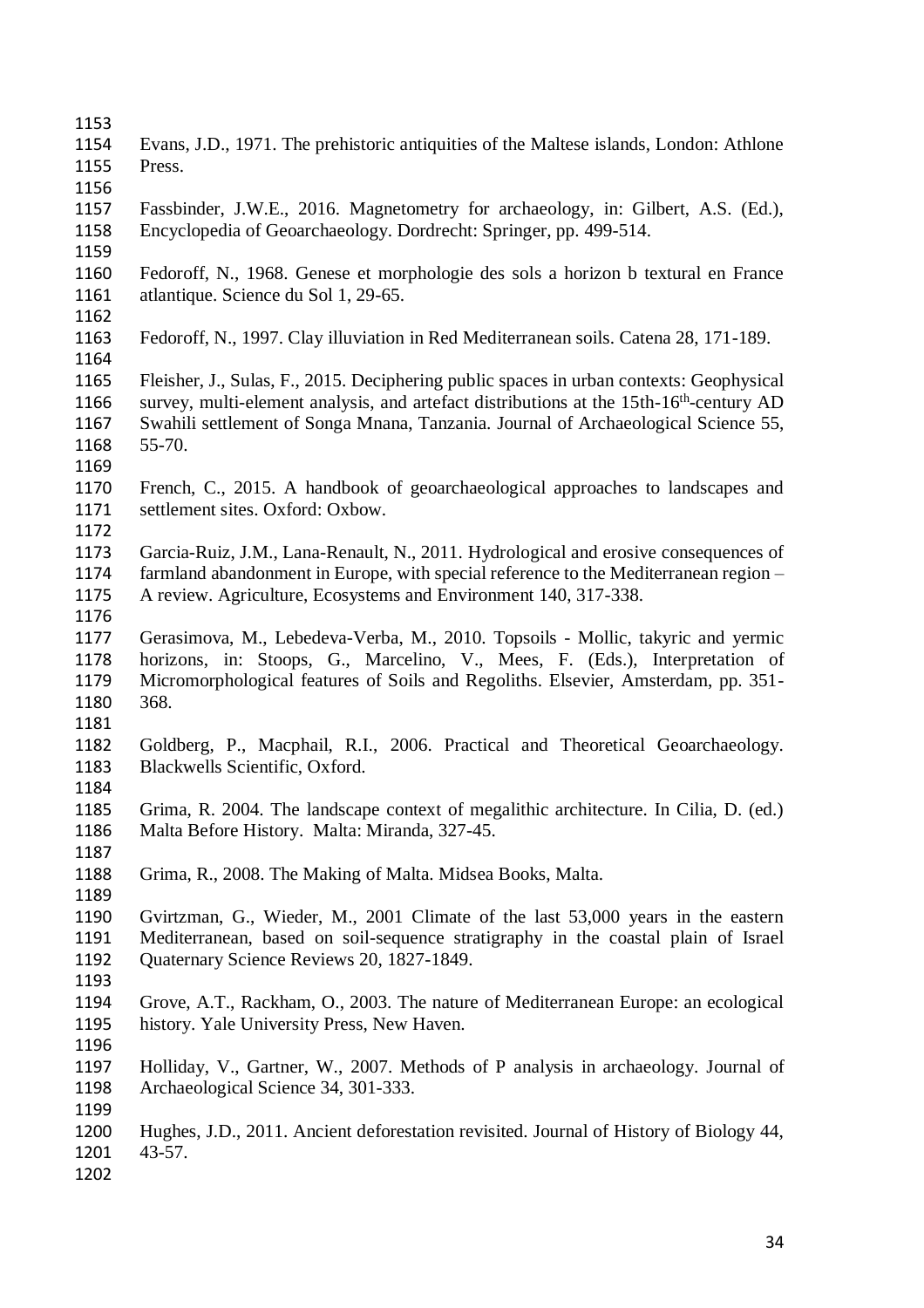- Kemp, R., 1986. Pre-Flandrian Quaternary soils and pedogenic processes in Britain, in: Wright, V.P. (Ed.), Paleosols: Their Recognition and Interpretation. Princeton University Press, Princeton, pp. 242-262.
- 

 Kuhn, P., Aguilar, J., Miedema, R., 2010. Textural features and related horizons, in: Stoops, G., Marcelino, V., Mees, F. (Eds.), Interpretation of micromorphological features of soils and regoliths. Elsevier, Amsterdam, pp. 217-250.

 Lang, D.M., 1960. Soils of Malta and Gozo. Colonial Office, Colonial Research Studies Report No. 29. H.M.S.O., London.

 Lelong, R., Souchier, B., 1982. Ecological significance of the weathering complex: relative and importance of general and local factors, in: Bonneau, M., Souchier, B. (Eds.), Constituents and Properties of Soils. Academic Press, London, pp. 82-108. 

 Lindbo, D.L., Stolt, M.H., Vepraskas, M.J., 2010. Redoximorphic features, in: Stoops, G., Marcelino, V., Mees, F. (Eds.), Interpretation of micromorphological features of soils and regoliths. Elsevier, Amsterdam, pp. 129-147.

 Macphail, R.I., 1992. Soil micromorphological evidence of ancient soil erosion. In Bell, M., Boardman, J. (Eds.), Past and Present Soil Erosion. Oxbow Monograph 22, Oxford, pp. 197-215.

- Goldberg, P., Macphail, R.I., 2006. Practical and Theortetical Geoarchaeology. Oxford: Blackwell Scientific.
- 

 Magny, M., Vanniere, B., Calo, C., Millet, L., Leroux, A., Peyron, O., Zanchetta, G., La Mantia, T., Tinner, W., 2011. Holocene hydrological changes in south-western Mediterranean as recorded by lake-level fluctuations at Lago Preola, a coastal lake in southern Sicily, Italy. Quaternary Science Reviews 30, 2459-2475.

- 
- Malone, C., Stoddart, S., Bonanno, A., Trump, D. (Eds.), 2009. Mortuary Customs in Prehistoric Malta: Excavations at the Brochtorff Circle at Xagħra (1987-94). McDonald Institute for Archaeological Research, Cambridge.
- 

 Margaritis, E., Jones, M.K., 2008. Greek and Roman Agriculture, in: [Oleson, J.P.](https://en.wikipedia.org/wiki/John_Peter_Oleson) (Ed.), The Oxford Handbook of Engineering and Technology in the Classical World. Oxford University Press, Oxford, pp. 158–174. 

- Mayes, J. 2001. Rainfall variability in the Maltese Islands: changes, causes and consequences. Geography 167, 121-130.
- Morris, M.W., 2002. Soil Science and Archaeology: Three Test Cases from Minoan Crete. The Institute for Aegean Prehistory Academic Press, Philadelphia.
- 
- Murphy, C.P., 1986. Thin section preparation of soils and sediments. A.B. Academic, Berkhamsted.
- 
- Oil Exploration Directorate, 1993. Geological Map of the Maltese Islands. Sheet 1 –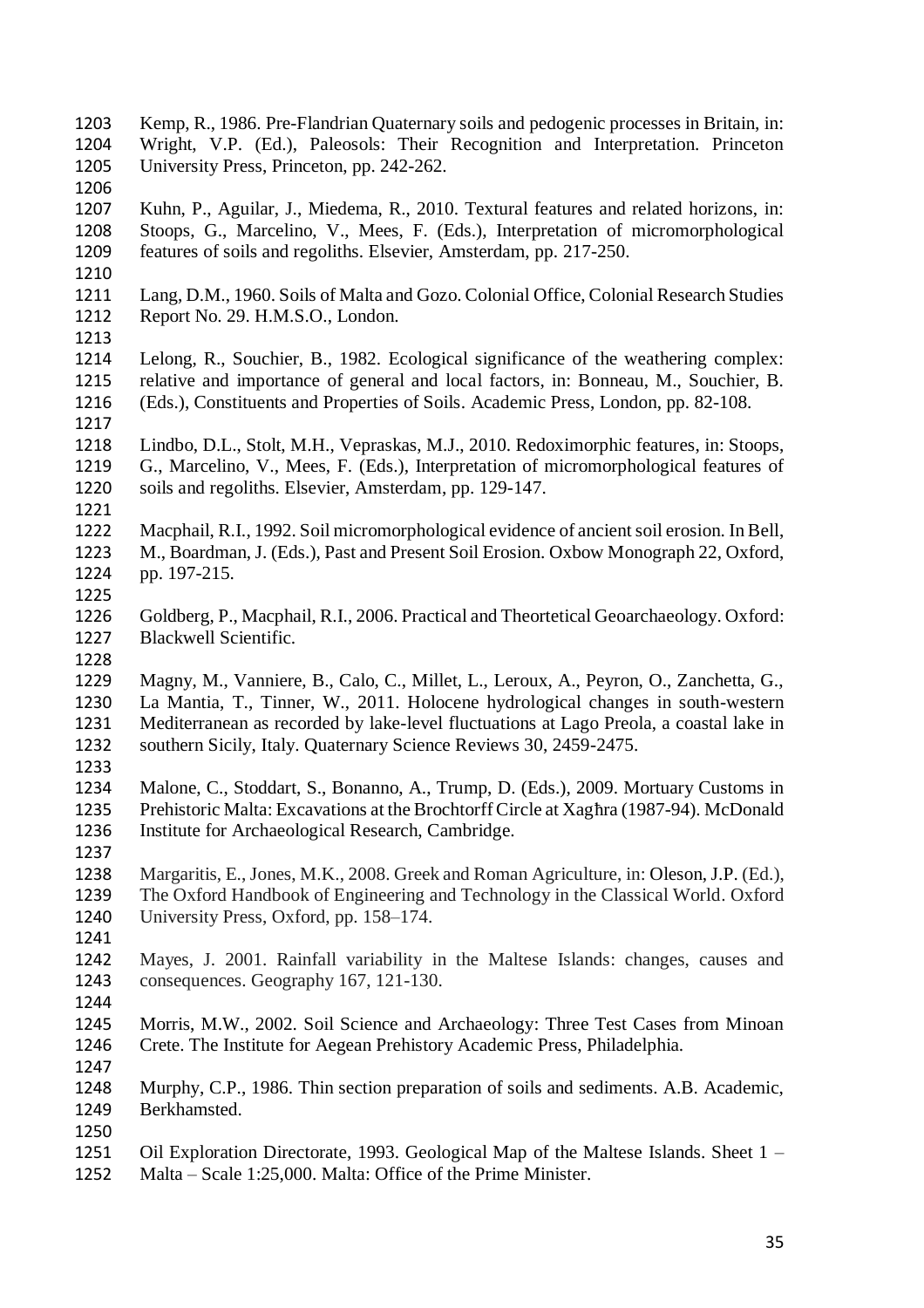Pedley, H., House, M., Waugh, B., 1976. The geology of Malta and Gozo. Proceedings of the Geologists' Association 87, 325-341.

 Pedley, H.M., Clark, M.H., Galea, P., 2002. Limestone Isles in a Crystal Sea: The Geology of the Maltese Islands. Publishers Enterprises Group Ltd., San Gwann.

 Prescott, J.R., Hutton, J.T., 1994. Cosmic ray contributions to dose rates for luminescence and ESR dating: Large depths and long-term variations. Radiation Measurements 23, 497-500. 

 Reimer, P.J., Bard, E., Bayliss, A., Beck, J.W., Blackwell, P.G., Bronk Ramsey, C., Buck, C.E., Cheng, H., Edwards, R.L., Friedrich, M., Grootes, P.M., Guilderson, T.P., Haflidason, H., Hajdas, I., Hatte, C., Heaton, T.J., Hoffman, D.L., Hogg, A.G., Hughen, K.A., Kaiser, K.F., Kromer, B., Manning, S.W., Niu, M., Reimer, R.W., Richards, D.A., Scott, E.M., Southon, J.R., Staff, R.A., Turney, C.S.M., van der Plicht, J., 2013. IntCal13 and marine13 radiocarbon age calibration curves 0-50,000 years cal BP. Radiocarbon 55 (4), 1869-1887.

 Ruffell, A., Hunt, C.O., McLaughlin, R., Malone, C., Schembri, P., French, C., Grima, R., Stoddart, S.K.S. 2018. Water and Cosmology in the Prehistoric Maltese World Fault Control on the Hydrogeology of Ġgantija, Gozo (Maltese Islands). Journal of Archaeological Science: Reports 1432.

 Sadori, L., Ortu, E., Peyron, O., Zanchetta, G., Vanniere, B., Desmet, M., Magny, M., 2013. The last 7 millennia of vegetation and climate changes at Lago di Pergusa (central Sicily, Italy). Climate Past 9, 1969-1984.

 Sagona, C., 2015. The Archaeology of Malta: From the Neolithic through the Roman period. Cambridge University Press, Cambridge.

 Sanderson, D.C.W., Murphy, S., 2010. Using portable OSL measurements and laboratory characterisation to help understand complex and heterogeneous sediment sequences for luminescence dating. Quaternary Geochronology 5, 299-305.

 Schembri, P.J., 1997. The Maltese Islands: climate, vegetation and landscape. GeoJournal 41, 1-11.

 Simpson, I.A., 1998. Early land management at Tofts Ness, Sanday, Orkney: the evidence of thin section micromorphology, in: Mills, C.M. and Coles, G. (Eds.), *Life on the Edge. Human Settlement and Marginality,* Oxbow Monograph 100, pp. 91-98. Oxbow, Oxford.

 Simpson, I.A., Guttman, E.B., Shepherd, A., 2006. Characterising midden in Neolithic settlement construction: an assessment from Skara Bare, Orkney. *Geoarchaeology* 21, 221-235. 

 Soil Survey Staff, 1999. Soil Taxonomy. U.S. Department of Agriculture, Agriculture Handbook 436. Department of Agriculture, Washington, D.C.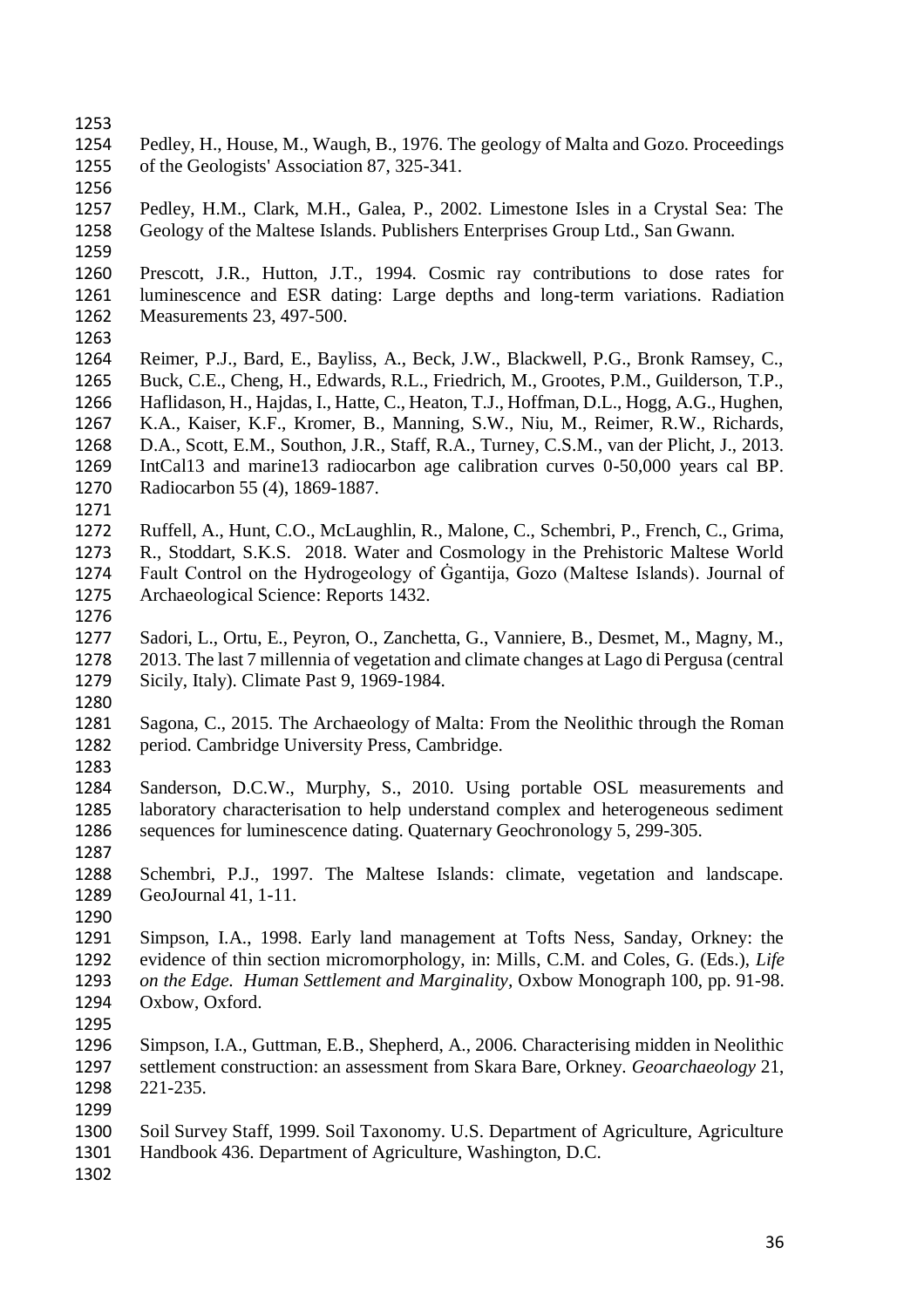- Stoops, G., 2003. Guidelines for analysis and description of soil and regolith thin sections. Soil Science Society of America, Inc., Madison, Wisconsin. Stoops, G., Marcelino, V., 2010. Lateritic and bauxitic materials, in: Stoops, G., Marcelino, V., Mees, F. (Eds.), Interpretation of Micromorphological features of Soils and Regoliths. Elsevier, Amsterdam, pp. 329-350. Stoops, G., Marcelino, V., Mees, F. (Eds.), 2010. Interpretation of Micromorphological features of Soils and Regoliths. Elsevier, Amsterdam. Trump, D.H., 1966. Skorba. Society of Antiquaries, London. van Andel, T.H., Zangger, E., Demitrack, A., 1990. Land use and soil erosion in prehistoric Greece. Journal of Field Archaeology 17, 379-396. Vella, S.J., 2003. Soil Survey and Soil Mapping in the Maltese Islands: the 2003 Position, in: Jones, R., Houšková, B., Bullock, P., Montanarella, L. (Eds.), Soil Resources of Europe, European Soil Bureau, Research Report No. 9. European Office for Official Publications of the European Communities, Luxembourg, pp. 235-244. Wettinger, G., 1981. Agriculture in Malta in the Late Middle Ages, in: Buhaguar, M. (Ed.), Proceedings of History Week. Malta: The Historical Society, Malta, pp. 1-48. Wettinger, G., 2011. Malta in the high Middle Ages. Melita Historica (Malta) 15 (4), 367-390. Wilson, C.A., Davidson, D.A., Malcolm, S., Cresser, M., 2008. Multi-element soil analysis: an assessment of its potential as an aid to archaeological interpretation. Journal of Archaeological Science 35, 412-424. Wilson, M.A., Righi, D., 2010. Spodic materials, in: Stoops, G., Marcelino, V., Mees, F. (Eds.), Interpretation of micromorphological features of soils and regoliths. Elsevier, Amsterdam, pp. 251-273. Wintle, A.G., Murray, A.S., 2006. A review of quartz stimulated luminescence characteristics and their relevance in single-aliquot regeneration dating protocols. Radiation Measurements 41, 369-391. W.R.B., 2014. World Reference Base for Soil Resources. World Soil Resources Report No. 106. F.A.O., Rome. [www.alsglobal.com](http://www.alsglobal.com/) (see ME-41 ICP) [www.geog.cam.ac.uk/facilities/laboratories/techniques/psd.html](http://www.geog.cam.ac.uk/facilities/laboratories/techniques/psd.html) www.qub.ac.uk/sites/FRAGSUS/ Yaalon, D.H., 1983. Climate, time and soil development, in: Wilding, L.P., Smeck, N.E., Hall, G.P. (Eds.), Pedogenesis and Soil Taxonomy. I. Concepts and Interactions.
- Elsevier, Amsterdam, pp. 233-251.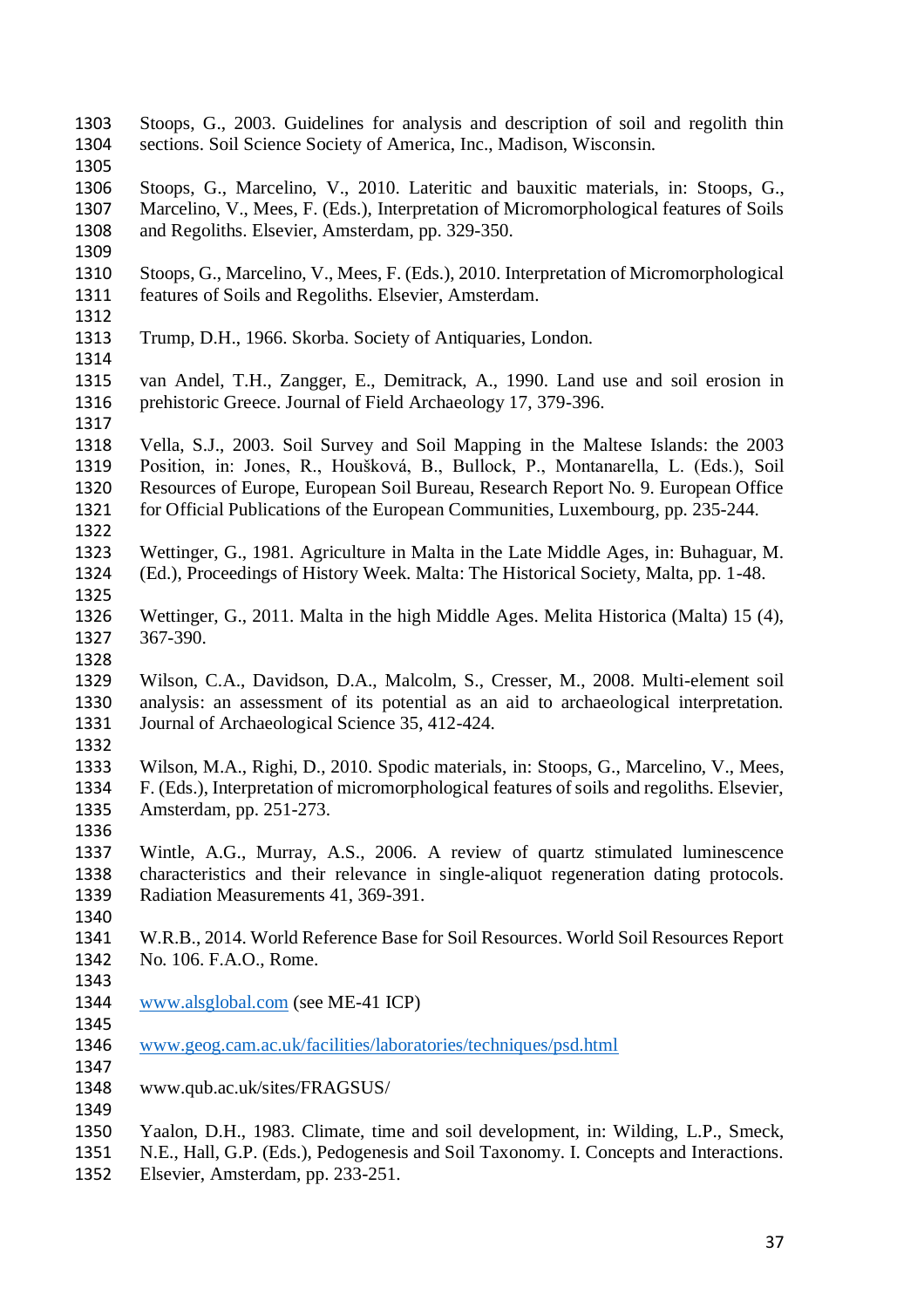Yaalon, D.H., 1997. Soils in the Mediterranean region: what makes them different? Catena 28, 157-169.

 Yaalon, D.H, Ganor, E., 1973. The influence of dust on soils during the Quaternary. Soil Science 116, 146-155.

- 
- 

# **List of Figures**

 1. Location map of the test excavation/sample sites and geoarchaeological survey areas on Gozo and Malta, with the geology and elevations, based on LiDAR last return data (December 2012), supplied by the former Malta Environment and Planning Authority, with world coastlines plotted using public domain data from [www.naturalearthdata.com,](http://www.naturalearthdata.com/) and geology plotted after Lang (1960) (T.R. McLaughlin) 

 2. Plan of Santa Verna temple and the locations of the test trenches (T.R. McLaughlin) (left) with a view of upstanding temple megaliths behind Trench E (upper right) and the terra rossa soil below terrace deposits in Trench B outside the temple (lower right) (C. French) 

 3. Santa Verna excavation trench profiles all with sample locations marked: upper left: the off-site Trench B buried red soil below terrace deposits ; lower left: the Trump Cut 55 profile with pit fill and associated buried soil; upper right: Trench E profile showing a series of thin earthen floors with limestone rubble inbetween and buried soil below; lower right: the Ashby Sondage profile with the buried soil at its base

 4. Plan of Ġgantija temple and locations of Test Pit 1 and the WC Trench excavations (T.R. McLaughlin) (left), with as-dug views of the WC Trench (upper right) and TP1 (lower right) (C French)

 5. Ġgantija Test Pit 1 on the southwest side of Ġgantija temple (above), and the east-west section of the Ġgantija WC Trench on the southeast side of the temple (below)

6. Soil photomicrographs from Santa Verna and Ġgantija (C. French):

 a) Photomicrograph of pellety, micritc silty clay with sesquioxide nodules (sn), Santa Verna, Trench B, sample 1/1 (frame width = 4.5mm; cross polarized light)

 b) Photomicrograph of striated clay-dusty clay (sc) groundmass with micritic calcium carbonate void linings, Santa Verna, Trench B, sample 1/3 (frame width = 4.5mm; cross polarized light)

 c) Photomicrograph of the calcitic void fill (cv) in fine sandy clay loam, base of buried soil, Ġgantija Test Pit 1, sample 23 (frame width = 4.5mm; cross polarized light)

 d) Photomicrograph of the aggregated, very dark brown, humic and amorphous sesquioxide stained very fine sandy clay loam soil with common interconnected vughs, Ġgantija Test Pit 1, base of terrace soil, sample 26 (frame width = 4.5mm; cross polarized light)

 e) Photomicrograph of the aggregated, humic calcitic sandy loam soil with calcitic ash (ca) and bone (b) fragments, base of buried soil, Ġgantija WC Trench sample 3/8 (frame

1401 width  $= 4.5$ mm; plane polarized light);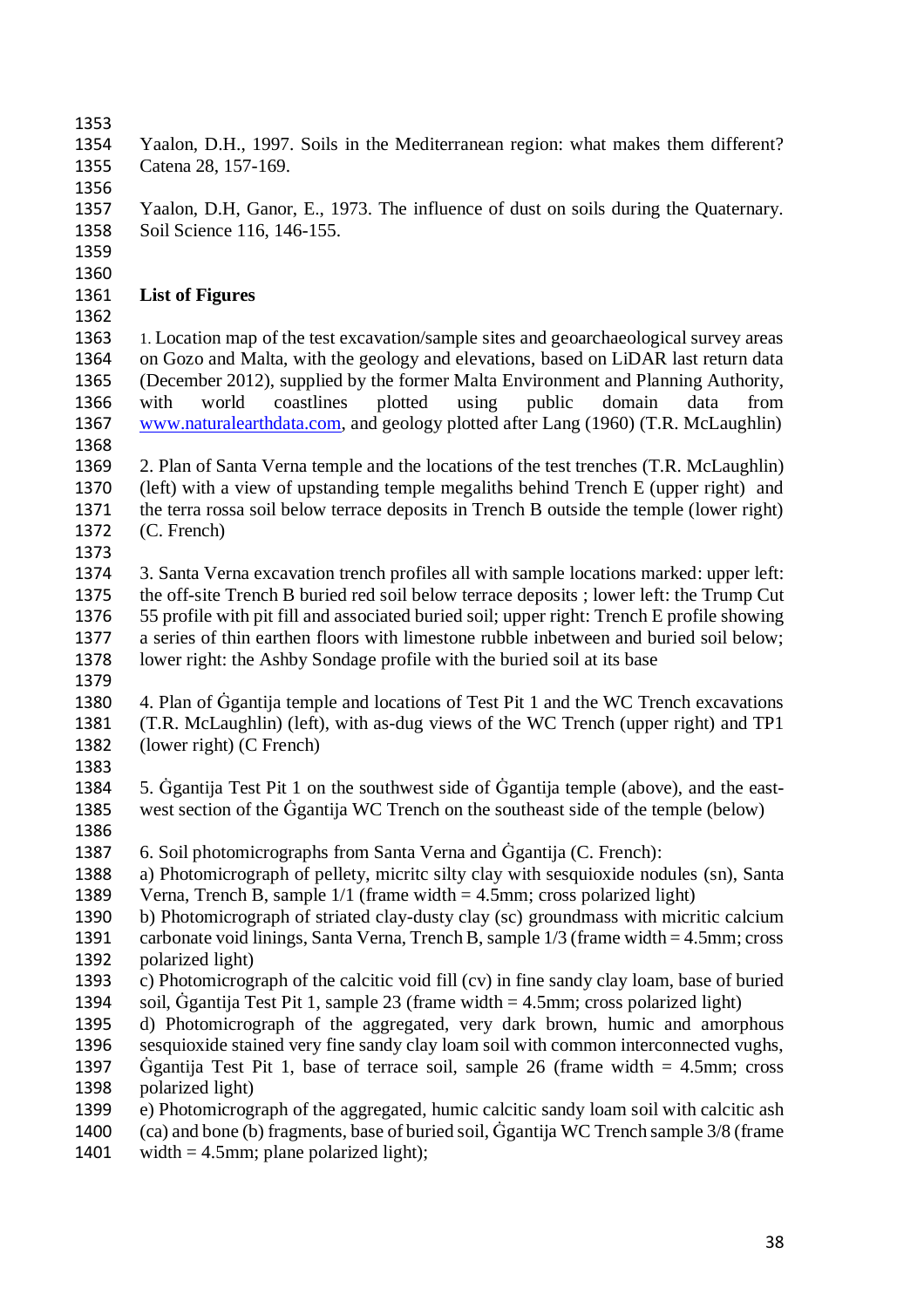soil, Ġgantija WC Trench, sample 3/8 (frame width = 4.5mm; cross polarized light) 7. Xagħra town: left: a typical 'terra rossa' soil sequence at construction site 2; upper right: photomicrograph of the blocky silty clay groundmass with very fine included organic matter/charcoal punctuations in the upper horizon of the palaeosol, sample 5, 1408 quarry (frame width  $= 4.5$ mm; plane polarized light); lower right: photomicrograph of the reticulate striated clay in the lower horizon of the palaeosol, sample 5, quarry (frame 1410 width  $= 4.5$ mm; cross polarized light) (C. French) 8. The Marsalforn (Pr 626) (left) and Ramla (Pr 627) (right) valley fill sequences, with 1413 the micromorphology samples and OSL profiling/dating loci marked (scale  $= 2m$ ) (C. French) 9. Ramla and Marsalforn valley profiles soil photomicrographs (C. French): a. Photomicrograph of dense calcitic, shelly sand with included fine charcoal (vfc), Marsalforn Pr 627, sample 1 (frame width = 4.5mm; cross polarized light) b. Photomicrograph of dense but aggregated, calcitic, shelly sand with fine laminar aspect, Marsalforn Pr 627, sample 3 (frame width = 4.5mm; cross polarized light) c. Photomicrograph of calcitic, shelly sand with fine silt crusts (sc), Ramla Pr 626, sample 3 (frame width = 4.5mm; cross polarized light) d. Photomicrograph of silty clay aggregate (sca) in the calcitic, shelly sand, Ramla Pr 626, sample 1 (frame width = 4.5mm; cross polarized light) 10. Scrub woodland on an abandoned terrace system and garrigue plateau land on the north coast of Gozo (C. French) 11. Terracing within land parcels (defined by modern sinuous lanes) on the Blue Clay 1430 slopes of the Ramla valley probably established by the Order of St John in the  $16<sup>th</sup>$  century AD (C. French) **List of Tables** 1. Sample locations and contexts on Gozo 2. Summary of available dating (archaeological, radiocarbon and OSL) for the sites investigated in Gozo (after R. McLaughlin, pers. comm. and Cresswell et al., 2017) (Note: OSL dates in italics are poorly constrained due to low precision and large dispersion of equivalent doses as determined by OSL analysis) 3. pH, magnetic susceptibility, loss-on-ignition, calcium carbonate and %sand/silt/clay particle size analysis results for the Ġgantija, Santa Verna and the Xagħra town profiles, Gozo 4: Selected multi-element results for Ġgantija, Santa Verna and Xagħra town buried soils, and the Marsalforn and Ramla valley sequences, Gozo 5. Summary of the main soil micromorphological observations for the Santa Verna, Ġgantija and the Xagħra town profiles, Gozo

f) Photomicrograph of the aggregated calcitic sandy/silty clay loam soil, base of buried